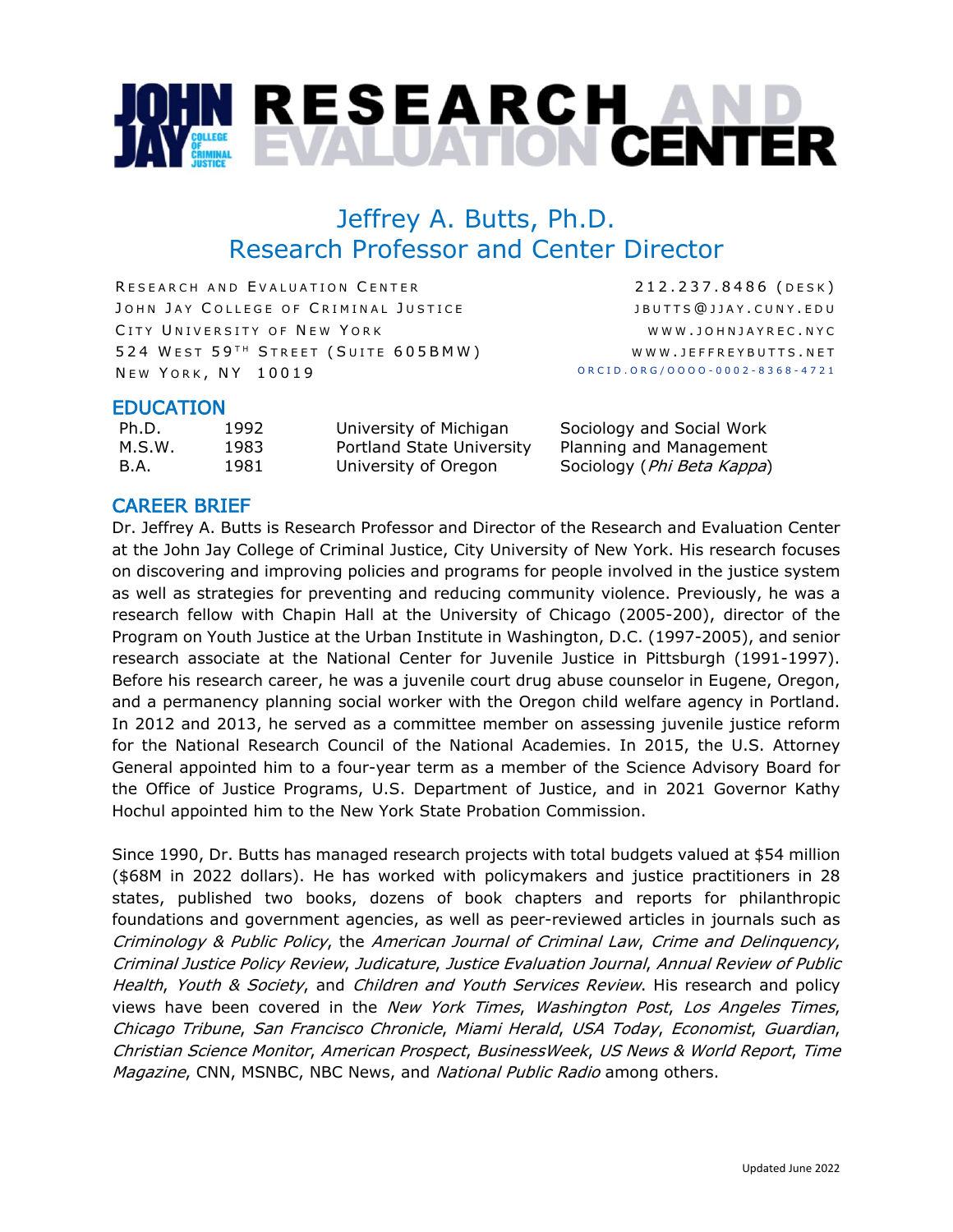#### PROFESSIONAL EXPERIENCE

- 2010- Research Professor and Director, Research and Evaluation Center, John Jay College of Criminal Justice, City University of New York (CUNY). Directing research and evaluation projects on justice policies and programs with a focus on New York City and the State of New York.
- 2005-2009 Research Fellow, Chapin Hall at the University of Chicago. Led a program of research on youth justice programs and policies, focusing on the well-being of youth in the justice system and applying youth development principles in justice interventions.
- 1997-2005 Program Director and Senior Research Associate, Urban Institute, Washington, D.C. Directed policy analysis and program evaluation projects related to juvenile justice, teen substance abuse, and youth violence.
- 1991-1997 Senior Research Associate, National Center for Juvenile Justice, Pittsburgh. Managed the National Juvenile Court Data Archive, which involved the collection of juvenile court data records from jurisdictions containing more than half the U.S. population. Conducted research on policies and programs related to juvenile courts.
- 1988-1990 Research Analyst, Center for the Study of Youth Policy, University of Michigan. Participated in a dozen projects focusing on juvenile justice in the states. Investigated juvenile correctional populations across the United States and analyzed the use of inpatient psychiatric hospitalization for youth.
- 1986-1988 Research Assistant, Institute for Social Research, University of Michigan. Studied the impact of using in-home, intensive supervision programs in lieu of state commitment for adjudicated juvenile offenders from Detroit, Michigan.
- 1983-1985 Social Worker, Oregon Department of Human Resources, Portland, Oregon. Provided intensive case-management services to foster children and families at risk of parental rights termination. Managed social, psychological, and medical services for families and as warranted, prepared evidence for legal terminations of parental rights in juvenile court.
- 1980-1981 Drug and Alcohol Counselor, Lane County Juvenile Court, Eugene, Oregon. Provided alcohol and drug assessments, individual counseling, and drug education groups for court-ordered juvenile drug offenders (paid, full-time federal internship).

FUNDED PROJECTS (Career Total, PI/Co-PI: \$68 Million, constant dollars)

#### JOHN JAY COLLEGE OF CRIMINAL JUSTICE (2010–CURRENT) TOTAL = \$45,886,202

Evaluation of Social Impact Partnerships to Pay for Results Act, New York (2022-2024). The U.S. Department of the Treasury funded New York City to expand the Crisis Management System, a violence prevention strategy inspired by Cure Violence. City officials invited the Research and Evaluation Center at John Jay College to evaluate the effort in partnership with NORC at the University of Chicago. Sponsor: Mayor's Office of Criminal Justice, New York City. Budget: \$2,639,250. Role: Co-Principal Investigator with Dr. John K. Roman, NORC Co-PI.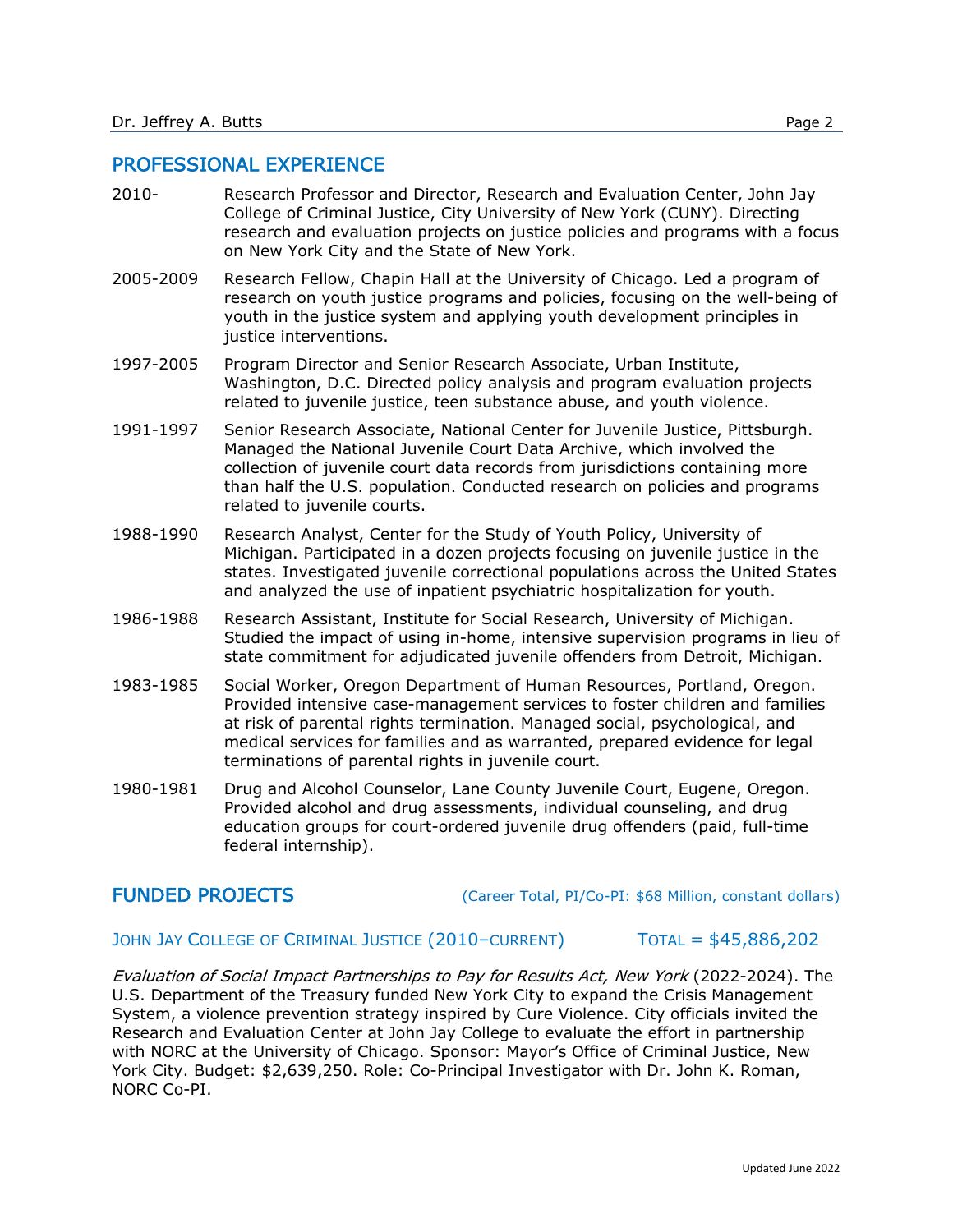Police Reform and Reinvention Collaborative (2021-2023). Analytical support for the New York City Council and Mayor's Office of Criminal Justice in investigations of the operations of the justice system and the criminalization of poverty. Sponsor: Mayor's Office of Criminal Justice, New York City. Budget: \$1,400,000. Role: Principal Investigator.

Effectiveness of Violence Prevention Approaches Not Depending on Police (2020). Recruitment and management of consultant team to review and assess published evaluation results of methods to prevent and reduce community violence without police. Sponsor: Arnold Ventures, New York City. Budget: \$98,400. Role: Principal Investigator.

Evaluation of Project Fast Track and Cost-Benefit Analysis of Cure Violence (2017-2020). Assessment of various efforts to prevent and reduce gun violence in New York City, including specialized court process and evaluation of Cure Violence. Sponsor: New York City Mayor's Office of Criminal Justice. Budget: \$2,247,148. Role: Principal Investigator.

Evaluation of the Mayor's Action Plan for Neighborhood Safety (2017-2020). Assessment of a multi-strategy approach for improving the safety and well-being of public housing communities in New York City. Sponsor: New York City Mayor's Office of Criminal Justice. Budget: \$28,704,341. Role: Principal Investigator.

Evaluation of the LGBTQ Center's LIFT Training (2018-2019). Assessment of a training program for clinicians & families with LGBTQ children involved in the child welfare system. Sponsor: The LGBTQ Center, New York City. Budget: \$49,995. Role: Principal Investigator.

Estimating the Causal Relationships among Juvenile Justice System Improvements, Youth Crime, and Juvenile Confinement (2017-2020). Statistical analysis of the role of intentional policy and legal reforms in changing rates of crime and confinement. Sponsor: Office of Juvenile Justice and Delinquency Prevention, U.S. Department of Justice. Budget: \$125,000. Role: Principal Investigator.

Practitioner Perceptions of Youth Confinement (2017-2018). Researchers surveyed youth justice practitioners about the uses of residential placement and secure confinement. Sponsor: Annie E. Casey Foundation. Budget: \$150,000. Role: Principal Investigator.

Osborne Association (2016-2020). Collaborative evaluation of interventions to increase responsible fatherhood among New York City residents returning from periods of incarceration. Sponsor: Osborne Association through a grant from the U.S. Department of Health & Human Services. Budget: \$720,975. Role: Principal Investigator.

Building Positive Youth Outcome Measures (2015-2017). Assisted the juvenile justice staff of ACS in conceptualizing an expanded program of client outcome measures, specifically those focusing on positive outcomes. Sponsor: New York City Administration for Children's Services. Budget: \$54,000. Role: Principal Investigator.

Coordinating Justice and Mental Health Systems in New York City (2015-2016). Collected data about the adequacy of mental health services for incarcerated populations; made recommendations for system reforms and improvements. Sponsor: New York City Department of Health and Mental Hygiene. Budget: \$100,000. Role: Principal Investigator.

Reforming Youth Justice and Behavioral Health Systems (2015). Reviewed the growth and accomplishments of the Reclaiming Futures initiative and assessed its capacity as a model of comprehensive system reform for youth justice and adolescent substance abuse interventions. Sponsor: Reclaiming Futures. Budget: \$75,000. Role: Principal Investigator.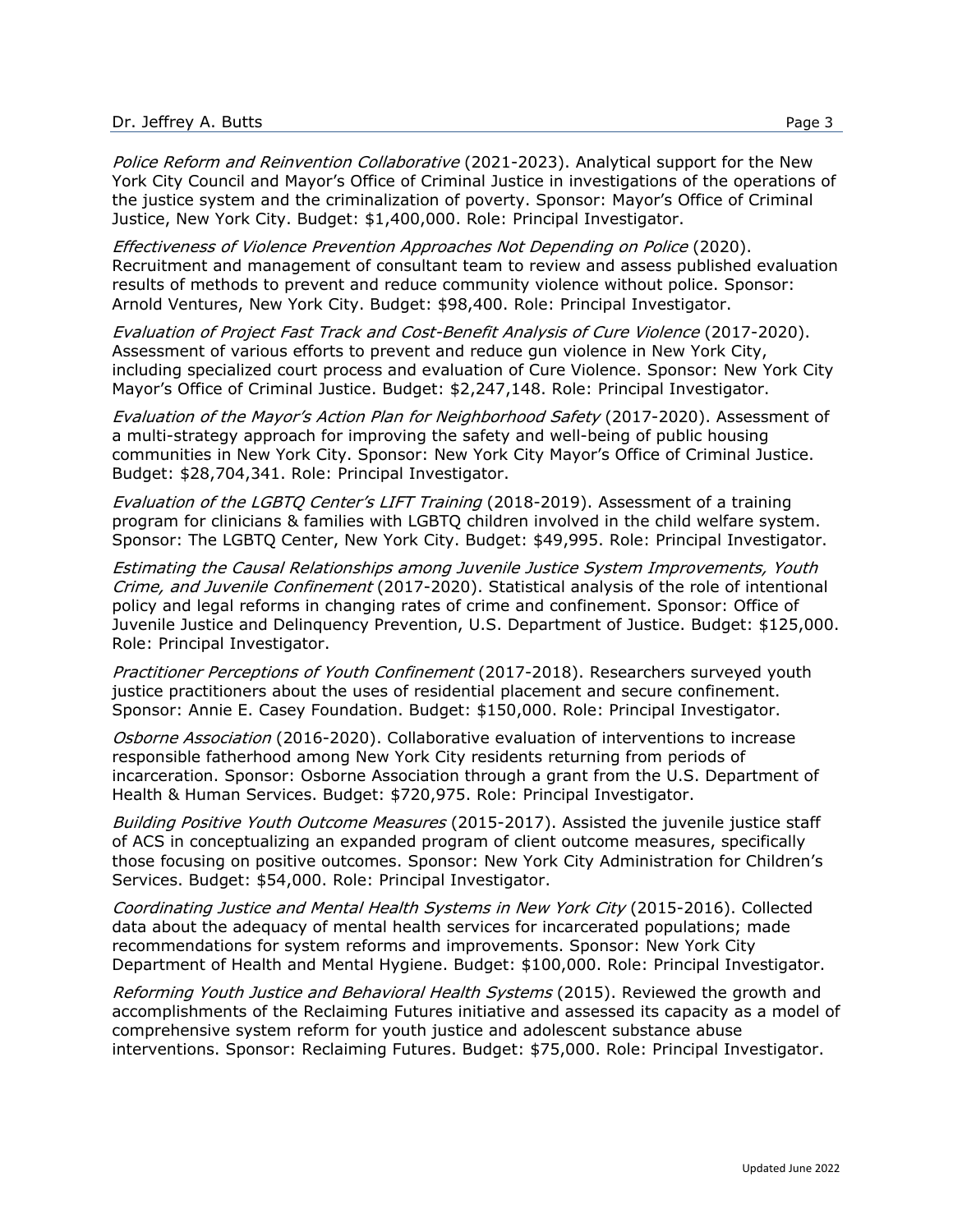Evidence Generation (2015-2016). Worked with two innovative youth services agencies to improve their evaluation capacity and measure their effectiveness. Youth Advocate Programs, Inc. (YAP), based in Harrisburg, PA, and exalt of New York City, are dynamic providers of community-based services and supports for disconnected, at-risk, and justiceinvolved youth. Sponsor: Annie E. Casey Foundation. Budget: \$150,000. Role: Principal Investigator.

Evaluation of Cure Violence (2014-2019). Evaluated Cure Violence, the public health approach to violence reduction. Sponsors: Robert Wood Johnson Foundation (\$3,126,000); New York City Council (\$1M); New York City Mayor's Office of Criminal Justice (\$265,000). Total Budget: \$4,391,000. Role: Principal Investigator.

Assessing the Effectiveness of Correctional Practices (2014-2015). Collaborated with the Doctoral Program of John Jay College to assess implementation fidelity in New York counties funded by DCJS to incorporate evidence-based correctional practices. Sponsor: New York Division of Criminal Justice Services. Budget: \$220,000. Role: Co-Principal Investigator.

Pinkerton Fellowship Initiative (2012-2015). Collaborated with the Prisoner Reentry Center at John Jay College (Ann Jacobs, director). Supported 14 CUNY graduate research fellows in temporary youth justice positions to build the operational and research capacity of nonprofit and community-based organizations in New York City. Sponsor: Pinkerton Foundation. Budget: \$1,715,000. Role: Co-Principal Investigator.

Research Support and Evidence Development for Youth Advocate Programs, Inc. (2011- 2012). Identified strategies to build upon and expand YAP's existing evidence base, including designing and promoting consistent data-collection and data-analytic methods. Sponsor: Youth Advocate Programs, Inc. Budget: \$55,000. Role: Principal Investigator.

Rudin Research Partnership Program (2011-2019). Conducted research projects in collaboration with justice agencies in New York City and New York State. Sponsor: Susan and Jack Rudin. Budget: \$250,000. Role: Principal Investigator.

Rudin Fellowship Program (2011-2019). Supported the development of student/faculty research projects at John Jay College of Criminal Justice to benefit the operations and effectiveness of the New York City justice system. Sponsor: Jack Rudin and the May and Samuel Rudin Family Foundation, Inc. Budget: \$325,000. Role: Principal Investigator.

Criminal Justice Policy Research (2013-2014). Worked with Justice Fellowship (JF) to provide expertise and support in developing written reports that advance JF's goal of changing the national narrative on criminal justice. Sponsor: Justice Fellowship. Budget: \$90,000. Role: Principal Investigator.

Assessing "Close to Home" in New York City (2012-2014). Measured the implementation and impact of youth justice realignment shifting low- and medium-level youth offenders out of State-operated facilities and into City-operated supervision and placement. Sponsor: Robert Sterling Clark Foundation. Budget: \$80,000 (\$65,000 from the Robert Sterling Clark Foundation; \$15,000 from the Pinkerton Foundation). Role: Principal Investigator.

Monitoring Reforms in Youth Justice (2012-2013). Investigated the feasibility and design of a process for monitoring youth justice reforms at the state and local level. Sponsor: John D. and Catherine T. MacArthur Foundation. Budget: \$37,000. Role: Principal Investigator.

Data-Informed Strategies for Improving Policy and Practice (2011-2012). Extended a program of research and technical assistance on juvenile justice realignment and reform in long-term placements and placement alternatives. Sponsor: Annie E. Casey Foundation. Budget: \$12,000. Role: Principal Investigator.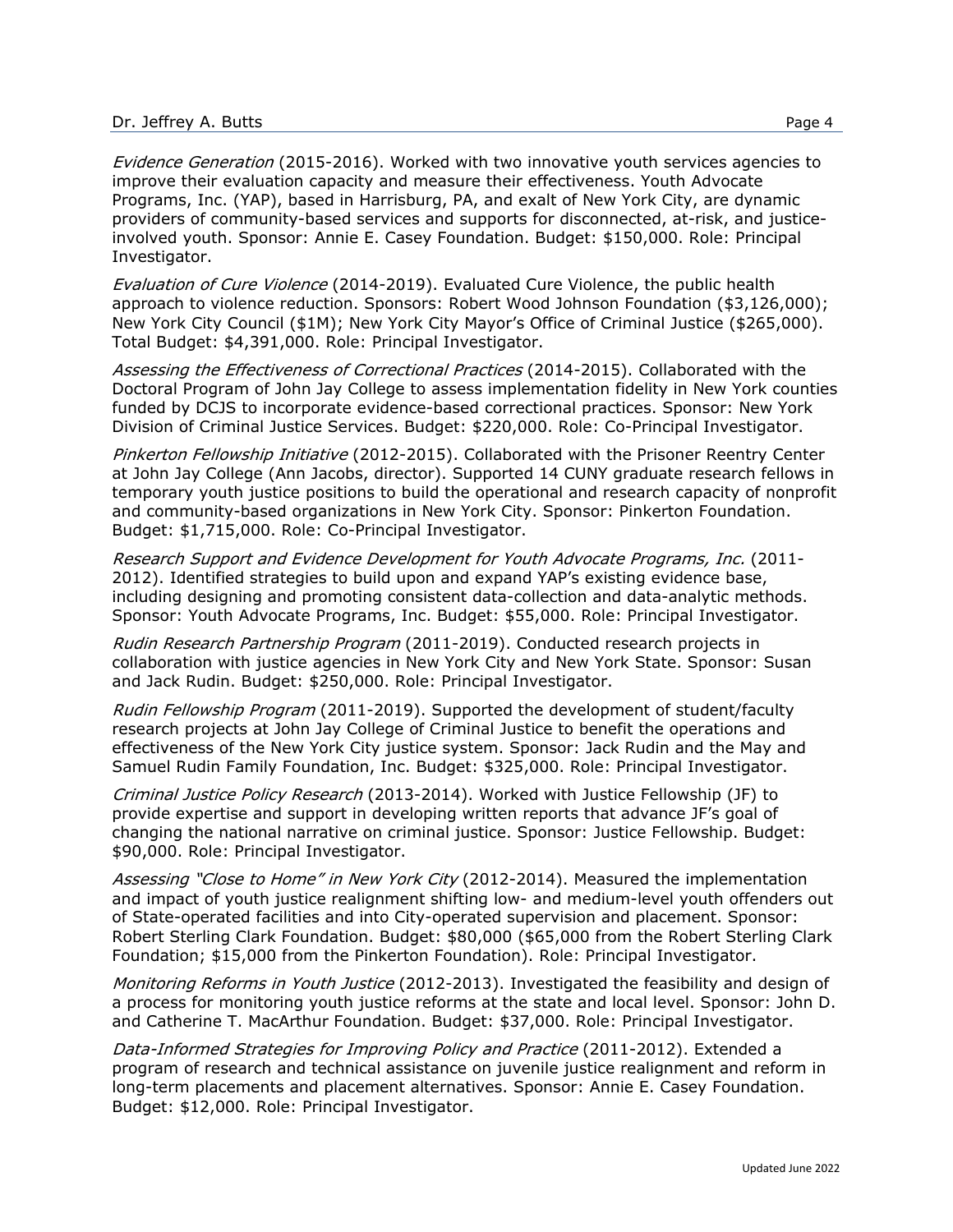Realigning Youth Justice (2011-2012). Assessed the state of policy and practice in justice realignment, shifting resources away from large, state-operated correctional facilities and into smaller, community-based programs. Sponsor: New York Community Trust. Budget: \$30,000. Role: Principal Investigator.

National Evaluation of Community-Based Violence Prevention Program (2010-2014). Comprehensive process and outcome evaluation of the Office of Juvenile Justice and Delinquency Prevention's \$8.6 million Community-Based Violence Prevention Demonstration Program (CBVP). Sponsor: Office of Juvenile Justice and Delinquency Prevention (OJJDP). Budget: \$1,200,000. Role: Principal Investigator.

Assessing the National Forum on Youth Violence Prevention (2010-2012). Assessment of the development of the National Forum and its efforts in participating communities. Sponsor: Office of Juvenile Justice and Delinquency Prevention (OJJDP). Budget: \$441,000. Role: Principal Investigator.

Assessment of YouthBuild USA Mentoring Initiative and YouthBuild/AmeriCorps partnership (2010-2013). Provided research expertise and support to quality assessments undertaken by YouthBuild USA for the National Mentoring Initiative, funded by the Office of Juvenile Justice and Delinquency Prevention (OJJDP) and the YouthBuild/AmeriCorps partnership, funded by the U.S. Department of Labor. Sponsor: YouthBuild USA. Budget: \$145,000. Role: Principal Investigator.

Reclaiming Futures in North Carolina (2010-2011). Assisted six North Carolina counties with data system development as they worked to adopt the Reclaiming Futures approach to serving the needs of youthful offenders with drug and alcohol problems. Sponsor: The Kate B. Reynolds Charitable Trust. Budget: \$80,000. Role: Principal Investigator.

## CHAPIN HALL AT THE UNIVERSITY OF CHICAGO (2005–2009) TOTAL = \$643,000

Establishing a Framework for Juvenile Justice Reform Based on Positive Youth Development (2008-2009). Analysis and summary of research literature and other materials that could be used to create theoretically consistent, practical approaches for embedding positive youth development concepts in juvenile justice. Sponsor: Community Foundation for the National Capital Region. Budget: \$40,000. Role: Principal Investigator.

Monitoring Disproportionate Minority Contact in Illinois (2007-2008). Pilot-tested survey to assess and monitor the origin and impact of DMC issues in local jurisdictions in Illinois. Sponsor: Illinois Juvenile Justice Commission. Budget: \$85,000. Role: Principal Investigator.

Evaluation of the City of Chicago's Juvenile Intervention and Support Center (2007-2008). Assessment and process evaluation to of the City of Chicago's centralized juvenile diversion center, the Juvenile Intervention and Support Center (JISC). Sponsor: John D. and Catherine T. MacArthur Foundation. Budget \$90,000. Role: Principal Investigator.

Identifying and Managing Juvenile Justice Delays (2005-2009). Assessment of delinquency case processing time in juvenile courts; identified promising practices in case flow management and practitioner-oriented approaches for tracking and analyzing case processing statistics. Sponsor: National Institute of Justice. Budget: \$249,000. Role: Principal Investigator.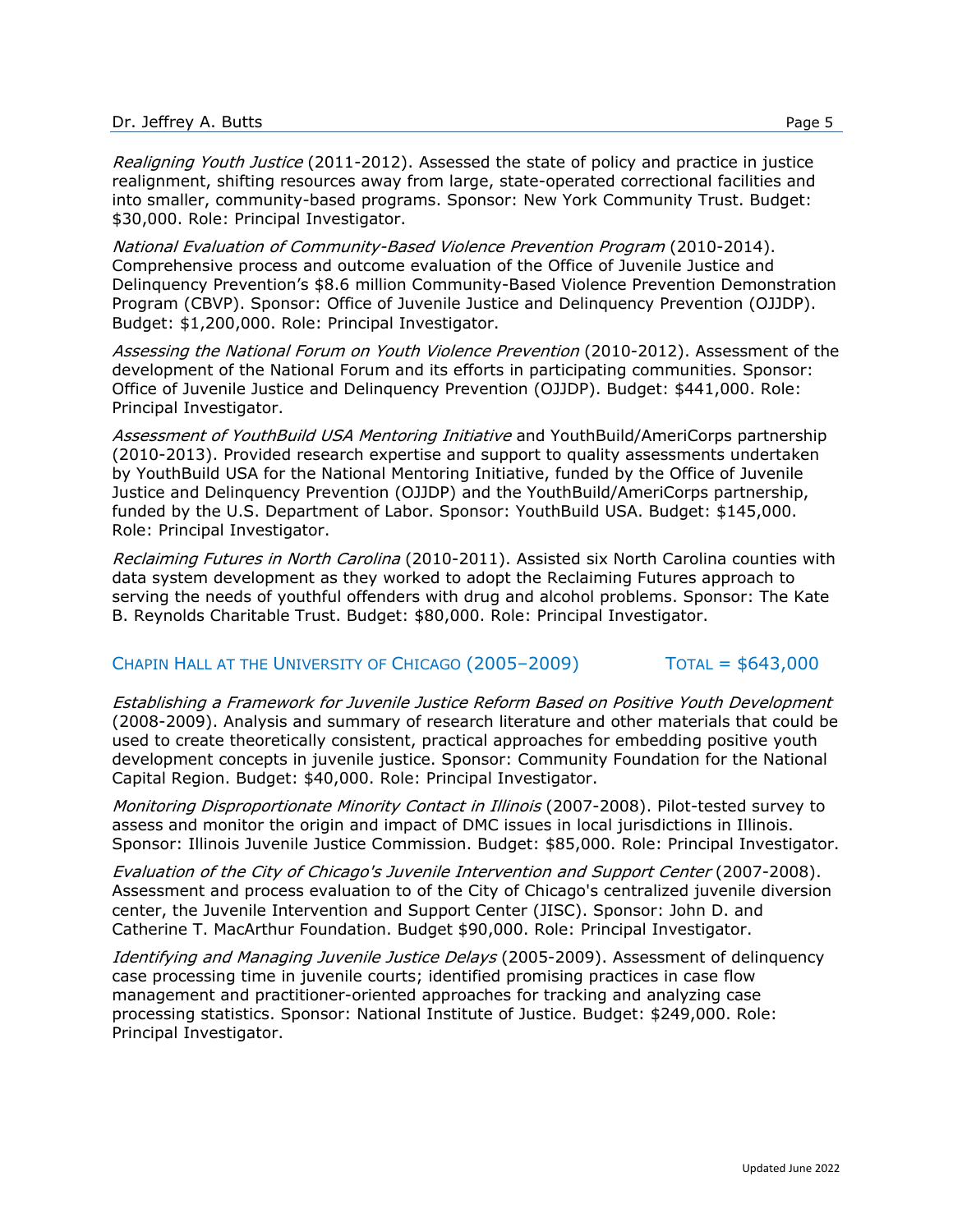Disproportionate Minority Contact (DMC) Technical Assistance (2005-2006). Assisted Development Services Group, Inc. in designing a web-based data entry and analysis tool to be used by States in reporting DMC data to the U.S. Department of Justice, and provided technical assistance on DMC issues. Sponsor: Development Services Group, Inc., Bethesda, MD. Budget: \$12,000. Role: Principal Investigator.

Juvenile Justice Cost Analysis (2005-2006). Assisted Connecticut youth advocates in assembling data and designing analytical approaches to estimating the costs of changing State laws to increase the upper age of juvenile court jurisdiction to 17. Sponsor: Connecticut Juvenile Justice Alliance. Budget: \$20,000. Role: Principal Investigator.

Coordinating Local Evaluations of Reclaiming Futures (2006-2008). Coordination of five locally-based evaluations of the Robert Wood Johnson Foundation's *Reclaiming Futures* initiative, a program to develop and demonstrate substance abuse treatment and other services for youth involved in the juvenile justice system. Sponsor: Robert Wood Johnson Foundation. Budget: \$117,000. Role: Principal Investigator.

The Past, Present, and Future of Juvenile Justice: Assessing Policy Options (2005-2007). National survey of juvenile justice practitioners to explore the impact of changes to criminal court transfer laws, provisions for juvenile accountability, confidentiality restrictions, etc. Principal Investigator for a University of Chicago subcontract to the Urban Institute. Sponsor: National Institute of Justice. Budget: \$30,000. Role: Principal Investigator.

# URBAN INSTITUTE (1997–2005) TOTAL = \$4,294,000

National Evaluation of Reclaiming Futures (2002-2007). Cross-site evaluation of the Robert Wood Johnson Foundation's *Reclaiming Futures* initiative, a program to develop and demonstrate methods for improving the coordination, integration, and effectiveness of substance abuse treatment and other services for youth involved in the juvenile justice system. Sponsor: Robert Wood Johnson Foundation. Budget: \$2 million. Role: Principal Investigator via subcontractor to the Urban Institute (2005-2007); Founding Principal Investigator at the Urban Institute (2002-2005).

Estimating Costs and Benefits of the Separate Juvenile Justice System (2004-2004). Research Roundtable on a cost-benefit analysis of the nation's separate system of juvenile laws and juvenile courts. Sponsor: MacArthur Foundation Research Network on Adolescent Development and Juvenile Justice. Budget: \$30,000. Role: Principal Investigator.

Developing Policy-Sensitive Juvenile Forecasting in Washington, D.C. (2002-2003). Effort to help Washington, D.C. officials anticipate demand for secure bed space for young offenders. Project supported by D.C.'s Youth Services Administration and the court-appointed monitor of the District of Columbia's consent decree in Jerry M. v. D.C., re. care and treatment of juveniles. Sponsor: District of Columbia. Budget: \$45,000. Role: Principal Investigator.

National Evaluation of Juvenile Drug Courts (2002-2004). A project to design and assess a conceptual framework for evaluating juvenile drug courts. Described programs in six jurisdictions, described their operations, reviewed and analyzed existing evaluations in those programs, and collected new data where needed. Examined the success of juvenile drug courts through the lens provided by the conceptual framework. Sponsor: National Institute of Justice (NIJ). Budget: \$700,000. Role: Principal Investigator.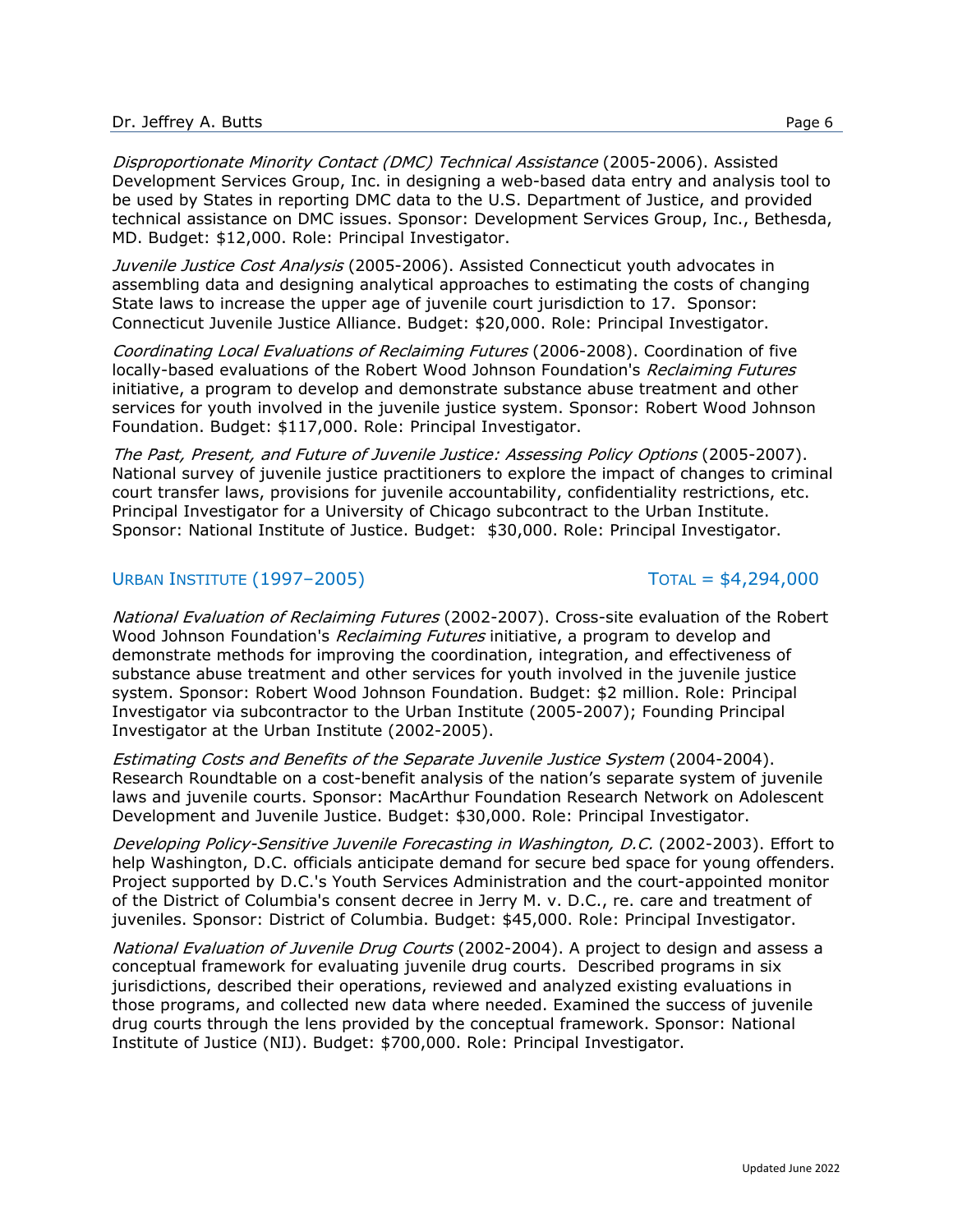Evaluation of Teen Courts (1998-2002). Measured the effect of handling juvenile offenders in teen courts rather than juvenile courts. Compared recidivism, changes in teen's perceptions of justice, and attachment to pro-social norms and institutions. Tracked cases in four teen-court programs versus those processed in the traditional juvenile justice system. Sponsor: Office of Juvenile Justice and Delinquency Prevention (OJJDP). Budget: \$799,000. Role: Principal Investigator.

Youth, Guns, and Juvenile Justice (2001-2002). Reviewed recent trends in youth gun violence and the impact of state and federal policy. Sponsor: Joyce Foundation, Chicago, IL. Budget: \$20,000. Role: Principal Investigator.

Assessment of Space Needs in Juvenile Detention and Corrections (1998-2002). Analyzed demand for juvenile confinement space and methods to plan additional space. Developed an internet-based analytical tool for forecasting confined populations at state and local levels. Pilot-tested the tool in three jurisdictions. Sponsor: Office of Juvenile Justice and Delinquency Prevention (OJJDP). Budget: \$700,000. Role: Principal Investigator.

# NATIONAL CENTER FOR JUVENILE JUSTICE (1991-1997) TOTAL = \$3,200,000

Delays in Juvenile Justice Sanctions (1992-1996). Analyzed court processing in more than 200 jurisdictions to 1) determine the extent of unnecessary delay in case processing; 2) analyze the causes of delay and its effect on the administration of juvenile justice; 3) recommend policy initiatives to reduce delay. Sponsor: Office of Juvenile Justice and Delinquency Prevention (OJJDP). Budget: \$200,000. Role: Principal Investigator.

National Juvenile Court Data Archive (1991-1997). Managed collection, analysis, and reporting of data from U.S. juvenile courts. Created researchable databases for investigations of policy and program issues. Sponsor: Office of Juvenile Justice and Delinquency Prevention (OJJDP). Budget: \$3 million. Role: Co-PI/Project Manager.

## UNIVERSITY OF MICHIGAN (1989–1991)

Inpatient Psychiatric Hospitalization of Adolescents (1990-1991). Studied the duration of hospitalization for adolescents with primary psychiatric diagnoses. Compiled 60,000 hospitalization discharge records from 500 hospitals, combining them with organizational and census data and residential backgrounds of patients. Dissertation project.

Key Decision Makers in Juvenile Corrections (1989-1990). Studied state policies regarding the incarceration of juvenile offenders in Alabama, Georgia, Maryland, Mississippi, Nebraska, New Hampshire, and West Virginia. Interviewed state officials including legislators, Attorneys General, and agency administrators. Collected data about incarcerated juveniles in each state and prepared reports for local officials and media. Sponsor: Annie E. Casey Foundation. Role: Research Analyst.

# MEMBERSHIPS AND AFFILIATIONS

## CURRENT AFFILIATIONS

New York State Probation Commission (2021– ) Editorial Board, Justice Evaluation Journal (2018– ) Academy of Criminal Justice Sciences (2000– ) American Society of Criminology (1988– )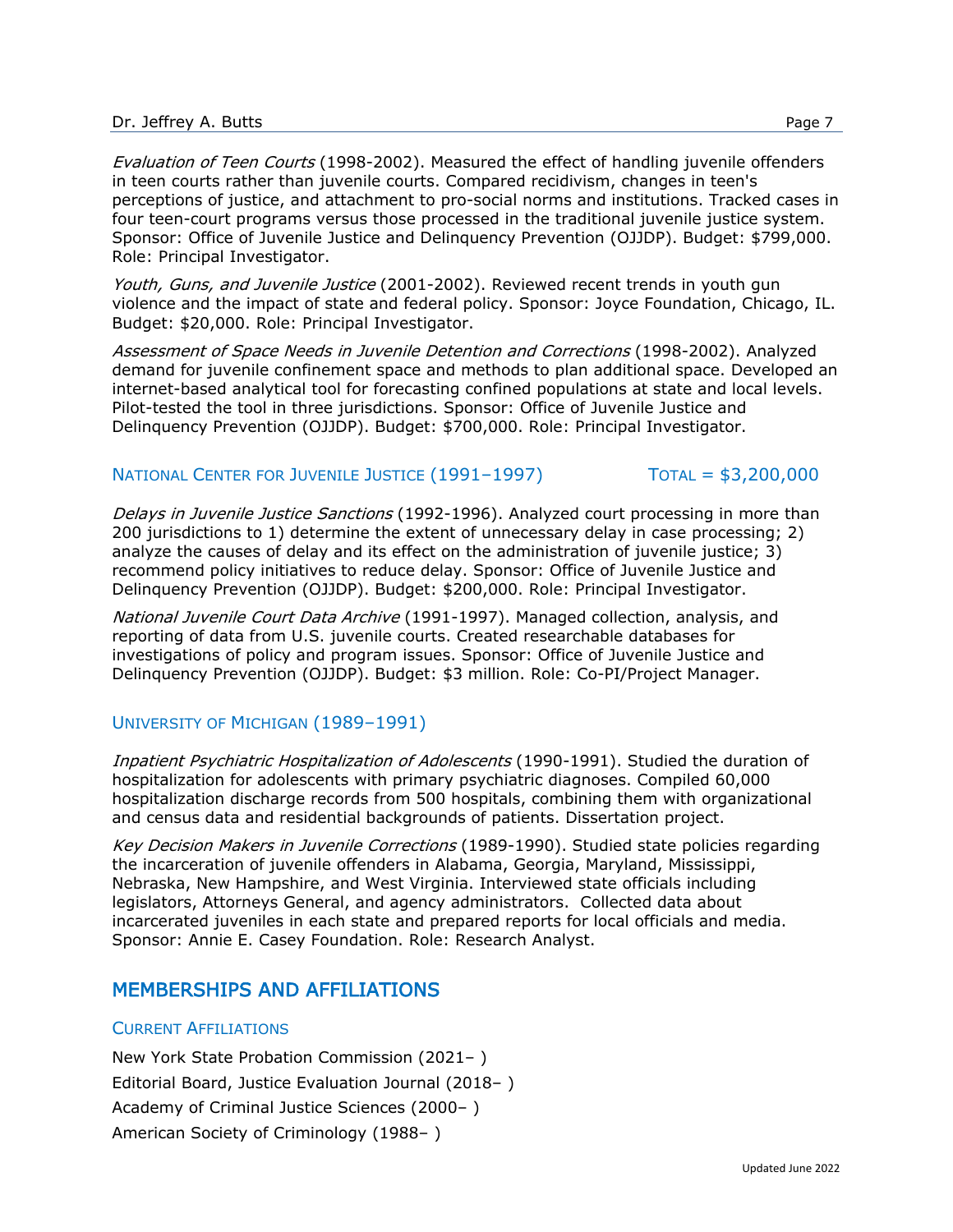#### PAST AFFILIATIONS

Board of Directors, New Yorkers Against Gun Violence (2018–2020)

- Science Advisory Board, U.S. Department of Justice, Office of Justice Programs (2015–19)
- Expert Advisor, OJJDP Juvenile Drug Treatment Court Guidelines, American Institutes for Research (2016)
- Juvenile Justice Subcommittee, Science Advisory Board, U.S. Department of Justice, Office of Justice Programs (2011–2014)
- Advisory Committee, Strategies for Youth, Boston, MA (2012–2014)
- Research Advisory Committee, Evaluation of Juvenile Detention Alternatives Initiative, National Council on Crime and Delinquency, San Francisco, CA (2011–2013)
- Consultant to New York City Dispositional Reform Steering Committee (2011–2013)
- Youth and Family Justice Advisory Committee, New York City Administration for Children's Services (2010–2012)
- New York City Working Group on Disproportionate Minority Contact, Vera Institute of Justice (2011–2012)
- Advisory Board, District of Columbia Crime Policy Institute (2011–2012)
- Committee on Assessing Juvenile Justice Reform, Division of Behavioral and Social Sciences and Education, National Research Council (2010–2012)
- Advisory Council, Campaign for Youth Justice (2006–2012)
- New York State Bar Association Special Committee on Youth Courts (2010–2011)
- Academy of Criminal Justice Sciences (1990–2011)
- Editorial Board, Journal of Court Innovation (2007–2009)
- Social Science Peer Reviewer, European Science Foundation (2009–2010)
- Editorial Board, Youth Violence and Juvenile Justice (2002–2010)
- Research Advisory Committee, Washington, DC Dept of Youth Rehabilitation Services (2008–2009)
- Panel of Experts, Governor Paterson Task Force on Juvenile Justice, New York (2008–2009)
- Government Relations Committee, Coalition for Juvenile Justice (2007–2009)
- Associated Scientist, NORC at the University of Chicago; Substance Abuse, Mental Health, and Criminal Justice Systems Department (2006–2009)
- Advisory Board, Illinois Youth Court Association (2006–2008)
- Federal Forum on Comprehensive Community Initiatives, Coordinating Council on Juvenile Justice and Delinquency Prevention, Washington, D.C. (2008)
- Peer reviewer, Grant Applications, National Institute on Drug Abuse (2008)
- Advisory Board, Illinois Juvenile Defense Assessment Project (2005–2008)
- Governor's Transition Planning Team, Illinois Dept of Juvenile Justice (2006)
- Cook County/Chicago Evaluation Sub-Committee, Annie E. Casey Foundation Juvenile Detention Alternatives Initiative (2006–2007)
- Peer Reviewer, Grant Applications, National Science Foundation (2006)
- Peer Reviewer, Grant Applications, British Council on Social and Economic Research (2006) Juvenile Justice Panel, Council on Accreditation, New York, NY (2006)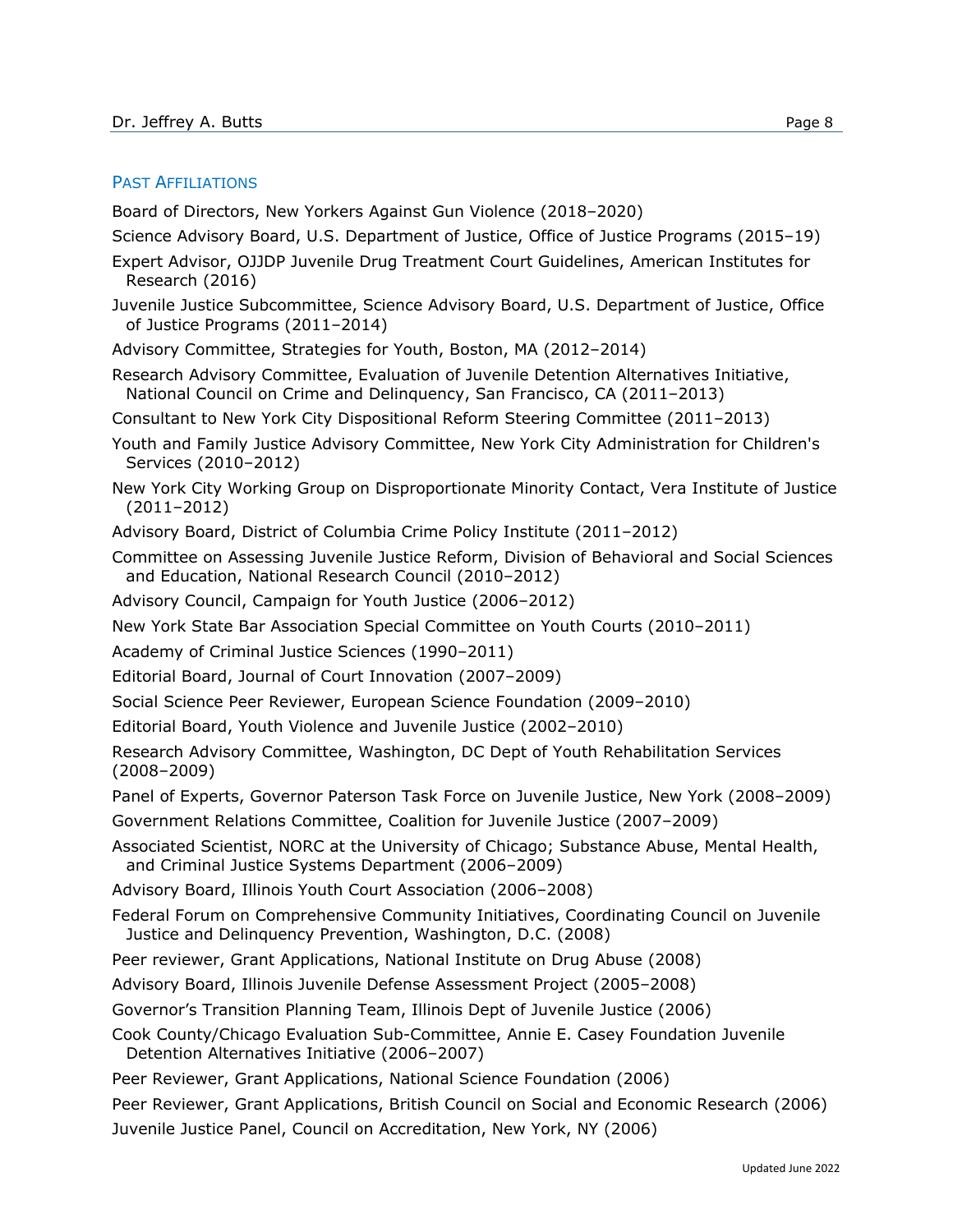Advisory Council, Justice/Violence Index, Chicago Metropolis 2020 (2005-2006) American Evaluation Association (2003–2006) Editorial Advisory Board, Urban Institute Press (2004–2005) Associate Editor, Justice Research and Policy (2004–2005) American Judicature Society (1997–2005) Editorial Panel, Juvenile & Family Court Journal (1994–2000) Board of Editors, Journal of Crime and Justice (1994–1996) Peer reviewer, Grant Applications, National Institute of Justice (1997–2000) Peer reviewer, Manuscripts, Justice Quarterly (occasional) Peer reviewer, Manuscripts, Crime & Delinquency (occasional) Peer reviewer, Manuscripts, Criminology (occasional) Peer reviewer, Manuscripts, Journal of Research in Crime & Delinquency (occasional) Peer reviewer, Manuscripts, Criminal Justice Review (occasional) Peer reviewer, Manuscripts, Criminal Justice and Behavior (occasional) Vice President, ACLU Pittsburgh Chapter, Board of Directors (1996–1997) Working Group on Case Management in the Juvenile Court, National Council of Juvenile and Family Court Judges (1998)

Working Group on Reducing Litigation Cost and Delay, task force of the Justice Management Institute, American Bar Association, National Center for State Courts (1997–1998)

# **TEACHING**

#### LECTURER, UNIVERSITY OF CHICAGO

| The Juvenile Justice System:<br>Policy and Practice       | School of Social Service Administration | Spring 2008 |
|-----------------------------------------------------------|-----------------------------------------|-------------|
| The Evaluation of Social Welfare<br>Programs and Policies | School of Social Service Administration | Winter 2008 |
| The Juvenile Justice System:<br>Policy and Practice       | School of Social Service Administration | Spring 2007 |
| The Juvenile Justice System:<br>Policy and Practice       | School of Social Service Administration | Winter 2006 |
|                                                           |                                         |             |

#### ADJUNCT, AMERICAN UNIVERSITY. WASHINGTON, DC

| Independent Studies in Justice,<br>Law, & Society             | School of Public Affairs                                         | Fall 2004   |
|---------------------------------------------------------------|------------------------------------------------------------------|-------------|
| ADJUNCT, CARNEGIE MELLON UNIVERSITY. PITTSBURGH, PENNSYLVANIA |                                                                  |             |
| Juvenile Crime and Violence                                   | History                                                          | Spring 1997 |
| Crime and Punishment in America                               | History/Social and Decision Science                              | Fall 1996   |
| Crime and Punishment in America                               | History/Social and Decision Science                              | Spring 1996 |
| Crime and Punishment in America                               | History/Social and Decision Science                              | Fall 1995   |
| Crime and Punishment in America                               | History                                                          | Spring 1995 |
|                                                               |                                                                  |             |
|                                                               | PART-TIME FACULTY, DUQUESNE UNIVERSITY. PITTSBURGH, PENNSYLVANIA |             |

| Policy Practice in Youth Services | Social and Public Policy | Spring 1994      |
|-----------------------------------|--------------------------|------------------|
| Delinguency and Society           | Sociology                | <b>Fall 1993</b> |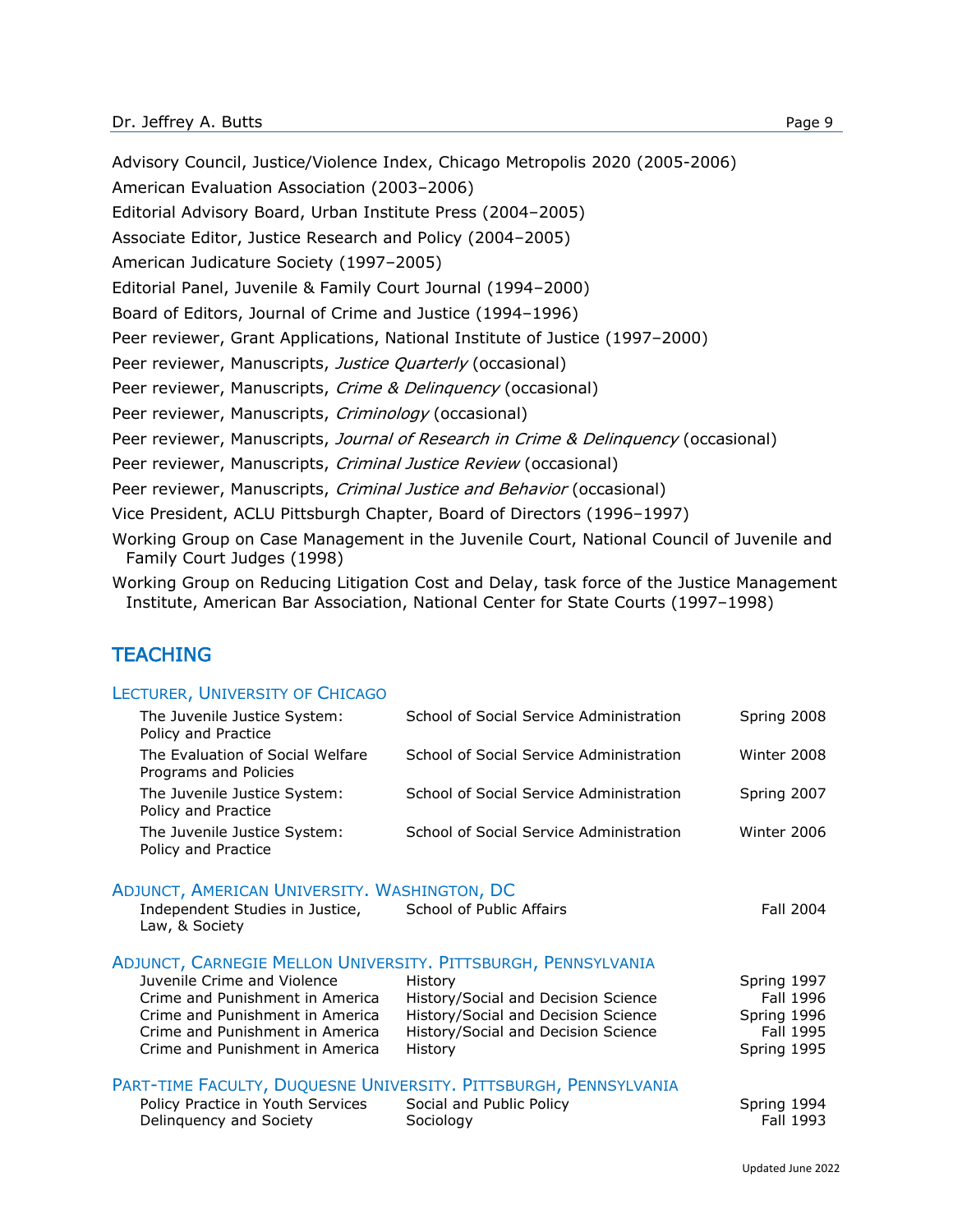#### INSTRUCTOR, UNIVERSITY OF MICHIGAN. ANN ARBOR, MICHIGAN

Child and Youth Policy **Social Work** Fall 1990 Family Policy (teaching assistant) Social Work Winter 1987

# CONSULTING, TRAINING, SPEAKING

#### 2021—

Bureau of Governmental Research, New Orleans National Heart, Lung, and Blood Institute and American Heart Association Publics Lab, Graduate Center, City University of New York University of Connecticut, Institute for Municipal and Regional Policy

#### 2011—2020

Council of Juvenile Justice Administrators California Probation, Parole & Correctional Association Obama Foundation, My Brother's Keeper Conference Moss Group, Inc. National Conference of State Legislatures Oregon Juvenile Department Directors Association Annie E. Casey Foundation New York District Attorneys Association Massachusetts Department of Youth Services Reclaiming Futures National Office Dane County (Wisconsin) Department of Human Services New York State Joint Appellate Division White House Domestic Policy Council (2014) Council of Juvenile Correctional Administrators National Governors Association Connecticut Juvenile Justice Alliance Massachusetts Department of Youth Services Vera Institute of Justice, Raise the Age Consultant Annie E. Casey Foundation, Positive Youth Justice University Settlement House, Housing Court Research Inter-American Development Bank New York Juvenile Justice Initiative The Partnership: Drug-Free America Pew Charitable Trusts, Center on the States American Institutes for Research, OJJDP Training and Tech Assistance Sierra Health Foundation Vera Institute of Justice, Senior Research Advisor Michigan Family Impact Seminar, Lansing, MI Heckscher Foundation for Children, New York, NY Arizona Supreme Court, Phoenix, AZ Oregon Juvenile Department Directors Association Minnesota Coalition for Juvenile Justice Portland State University, National Mentoring Symposium Urban Institute, District of Columbia Crime Policy Institute

#### 2001—2010

Rite of Passage, National Office (2008 – 2010) Council of State Governments Justice Center Vera Institute of Justice, DC Performance Indicators (2009 –2010)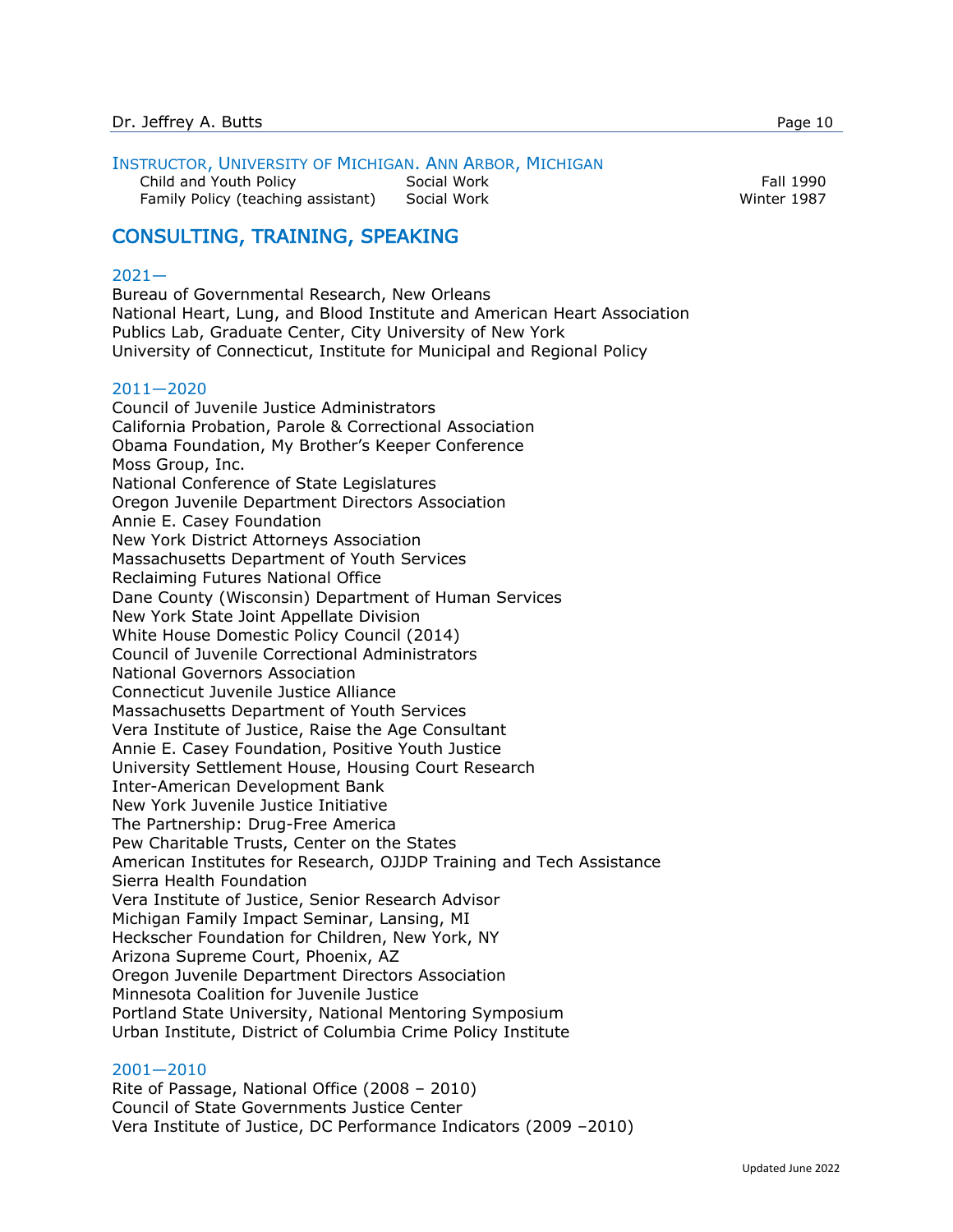Center for Children's Law and Policy Connecticut Juvenile Justice Alliance Cook County Juvenile Court New Hampshire Division of Juvenile Justice Delaware Family Court National Juvenile Defender Center Governor's Office of Crime Control and Prevention, State of Maryland Office of Juvenile Justice and Delinquency Prevention, U.S. DOJ Georgia Department of Juvenile Justice National Center for Juvenile Justice National Institute of Justice, U.S. Department of Justice

#### 1988—2000

Justice Management Institute Utah Juvenile Court South Carolina Department of Juvenile Justice Cook County (IL) Public Defender United States General Accounting Office (GAO) West Virginia Supreme Court of Appeals Cook County (Chicago) Judicial Advisory Council Alabama Department of Youth Services West Virginia Supreme Court of Appeals Lucas County (Toledo, Ohio), Mental Health Board Oklahoma Division of Children and Youth Services Alabama Department of Youth Services

#### **INTERNATIONAL**

| Chile - Delivered a presentation to the Chilean Ministry of Justice<br>Conference on the Rights of Children, Santiago, Chile                                                                        | November 2015  |
|-----------------------------------------------------------------------------------------------------------------------------------------------------------------------------------------------------|----------------|
| Belize - Toured facilities for justice-involved youth and advised the Belize<br>government and the Inter-American Development Bank on evaluation<br>research to support effective practices         | March 2014     |
| Canada - Delivered a presentation to the National Forum on Drug<br>Treatment and Youth in Conflict with the Law, Department of Justice,<br>Ottawa, Ontario                                          | March 2009     |
| Israel - Toured the nation's juvenile justice system and consulted<br>with an inter-district panel of judges, organized by the<br>U.S. Department of State, Office of Public Diplomacy in Jerusalem | September 2003 |
| France – Toured the Paris juvenile justice system and met with<br>national and local officials related to youth crime and drug policy,<br>organized by staff at the Robert Wood Johnson Foundation  | September 2002 |

# PRESS COVERAGE (quotations, citations, interviews)[\\*](#page-10-0)

| 2022           |         |
|----------------|---------|
| The Gothamist  | June 15 |
| Microsoft News | May 25  |

<span id="page-10-0"></span>\* For detailed information, see [https://jeffreybutts.net/press/.](https://jeffreybutts.net/press/)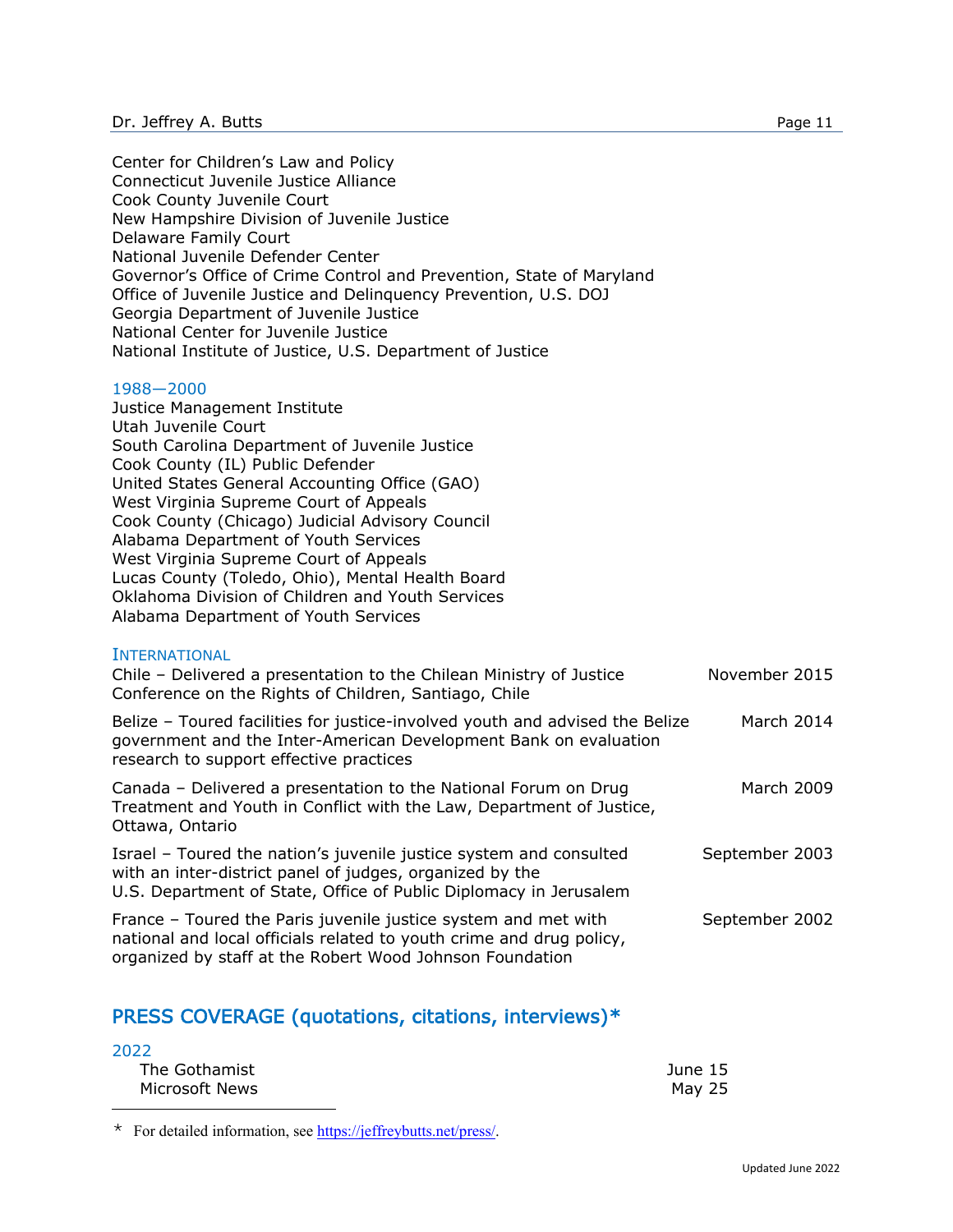Newsweek 24 and 24 and 25 and 26 and 26 and 26 and 26 and 26 and 26 and 26 and 26 and 26 and 26 and 26 and 26 NY Daily News and the second state of the second state of the May 21 and the May 21 Governing Magazine May 12 WBUR Public Radio April 13 Le Monde **April 13** Baltimore Sun **April 12** and April 12 The Virginian–Pilot April 10 New York Times April 06 NY1 Spectrum News and the state of the state of the March 30 Christian Science Monitor March 29 NY1 Spectrum News and the state of the March 28 March 28 National Catholic Register March 9 The Gothamist **February 22** Fox News **February 11** RT America **February 8** Boston Globe **February 8** New York Magazine **February 5** Al Jazeera February 4 Agence France-Presse February 3 La Nacion February 2 C-SPAN: Washington Journal January 25 The City January 24 Barrons January 21 Toledo Blade January 14 RT America January 10

#### 2021

National Public Radio **December 3** Louisville Courier-Journal November 17 ABC News November 9 New Jersey Public Broadcasting New York 14 WBAL News Radio News Radio News Represents a september 21 WYPR (National Public Radio) September 20 WBAI Pacifica Radio New York 19 and the September 19 Philadelphia Inquirer September 7 Vox September 3 Minneapolis Star Tribune September 2 New York Times **August 24** August 24 Philadelphia Tribune **August 21** August 21 CBS New York **August 2** San Francisco Chronicle **August 1** August 1 NBC News Now July 20 Philadelphia Inquirer **Mathematic Structure Community** 15 AM950 Minneapolis July 12 El Mecurio (Chile) July 11 ABC News 3. The set of the set of the set of the set of the set of the set of the set of the set of the set of the set of the set of the set of the set of the set of the set of the set of the set of the set of the set of t Univision News June 23 CNN June 19 Newsday June 16 ABC7 New York June 10 Christian Science Monitor June 9 MSNBC Jonathan Capehart's Sunday Show June 6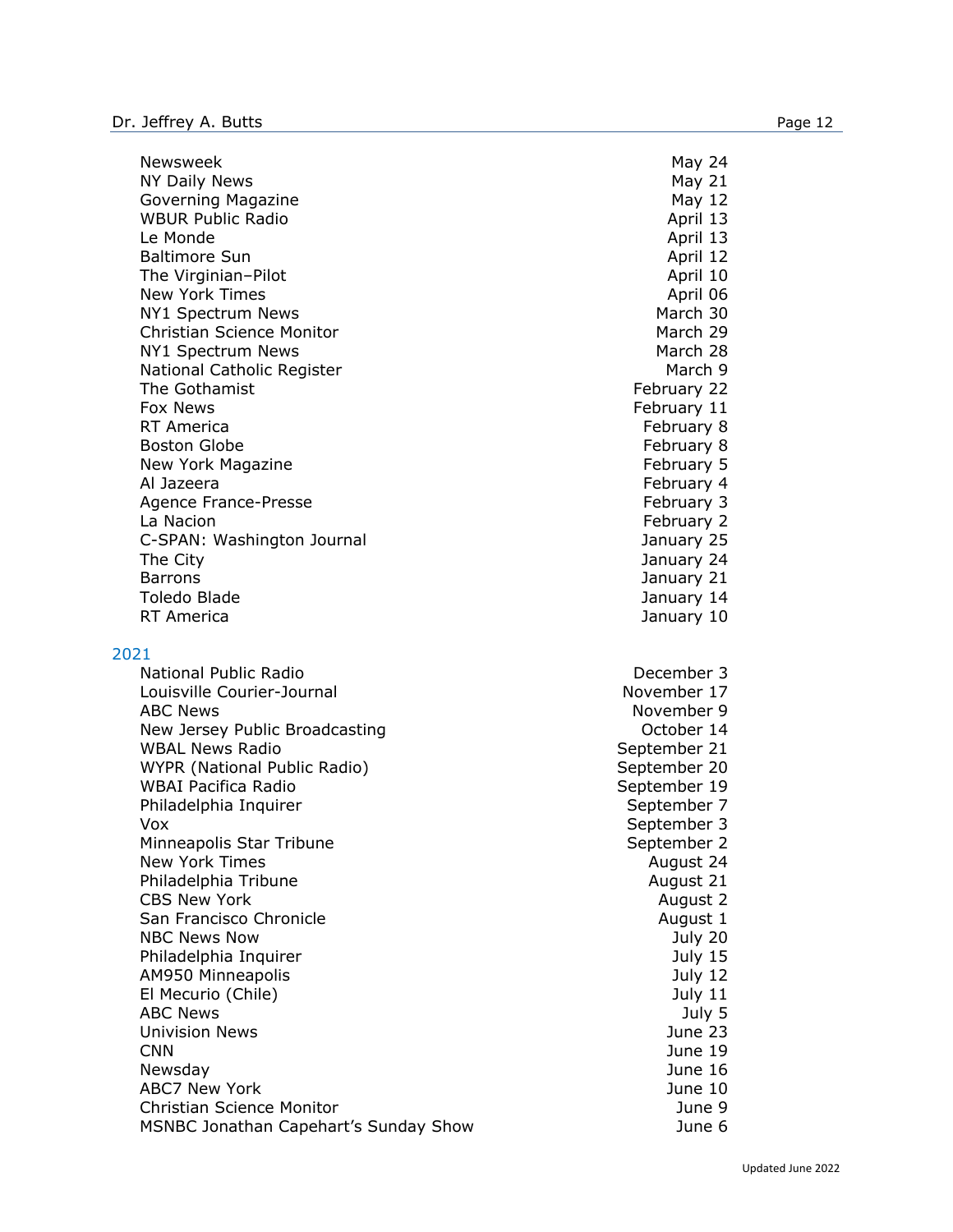New York Times June 3 Fox5 New York June 2 Washington Post **May 30** U.S. News & World Report Nay 19 New York Times and the May 14 Sinclair Broadcast Group **April 7** April 7 Canadian Broadcasting Corporation March 29 The New Yorker March 29 New York ABC 7 March 28 Gothamist March 26 New York Post **February 23** The Intercept **Contract Contract Contract Contract Contract Contract Contract Contract Contract Contract Contract Contract Contract Contract Contract Contract Contract Contract Contract Contract Contract Contract Contract** The City **State City** 3 and 2001 12 and 2008 12 and 2008 12 and 2008 12 and 2008 12 and 2008 12 and 2008 12 and 2008 12 and 2008 12 and 2008 12 and 2008 12 and 2008 12 and 2008 12 and 2008 12 and 2008 12 and 2008 12 and 20

# $2020$

| <b>CUNY IV</b>                    | November 20 |
|-----------------------------------|-------------|
| Vox                               | October 23  |
| Newsday                           | October 20  |
| <b>WNYC New York Public Radio</b> | October 16  |
| San Francisco Chronicle           | September 1 |
| <b>Fox News</b>                   | July 30     |
| City Lab                          | July 30     |
| The Intercept                     | July 26     |
| The Appeal                        | June 22     |
| <b>WNYC New York Public Radio</b> | July 14     |
| Orlando Sentinel                  | June 18     |
| NY Fox 5 Television               | June 10     |
| Injustice Watch                   | February 25 |
| <b>WNYC New York Public Radio</b> | January 17  |

#### 2019

Albany Times-Union November 23 Twin Cities Pioneer Press November 9 Bangor Daily News November 5 St. Louis Post-Dispatch **Communist Communist Communist Communist Communist Communist Communist Communist Communist** The Atlantic **September 11** Brooklyn Daily Eagle September 10 Houston Chronicle **August 12** National Journal/Globo Brazil August 6 PolitiFact August 5 CityLab May 22 Juvenile Justice Information Exchange May 9 Jacobin Magazine March 9 Albuquerque Journal January 21

#### 2018

The Guardian September 24 Nonprofit Quarterly **September 8** September 8 The Tennessean **August 21** and the Tennessean August 21 New York Times **New York Times July 10** Miami Herald **April 23** 

November 20 October 23 October 20 October 16 September 1 February 25 January 17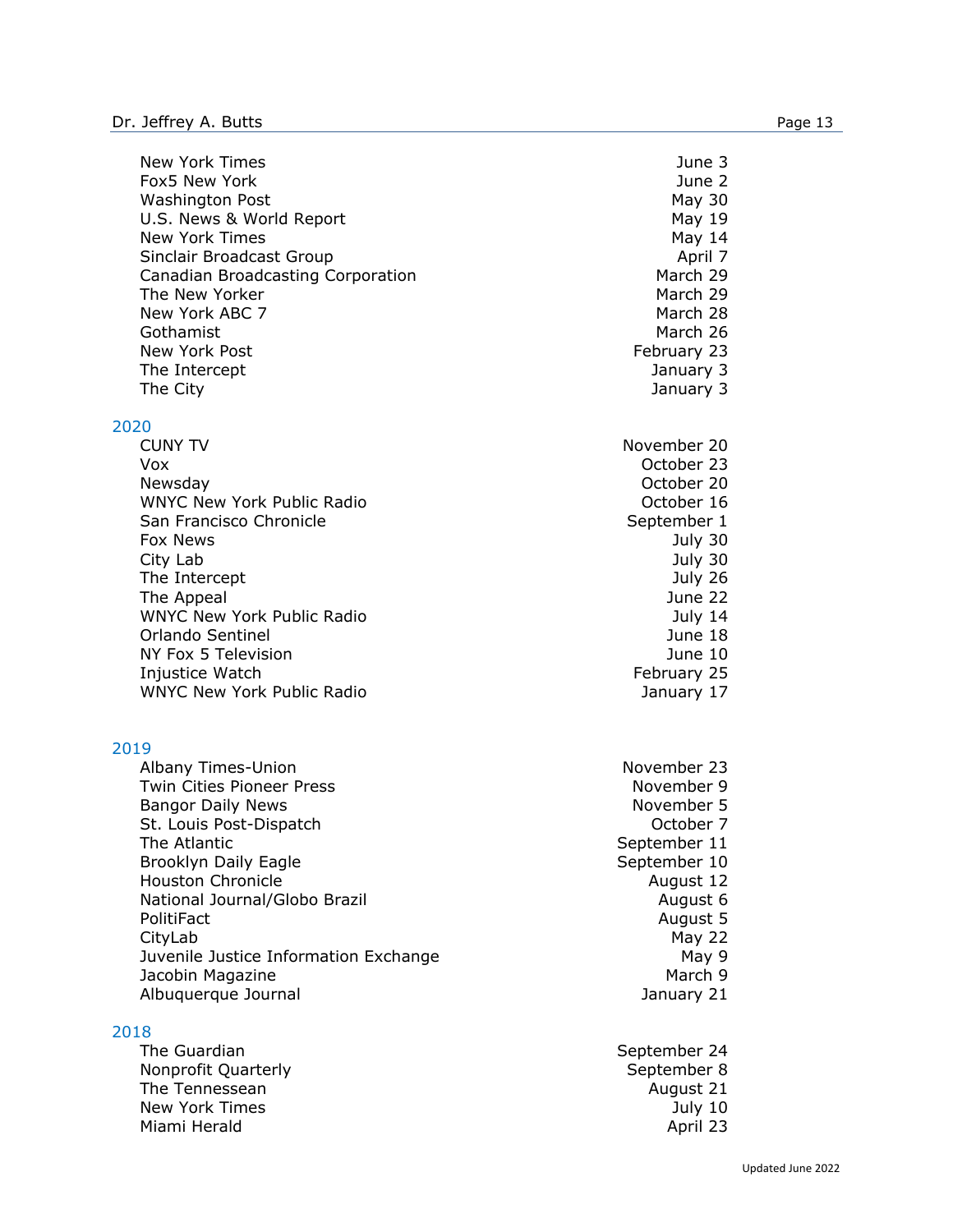2017

2016

2015

| New York Times<br>The Marshall Project<br><b>City Limits</b><br>New York Times<br>WNYC News Radio, New York City<br>Gotham Gazette<br>Wisconsin Public Radio<br><b>Washington Post</b><br>New York Daily News                                                                                                                                                                                                              | March 23<br>March 15<br>March 2<br>January 21<br>January 17<br>January 8<br>January 5<br>January 5<br>January 2                                                                                                                                |
|----------------------------------------------------------------------------------------------------------------------------------------------------------------------------------------------------------------------------------------------------------------------------------------------------------------------------------------------------------------------------------------------------------------------------|------------------------------------------------------------------------------------------------------------------------------------------------------------------------------------------------------------------------------------------------|
| .7<br>Miami Herald<br>Associated Press (quoted in more than 30 newspapers)<br>Columbus Dispatch<br>Miami Herald<br>NY <sub>1</sub><br>Wall Street Journal<br><b>WRVA Radio</b><br>A&E Documentary Film ("Kids who Kill")<br>The Trace<br>CBS News (national television interview)<br>The Guardian<br>Chicago Sun-Times<br><b>WRVA News Radio</b><br>The Trace<br>NationSwell<br>The Trace<br>Vox<br><b>WRVA News Radio</b> | December 16<br>October 29<br>October 17<br>October 10<br>October 3<br>October 2<br>September 27<br>June 1<br>June 3<br>March 14<br>March 10<br>February 17<br>February 16<br>February 9<br>February 8<br>February 6<br>January 20<br>January 6 |
| .6<br>Milwaukee Journal Sentinel<br>CBS News (national television interview)<br>Gothamist<br><b>Wall Street Journal</b><br>Vox<br><b>Washington Times</b><br>The Guardian<br>Newsday<br>Kennebec Journal<br>The Atlantic<br>The Atlantic<br><b>WNYC News Radio</b><br>Tallahassee Democrat<br>Gainesville Sun                                                                                                              | December 17<br>November 28<br>November 3<br>October 26<br>October 12<br>September 26<br>September 26<br>September 17<br>September 10<br>September 9<br>September 7<br>August 11<br>January 21<br>January 19                                    |
| .5<br>CBSN (national television interview)                                                                                                                                                                                                                                                                                                                                                                                 | December 3                                                                                                                                                                                                                                     |

Reuters News Service **Contract Contract Contract Contract Contract Contract Contract Contract Contract Contract Contract Contract Contract Contract Contract Contract Contract Contract Contract Contract Contract Contract Co** Congressional Quarterly Researcher September 11 The Morning Call August 28 Seattle Times **Seattle Times Seattle Times July 25**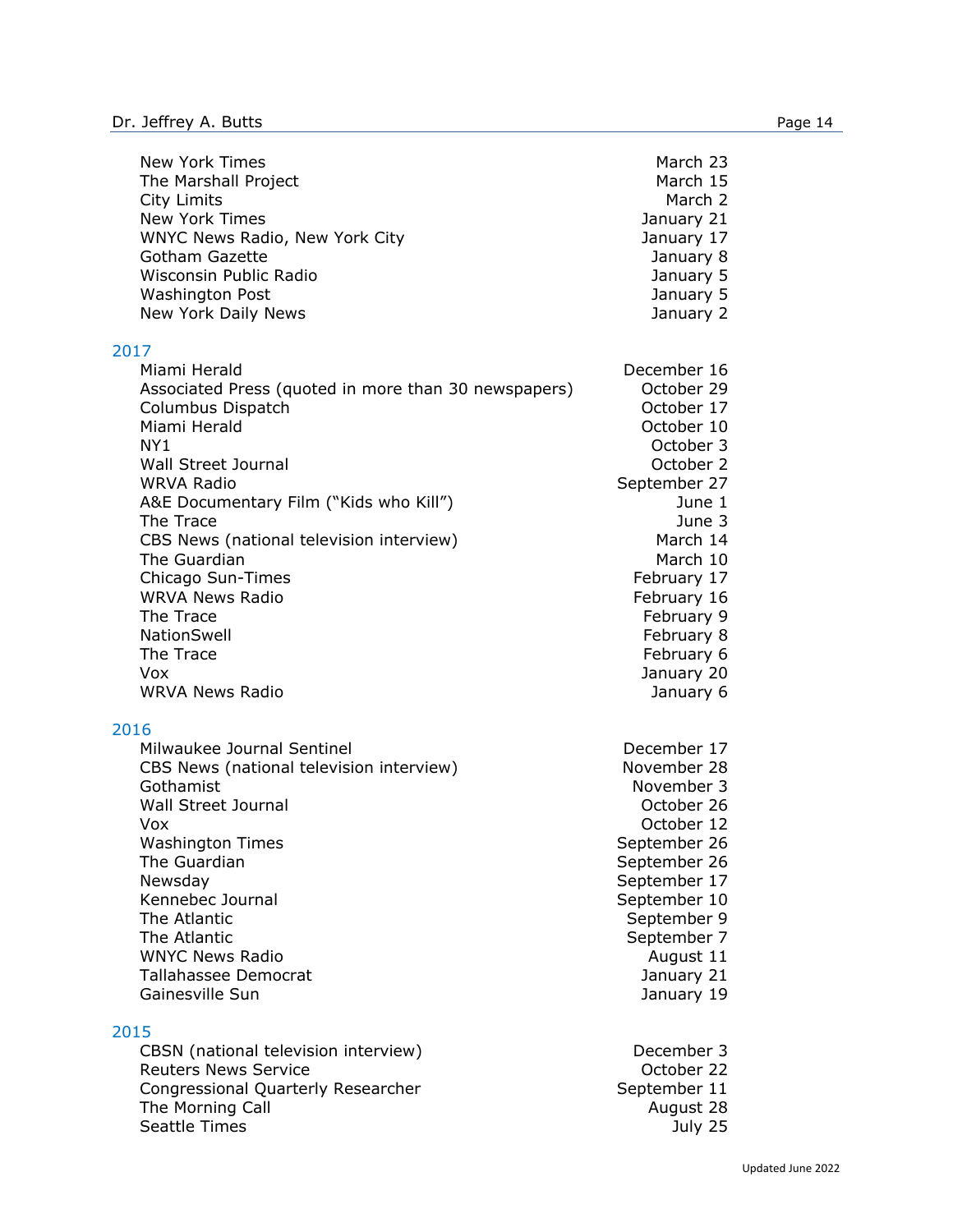| CBSN (national television interview)<br>Lafayette Courier Journal<br><b>DNAInfo New York</b><br>ESPN "Over the Line"<br>CBS This Morning (national television interview)<br>Marshall Project<br>New Orleans Advocate<br>Albany Times Union<br>Chronicle of Social Change<br>Delaware News Journal<br>Village Voice<br>CBS This Morning (national television interview)<br><b>Think Progress</b>                                                                                                        | July 22<br>July 4<br>June 16<br>June 15<br>June 9<br>April 3<br>March 31<br>March 13<br>February 9<br>February 7<br>January 30<br>January 20<br>January 8                            |
|--------------------------------------------------------------------------------------------------------------------------------------------------------------------------------------------------------------------------------------------------------------------------------------------------------------------------------------------------------------------------------------------------------------------------------------------------------------------------------------------------------|--------------------------------------------------------------------------------------------------------------------------------------------------------------------------------------|
| 2014<br>El Pais<br>The Record $-$ North New Jersey<br><b>Baltimore Sun</b><br><b>Baltimore Sun</b><br>CBS This Morning (national television interview)<br>Think Progress<br>CBS This Morning (national television interview)<br>Juvenile Justice Information Exchange<br>Washington Jewish Week<br>Los Angeles Times                                                                                                                                                                                   | December 14<br>August 22<br>August 8<br>July 27<br>May 31<br>May 27<br>May 26<br>May 9<br>April 9<br>April 3                                                                         |
| 2013<br><b>Christian Science Monitor</b><br>KABC (Los Angeles) Radio (live interview)<br>Wisconsin Public Radio (live interview)<br><b>New York Times</b><br>Toronto Star, Irish Times, Christian Science Monitor<br>CBS This Morning (national television interview)<br>WYNC Brian Lehrer Show (live interview)<br><b>Washington Post</b><br>Atlanta Journal-Constitution<br>Juvenile Justice Information Exchange<br>Juvenile Justice Information Exchange<br>Youth Today<br>Juvenile Justice Update | November 27<br>November 26<br>November 26<br>November 24<br>November 23<br>November 22<br>November 21<br>November 21<br>August 8<br>March 20<br>March 7<br>February 21<br>February 8 |
| 2012<br>Wall Street Journal - Metropolis<br>Juvenile Justice Information Exchange<br>The Atlantic - Cities<br>Chicago Reporter<br>North Country Public Radio<br>WNPR, Connecticut Public Broadcasting<br><b>Boston Globe</b><br>The Connecticut Mirror<br>Huffington Post<br>Fox 13, Memphis television                                                                                                                                                                                                | December 20<br>November 26<br>November 7<br>November 1<br>September 28<br>July 3<br>May 16<br>May 4<br>March 19<br>February 14                                                       |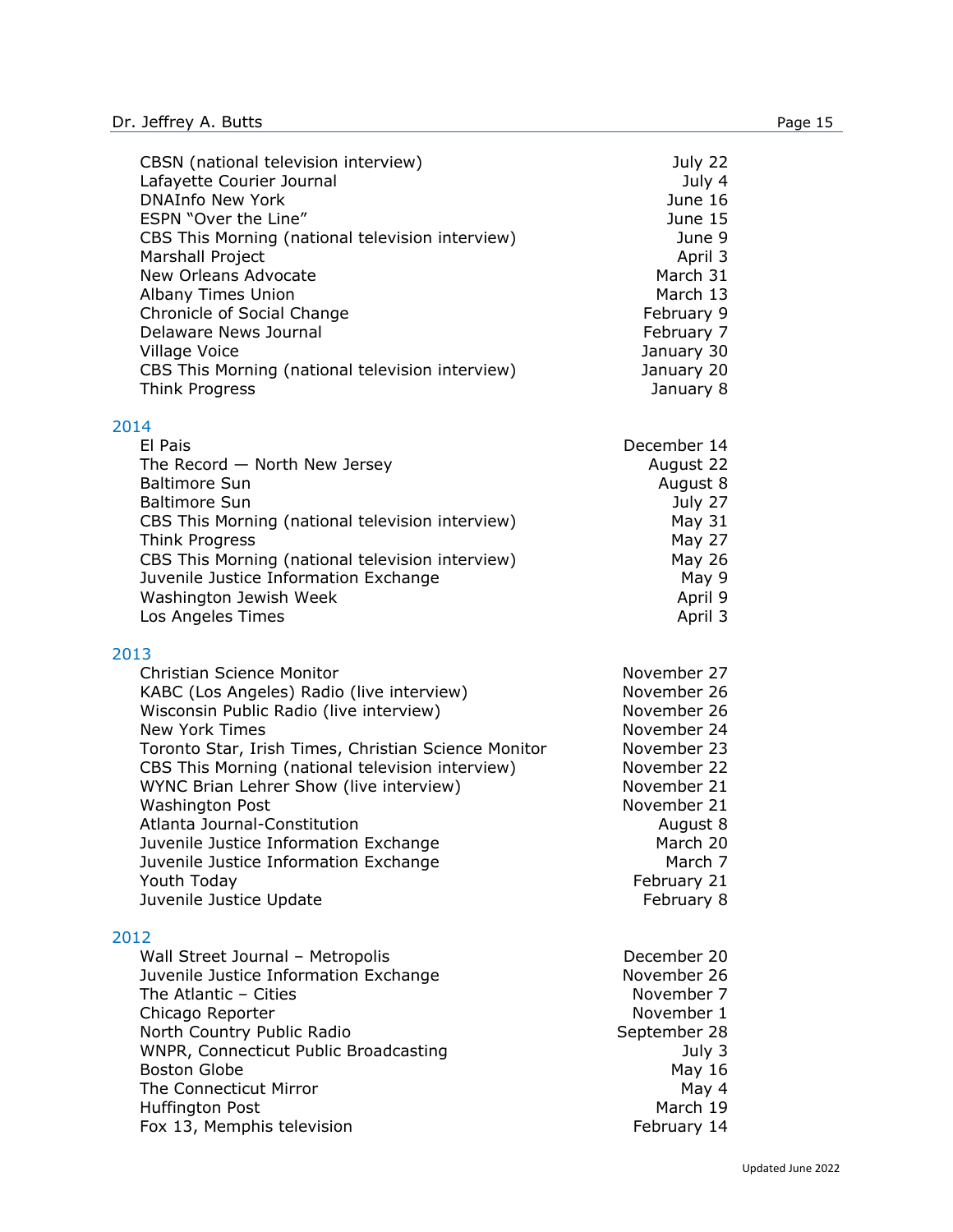#### 2011

ABC News Radio **December 19** WHYY Radio (Philadelphia) and the control of the Corollation of October 27 New York Times - Opinionator Channel Communication Cortober 18 Albany Times Union – Editorial Changes Controller 2 New York Times – Editorial September 20 Youth Today November 7 and 1990 September 7 Carta Capital (Brazil) September 6 Roanoke Times **August 28** August 28 The Daily **August 10** 

#### 2010

Denver Post December 3 Galesburg Register-Mail August 29 WABC New York **August 19** Congressional Quarterly Researcher March 10

#### 2008

Congressional Quarterly Researcher November 7 New Hampshire Public Radio August 7 The Herald/ Associated Press June 2 Youth Today National Communication of the March 1 and March 1 and March 1 and March 1 and March 1 and March 1 and March 1 and March 1 and March 1 and March 1 and March 1 and March 1 and March 1 and March 1 and March 1 and Yakima Herald **February 19** Legal Times **February 11** 

#### 2007

Dallas Morning News **December 15** Chicago Public Radio **September 26** September 26 New York Times **August 19** Chicago Tribune **August 5** American Public Media – Marketplace Manus Charles Mune 4 The Guardian May 17 and the Guardian May 17 and the Guardian May 17 and the May 17 and the May 17 and the May 17 Kansas City Star February 15 Hartford Courant January 10

#### 2006

Seattle Times **December 23** WGN News Radio **December 13** Youth Today December 1 Greensboro News & Record November 20 Oakland Tribune November 16 Miami Herald July 16 Miami Herald June 25

#### 2005

Arizona Republic December 16 USA Today **December 4** The Herald (UK) November 2 Chicago Public Radio New York 1999 September 20 Chicago Tribune **September 18** The American Prospect and September 1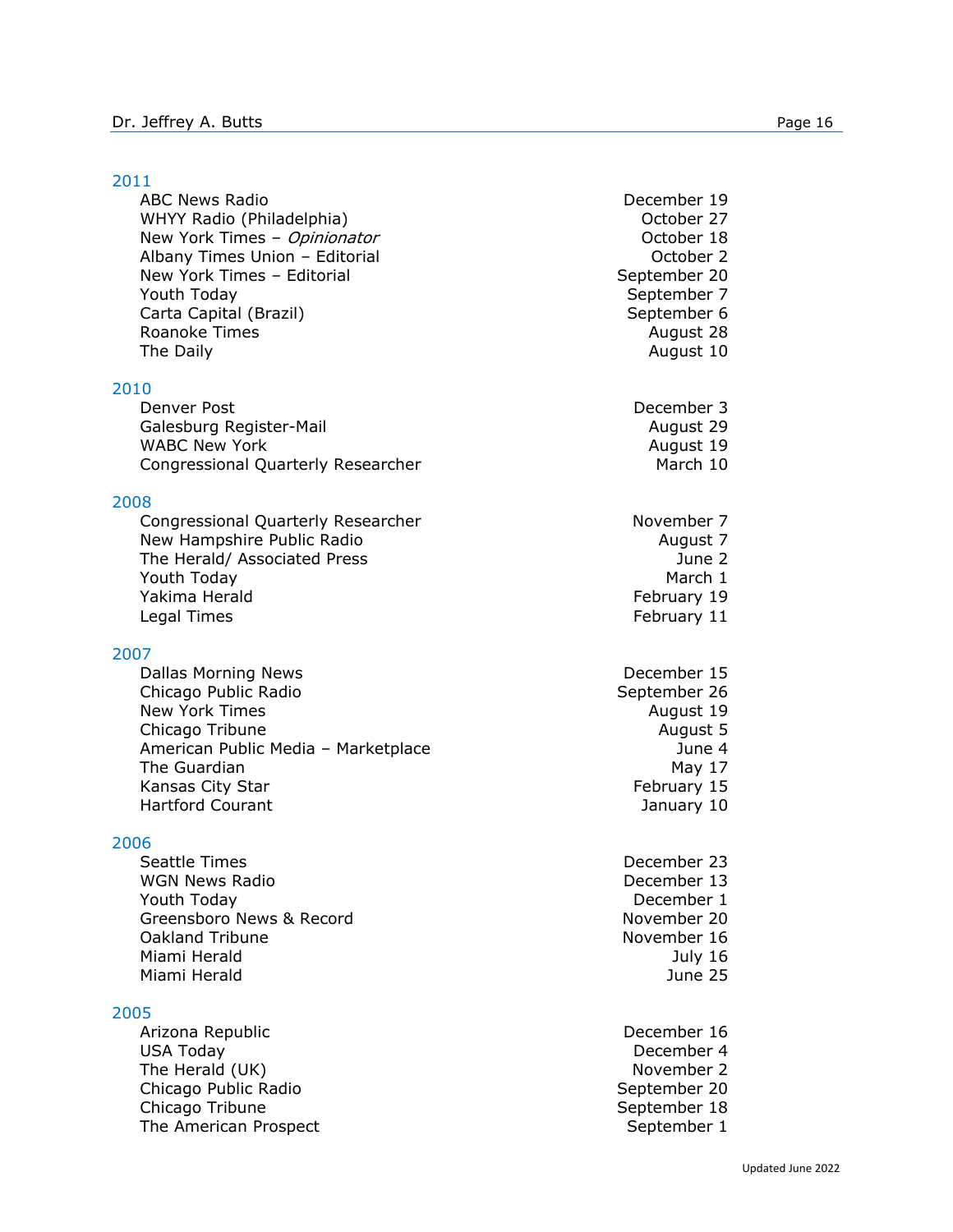| <b>TIME Magazine</b><br>Daytona Beach News-Journal<br>Legal Times<br>CNN, Associated Press et al.<br>Youth Today                                                                                                                         | July 11<br>June 2<br>April 4<br>March 30<br>February 1                                                               |
|------------------------------------------------------------------------------------------------------------------------------------------------------------------------------------------------------------------------------------------|----------------------------------------------------------------------------------------------------------------------|
| 2004<br><b>Washington Post</b><br>Myrtle Beach Sun News<br><b>Anchorage Daily News</b><br>Louisville Courier-Journal<br>The Village Voice<br>Salem Statesmen Journal<br>Contra Costa Times<br>East Bay Express<br><b>Washington Post</b> | November 30<br>October 21<br>July 30<br>July 16<br>July 13<br><b>May 22</b><br>March 28<br>February 25<br>January 25 |
| 2003<br><b>Washington Post</b><br>St. Louis Post-Dispatch<br>The Des Moines Register<br><b>New York Times</b><br>National Public Radio - All Things Considered<br>The Children's Beat - Annie E. Casey Foundation                        | December 5<br>November 16<br>October 24<br>September 1<br>August 5<br>April 1                                        |
| 2002<br>Orlando Sentinel<br>Miami Herald<br><b>Washington Times</b><br>Salt Lake Tribune<br>Chicago Tribune<br><b>Washington Post</b>                                                                                                    | December 12<br>July 25<br>June 23<br>April 28<br>April 11<br>April 9                                                 |
| 2001<br><b>New York Times</b><br>Los Angeles Times<br>l'Humanité<br><b>Detroit News</b><br><b>Business Week</b>                                                                                                                          | May 30<br>March 20<br>March 12<br>March 10<br>January 29                                                             |
| 2000<br>CNN.com<br><b>New York Times</b><br>Palm Beach Post<br>National Public Radio                                                                                                                                                     | September 11<br>June 4<br>June 4<br>May $11$                                                                         |
| Pre-2000<br><b>Washington Post</b><br>The Economist<br><b>Christian Science Monitor</b><br>Le Monde<br>Philadelphia Inquirer                                                                                                             | October 2, 1999<br>September 16, 1999<br>April 8, 1999<br>January 29, 1999<br>May 22, 1998                           |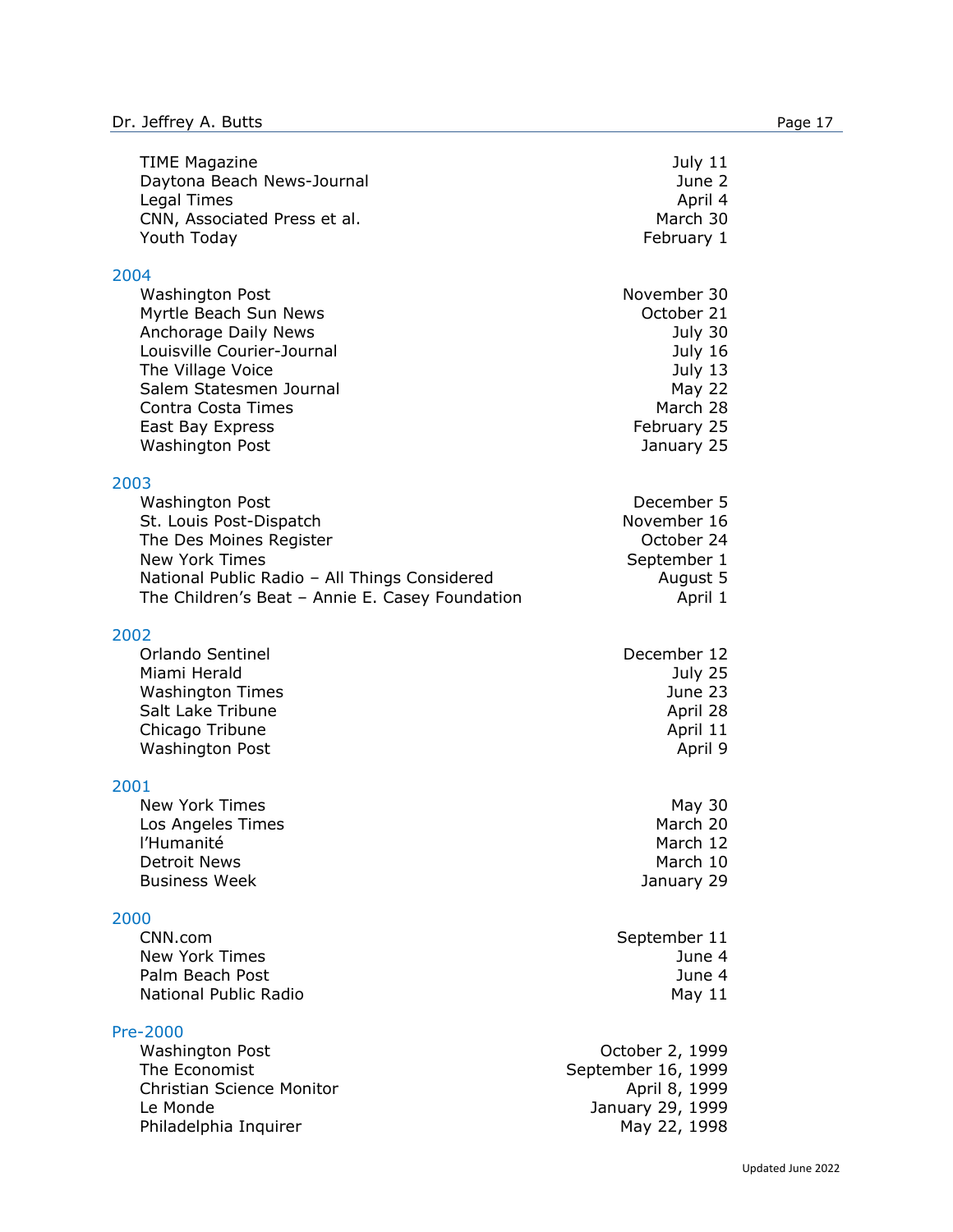| New York Times               | July 21, 1997     |
|------------------------------|-------------------|
| Philadelphia Inquirer        | May 10, 1997      |
| Illinois Issues              | May 1, 1996       |
| Los Angeles Times            | May 13, 1995      |
| Los Angeles Times            | March 1, 1995     |
| Los Angeles Times            | February 25, 1995 |
| Atlanta Journal-Constitution | August 14, 1990   |

# PUBLICATIONS

#### BOOKS AND BOOK CHAPTERS

Butts, Jeffrey A. and Jason Szkola (2021). The juvenile justice response to violence. In Handbook of Interpersonal Violence Across the Lifespan. Michael B. Greene and Robert L. Johnson (Section Editors). New York: Springer.

Maxfield, Mike, Yuchen Hou, Jeffrey A. Butts, Jennifer M. Pipitone, Latifa T. Fletcher and Bryce Peterson (2017). Multiple research methods for evidence generation. In Johannes Knutsson and Lisa Tompson (Editors). Advances in Evidence-Based Policing, pp. 64-83 [Crime Science Series]. New York, NY; Routledge.

Willison, Janeen, Daniel P. Mears and Jeffrey A. Butts (2017). The U.S. juvenile justice policy landscape, In U.S. Criminal Justice Policy: A Contemporary Reader, 2nd Edition. Karim Ismaili, Editor. Burlington, MA: Jones & Bartlett Learning.

Butts, Jeffrey A. and Douglas N. Evans (2014). The second American crime drop: Trends in juvenile and youth violence. In *Juvenile Justice Sourcebook*, 2nd Edition (Wesley T. Church II, David Springer and Albert R. Roberts (Editors), pp. 61-77. New York: Oxford University Press.

Butts, Jeffrey [as committee member] with Simon Singer (2013). Current practice in the juvenile justice system (pp. 49-88). In Reforming Juvenile Justice: A Developmental Approach. Richard J. Bonnie, Robert L. Johnson, Betty M. Chemers and Julie A. Schuck (Editors). Washington, DC: National Research Council of the National Academies.

Butts, Jeffrey, Douglas Evans and Jocelyn Fontaine (2012). Reducing the risks and consequences of crime victimization in schools. In *Victims of Crime* (4th Edition). Robert C. Davis, Arthur J. Lurigio and Susan Herman (Editors). Thousand Oaks, CA: Sage Publications, Inc.

Butts, Jeffrey A., John K. Roman and Jennifer Lynn-Whaley (2011). Varieties of juvenile court: Non-specialized courts, teen courts, drug courts, and mental health courts, pp. 606- 635. In Oxford Handbook of Juvenile Crime and Juvenile Justice. Barry Feld and Donna Bishop (Editors). New York: Oxford University Press.

Butts, Jeffrey A. and John K. Roman (2011). Better research for better policies. In Juvenile Justice: Advancing Research, Policy, and Practice. Francine T. Sherman and Francine H. Jacobs (Editors). Hoboken, NJ: John Wiley & Sons.

Butts, Jeffrey A. and Daniel P. Mears (2011). Trends in American youth crime. In Juvenile Justice and Delinquency. David W. Springer and Albert R. Roberts (Editors). Sudbury, MA: Jones and Bartlett Publishers, Inc.

Willison, Janeen B., Daniel P. Mears and Jeffrey A. Butts (2010). The U.S. juvenile justice policy landscape. In U.S. Criminal Justice Policy: A Contemporary Reader, Karim Ismaili (Editor). Sudbury, MA: Jones and Bartlett Learning, Inc.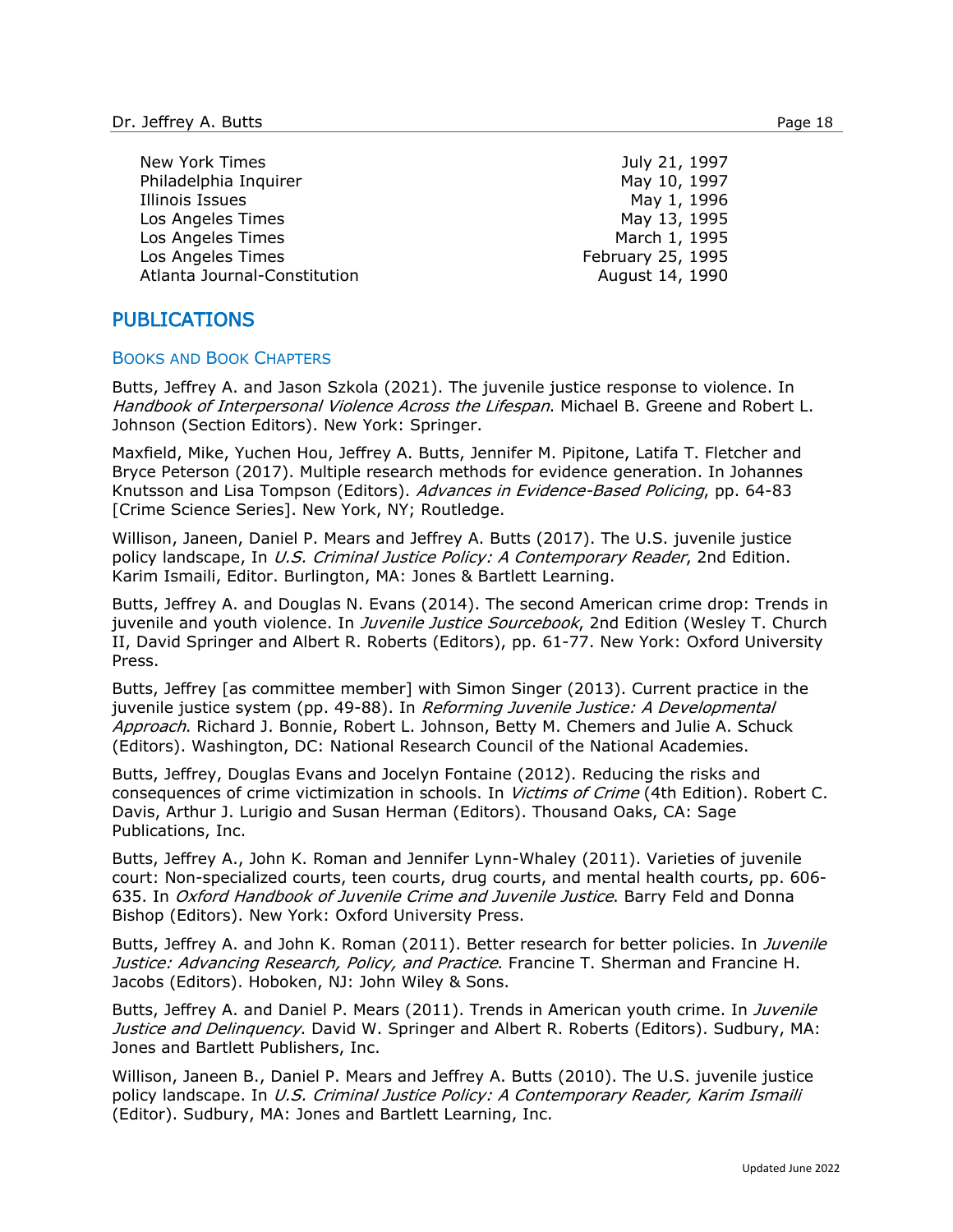Butts, Jeffrey A. and Caterina Gouvis Roman (2010). A community youth development approach to gang control programs. In Youth Gangs and Community Intervention: Research, Practice, and Evidence. Robert Chaskin (Editor). New York: Columbia University Press.

Butts, Jeffrey A. and John K. Roman (2009). Juvenile crime interventions. In *Investing in* the Disadvantaged: Assessing the Benefits and Costs of Social Policies. David L. Weimer and Aidan R. Vining (Editors). Washington, DC: Georgetown University Press.

Butts, Jeffrey A. (2009). Can we do without juvenile justice? In You Decide! Current Debates in Criminal Justice, Bruce N. Waller (Editor). Upper Saddle River, NJ: Prentice Hall.

Butts, Jeffrey A. (2008). Probation and parole. In The Oxford Encyclopedia of Social Work, 20th Edition. Washington, DC: National Association of Social Workers.

Butts, Jeffrey (2007). Whose Problem? International Responses to *Debating Youth Justice:* From Punishment to Problem Solving. May 2007. London: Centre for Crime and Justice Studies, King's College London.

Butts, Jeffrey A. and Daniel P. Mears (2006). Reviving juvenile justice in a get-tough era. Reprinted in Bernard, Thomas J., Serious Delinquency: An Anthology, pp. 235-241. Los Angeles: Roxbury.

Butts, Jeffrey A. and Janeen Buck (2006). Teen courts: A focus on research. Reprinted in Bernard, Thomas J., Serious Delinquency: An Anthology, pp. 103-112. Los Angeles: Roxbury.

Butts, Jeffrey A. and John Roman, Editors. (2004). Juvenile Drug Courts and Teen Substance Abuse. Washington, DC: Urban Institute Press.

Butts, Jeffrey A. and John Roman (2004). Drug courts in the juvenile justice system, in Juvenile Drug Courts and Teen Substance Abuse. Jeffrey A. Butts and John Roman, Editors. Washington, DC: Urban Institute Press.

Roman, John, Jeffrey A. Butts and Alison S. Rebeck (2004). American drug policy and the evolution of drug treatment courts, in Juvenile Drug Courts and Teen Substance Abuse. Jeffrey A. Butts and John Roman, Editors. Washington, DC: Urban Institute Press.

Rossman, Shelli Balter, Jeffrey A. Butts, John Roman, Christine DeStefano and Ruth White (2004). What juvenile drug courts do and how they do it, in Juvenile Drug Courts and Teen Substance Abuse. Jeffrey A. Butts and John Roman, Editors. Washington, DC: Urban Institute Press.

Butts, Jeffrey A., Janine M. Zweig and Cynthia Mamalian (2004). Defining the mission of juvenile drug courts, in Juvenile Drug Courts and Teen Substance Abuse. Jeffrey A. Butts and John Roman, Editors. Washington, DC: Urban Institute Press.

Butts, Jeffrey A., John Roman, Shelli Balter Rossman and Adele V. Harrell (2004). Shaping the next generation of juvenile drug court evaluations, in Juvenile Drug Courts and Teen Substance Abuse. Jeffrey A. Butts and John Roman, Editors. Washington, DC: Urban Institute Press.

John Roman and Jeffrey A. Butts (2004). Building better evidence for policy and practice, in Juvenile Drug Courts and Teen Substance Abuse. Jeffrey A. Butts and John Roman, Editors. Washington, DC: Urban Institute Press.

Butts, Jeffrey A. (2002). The juvenile court. In *The Encyclopedia of Crime and Justice* (Second Edition), Volume 3, pp. 937-947. New York: Macmillan Reference.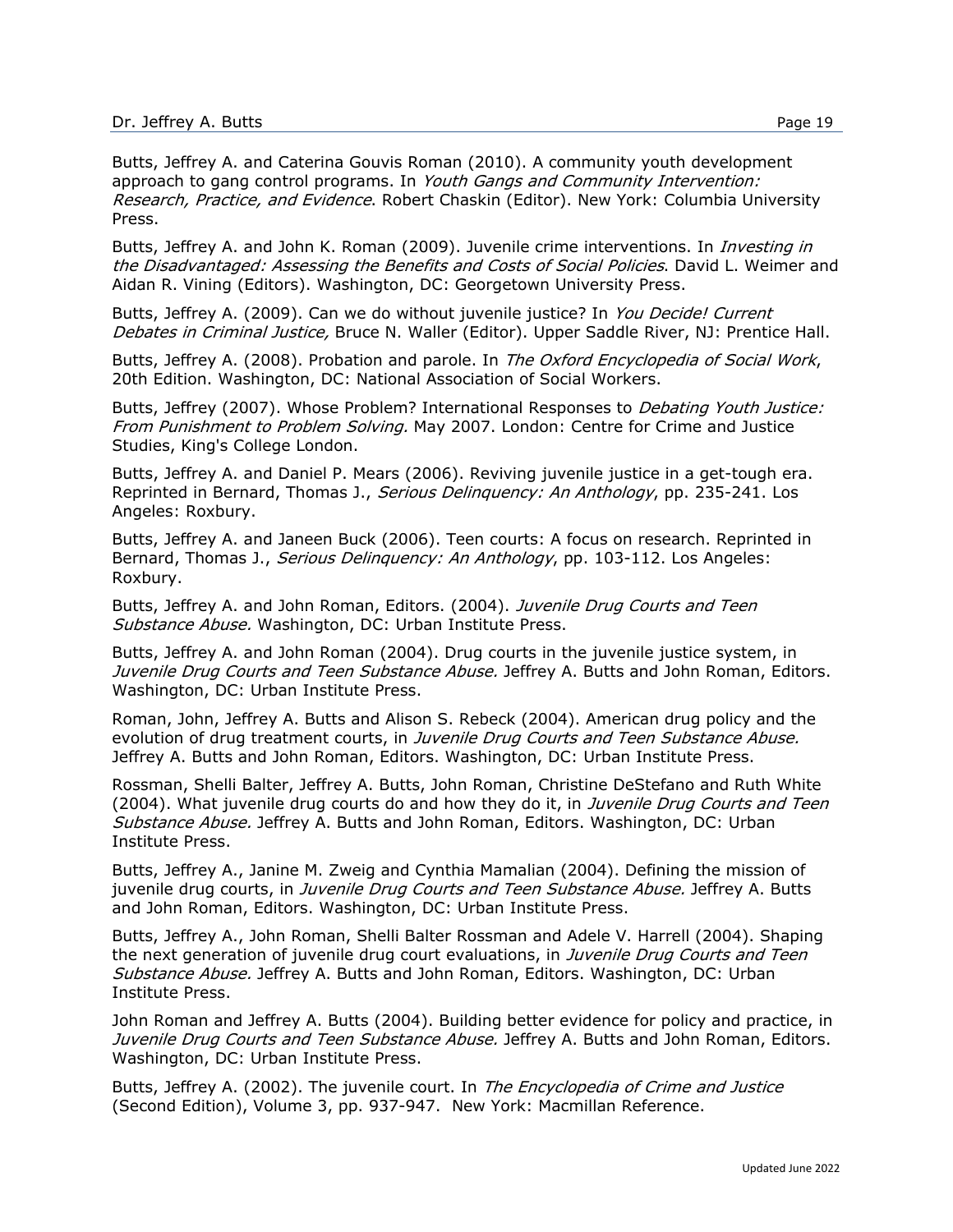Butts, Jeffrey A. and Ojmarrh Mitchell (2000). Brick by brick: Dismantling the border between juvenile and adult justice. Criminal Justice 2000, Volume 2. Washington, DC: National Institute of Justice, US Department of Justice.

Butts, Jeffrey A. and Gregory J. Halemba (1996). Waiting for Justice: Moving Young Offenders through the Juvenile Court Process. Pittsburgh, PA: National Center for Juvenile Justice.

Butts, Jeffrey A. and Howard N. Snyder (1996). Restitution and juvenile recidivism (reprint). In *Exploring Delinquency: Causes and Control*, Dean G. Rojek and Gary F. Jensen (Eds.). Los Angeles, CA: Roxbury.

Butts, Jeffrey A. (1996). Delinquency cases in juvenile court, 1992 (reprint). In *Exploring* Delinquency: Causes and Control, Dean G. Rojek and Gary F. Jensen (Eds.). Los Angeles, CA: Roxbury.

Butts, Jeffrey A. (1995). Community-based corrections. In The Encyclopedia of Social Work, 19th Edition, Vol. 1, pp. 549-555. Washington, DC: National Association of Social Workers.

Butts, Jeffrey A. and William H. Barton (1995). In-home programs for juvenile delinquents. In Home-based Services for Troubled Children, Schwartz, Ira M. and Philip AuClaire (Eds). Lincoln, NE: University of Nebraska Press.

Butts, Jeffrey A. (1992). Social Factors in Psychiatric Length of Stay Among Youths Discharged From General Hospitals. (Doctoral Dissertation.) Ann Arbor, MI: University of Michigan.

Barton, William H. and Jeffrey A. Butts (1991). Intensive supervision alternatives for adjudicated juveniles. In Armstrong, Troy (Ed.), Intensive Interventions With High-Risk Youths: Promising Approaches in Juvenile Probation and Parole. Monsey, NY: Criminal Justice Press.

#### JOURNALS

Butts, Jeffrey A. and John Pfaff (2019). It's about quality: Private confinement facilities in juvenile justice. Criminology & Public Policy, 18 (2): 361-378.

Butts, Jeffrey A. and John K. Roman (2018). Good questions: Building evaluation evidence in a competitive policy environment. Justice Evaluation Journal, 1 (1): 15-31.

Butts, Jeffrey A. (2016). Critical diversion — Policy essay. Criminology & Public Policy, 15 (3): 983–989.

Butts, Jeffrey A., Caterina Gouvis Roman, Lindsay Bostwick and Jeremy Porter (2015). Cure Violence: A public health model to reduce gun violence. Annual Review of Public Health, 36, 39-53.

Roman, John K., Jeffrey A. Butts and Caterina Gouvis Roman (2011). Evaluating systems change in a juvenile justice reform initiative. Children and Youth Services Review, 33: S41-S53.

Mears, Daniel P., Tracey L. Shollenberger, Janeen B. Willison, Colleen E. Owens and Jeffrey A. Butts (2010). Practitioner views of priorities, policies, and practices in juvenile justice. Crime & Delinquency, 56 (4): 535-563.

Mears, Daniel P. and Jeffrey A. Butts (2008). Using performance monitoring to improve the accountability, operations, and effectiveness of juvenile justice. Criminal Justice Policy Review, 19 (3): 264-284.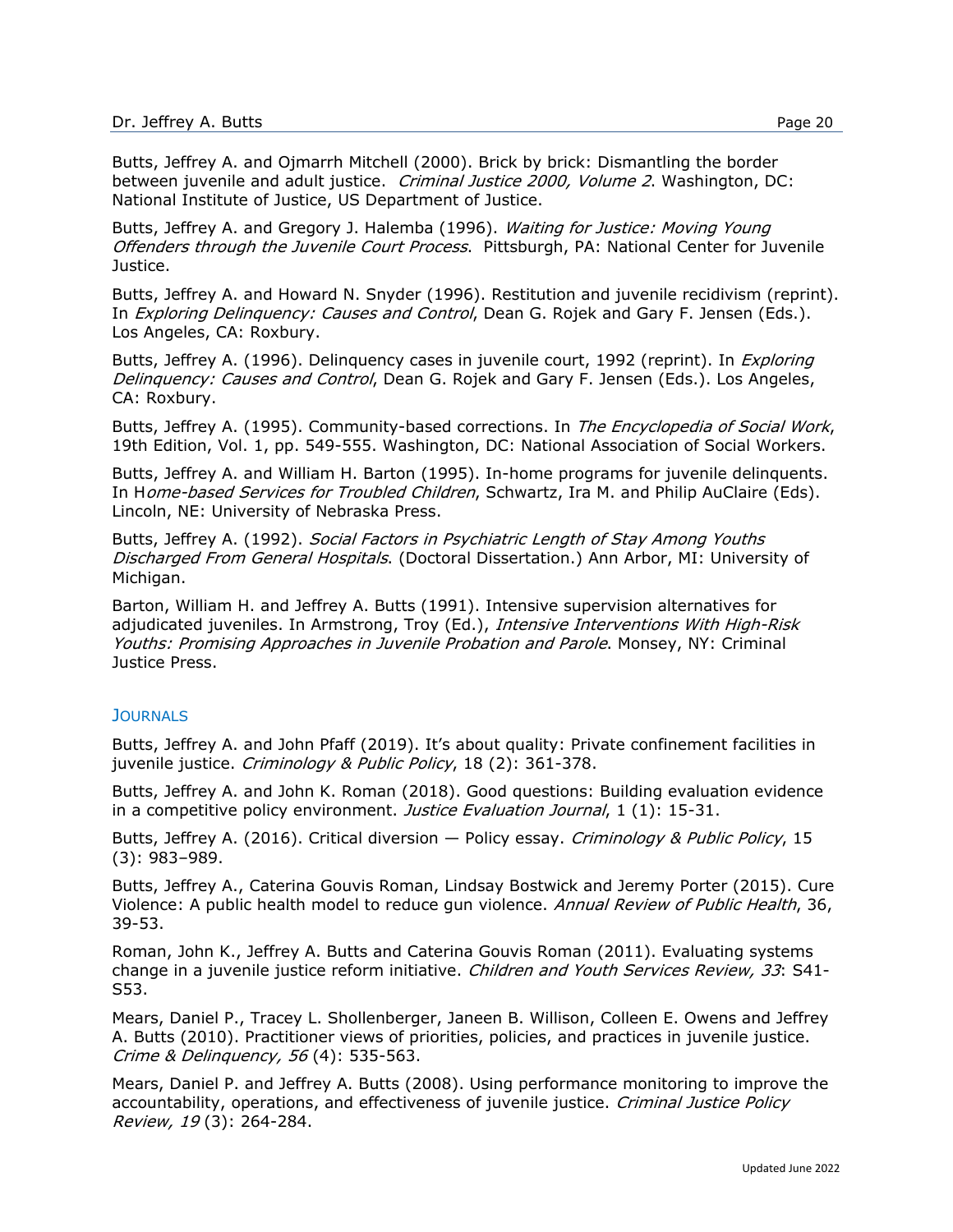Nissen, Laura Burney, Jeffrey A. Butts, Daniel Merrigan and M. Katherine Kraft (2006). The RWJF reclaiming futures initiative: Improving substance abuse interventions for justiceinvolved youth. Juvenile and Family Court Journal, 57(4): 39-51.

Butts, Jeffrey and Janeen Buck (2002). The sudden popularity of teen courts. Judges' Journal, 41 (1): 29-33, 48, American Bar Association.

Butts, Jeffrey A. and Daniel P. Mears (2001). Reviving juvenile justice in a get-tough era. Youth & Society, 33(2): 169-198..

Butts, Jeffrey A. (2001). Introduction: Problem-solving courts. *Law & Policy, 23* (2) 121--124. (Special Issue, Jeffrey A. Butts, Guest Editor).

Butts, Jeffrey (2000). Can we do without juvenile justice? *Criminal Justice, 15* (1). American Bar Association, Spring 2000.

Butts, Jeffrey A. and Joseph B. Sanborn, Jr. (1999). Is juvenile justice just too slow? Judicature, 83: 16-24.

Butts, Jeffrey A. (1997). Necessarily relative: Is juvenile justice speedy enough? Crime and Delinquency, 43 (1) 3--23.

Butts, Jeffrey A. (1996). Speedy trial in the juvenile court. American Journal of Criminal Law, 23 (3), 515--561.

Butts, Jeffrey A. and Gregory J. Halemba (1994). Delays in juvenile justice: Findings from a national survey. Juvenile & Family Court Journal, 45(4), 31--46.

Schwartz, Ira M., Martha Wade Steketee and Jeffrey A. Butts (1991). Business as usual: Juvenile justice policy during the 1980s. Notre Dame Journal of Law, Ethics & Public Policy, 5 (2), 377--396.

Butts, Jeffrey A. and Ira M. Schwartz (1991). Access to insurance and length of psychiatric stay among adolescents and young adults discharged from general hospitals. Journal of Health & Social Policy, 3(1), 91--116.

Barton, William H. and Jeffrey A. Butts (1990). Viable options: Intensive supervision programs for juvenile delinquents. Crime & Delinquency, 36 (2), 238--256.

Barton, William H. and Jeffrey A. Butts (1990). Accommodating innovation in a juvenile court. Criminal Justice Policy Review, 4 (2), 144--158.

#### REPORTS AND MONOGRAPHS

Katheryne Pugliese, Paul Odér, Talib Hudson and Jeffrey A. Butts (2022). Community Violence Intervention at the Roots (CVI–R) — Building Evidence for Grassroots Community Violence Prevention. New York, NY: Research and Evaluation Center, John Jay College of Criminal Justice, City University of New York.

Butts, Jeffrey A., Gina Moreno and Richard Espinobarros (2022). Neighbors At Risk. [Research Brief]. New York, NY: Research and Evaluation Center, John Jay College of Criminal Justice, City University of New York.

Wogod Alawlaqi, Nicole Alexander, Rebecca Balletto, Justice Banks, Jeffrey Butts, Patricia Cobar, Edda Fransdottir, Jason Szkola, Kathy Tomberg and Anthony Vega (2021). Conceptualization, Implementation, and Management of the New York City Mayor's Action Plan for Neighborhood Safety. REC Research Report. New York, NY: Research and Evaluation Center, John Jay College of Criminal Justice, City University of New York.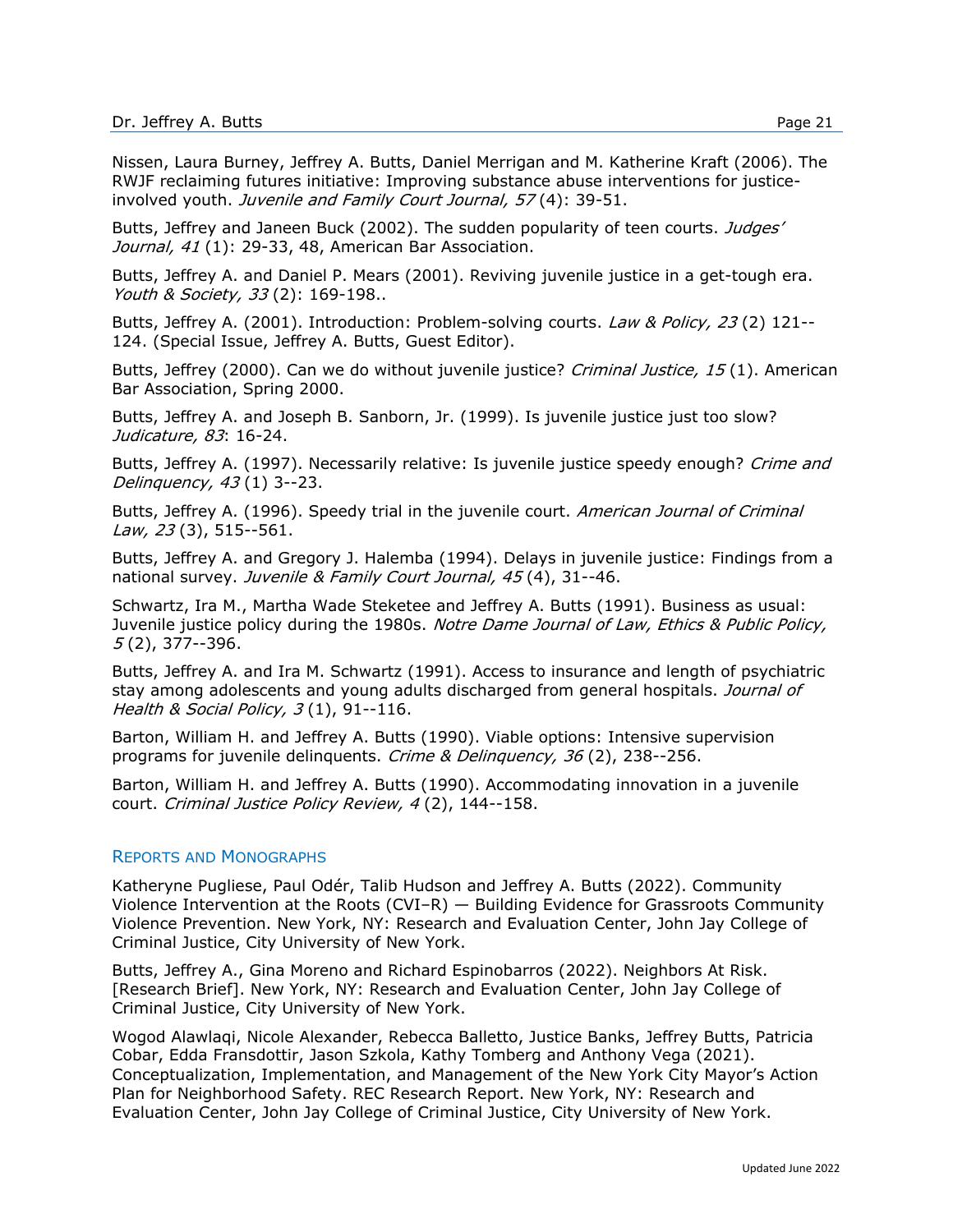Butts, Jeffrey A. and Richard Espinobarros (2021). Shooting Trends Vary Across Areas of New York City. [DataBits 2021-03]. New York, NY: Research and Evaluation Center, John Jay College of Criminal Justice, City University of New York.

Butts, Jeffrey A. and Richard Espinobarros (2021). Shooting Surge Continuing to Slow Across New York City. [DataBits 2021-02]. New York, NY: Research and Evaluation Center, John Jay College of Criminal Justice, City University of New York.

Butts, Jeffrey A. and Richard Espinobarros (2021). Shooting Surge Beginning to Slow Across New York City. [DataBits 2021-01]. New York, NY: Research and Evaluation Center, John Jay College of Criminal Justice, City University of New York.

John Jay College Research Advisory Group (2020). Reducing Violence Without Police: A Review of Research Evidence. Report Submitted to Arnold Ventures by the John Jay College Research Advisory Group on Preventing and Reducing Community Violence. New York, NY: Research and Evaluation Center, John Jay College of Criminal Justice, City University of New York.

Delgado, Sheyla A., Gina Moreno, Richard Espinobarros and Jeffrey A. Butts (2020). Reported Crime in MAP Communities Compared with Other Areas. MAP Evaluation Update 5. New York, NY: Research and Evaluation Center, John Jay College of Criminal Justice, City University of New York.

Butts, Jeffrey A. and Sheyla Delgado (2020). Reducing Gun Violence in New York City. JohnJayREC DataBits 2020-01. New York, NY: John Jay College of Criminal Justice, Research and Evaluation Center.

Fransdottir, Edda and Jeffrey A. Butts (2020). Who Pays for Gun Violence? You Do. REC Research Brief. New York, NY: Research and Evaluation Center, John Jay College of Criminal Justice, City University of New York.

Evans, Douglas N., Gina Moreno, Kevin T. Wolff and Jeffrey A. Butts (2020). Easily Overstated: Estimating the Relationship Between State Justice Policy Environments and Falling Rates of Youth Confinement. Final report of research project 2017-JF-FX-0064, U.S. Department of Justice. New York, NY: Research and Evaluation Center, John Jay College of Criminal Justice, City University of New York.

Delgado, Sheyla A., Richard Espinobarros, Gina Moreno and Jeffrey A. Butts (2019). Public Safety Trends in MAP Communities and Matched Comparison Areas. MAP Evaluation Update 3. New York, NY: Research and Evaluation Center, John Jay College of Criminal Justice, City University of New York.

Butts, Jeffrey A., John K. Roman, Angela Silletti, Anthony Vega and Wogod Alawlaqi (2019). Measurement Plan and Analytic Strategies for Evaluating the Mayor's Action Plan for Neighborhood Safety. MAP Evaluation Update 2. New York, NY: Research and Evaluation Center, John Jay College of Criminal Justice, City University of New York.

Butts, Jeffrey A. (2018). Mixed News About Youth Violence in Recent FBI Crime Data. JohnJayREC DataBits 2018-02. New York, NY: John Jay College of Criminal Justice, Research and Evaluation Center.

Delgado, Sheyla, Wogod Alawlaqi, Richard Espinobarros, Laila Alsabahi, Anjelica Camacho and Jeffrey A. Butts (2018). Quasi-Experimental Comparison Design for Evaluating the Mayor's Action Plan for Neighborhood Safety. MAP Evaluation Update No. 1. New York, NY: Research and Evaluation Center, John Jay College of Criminal Justice, City University of New York.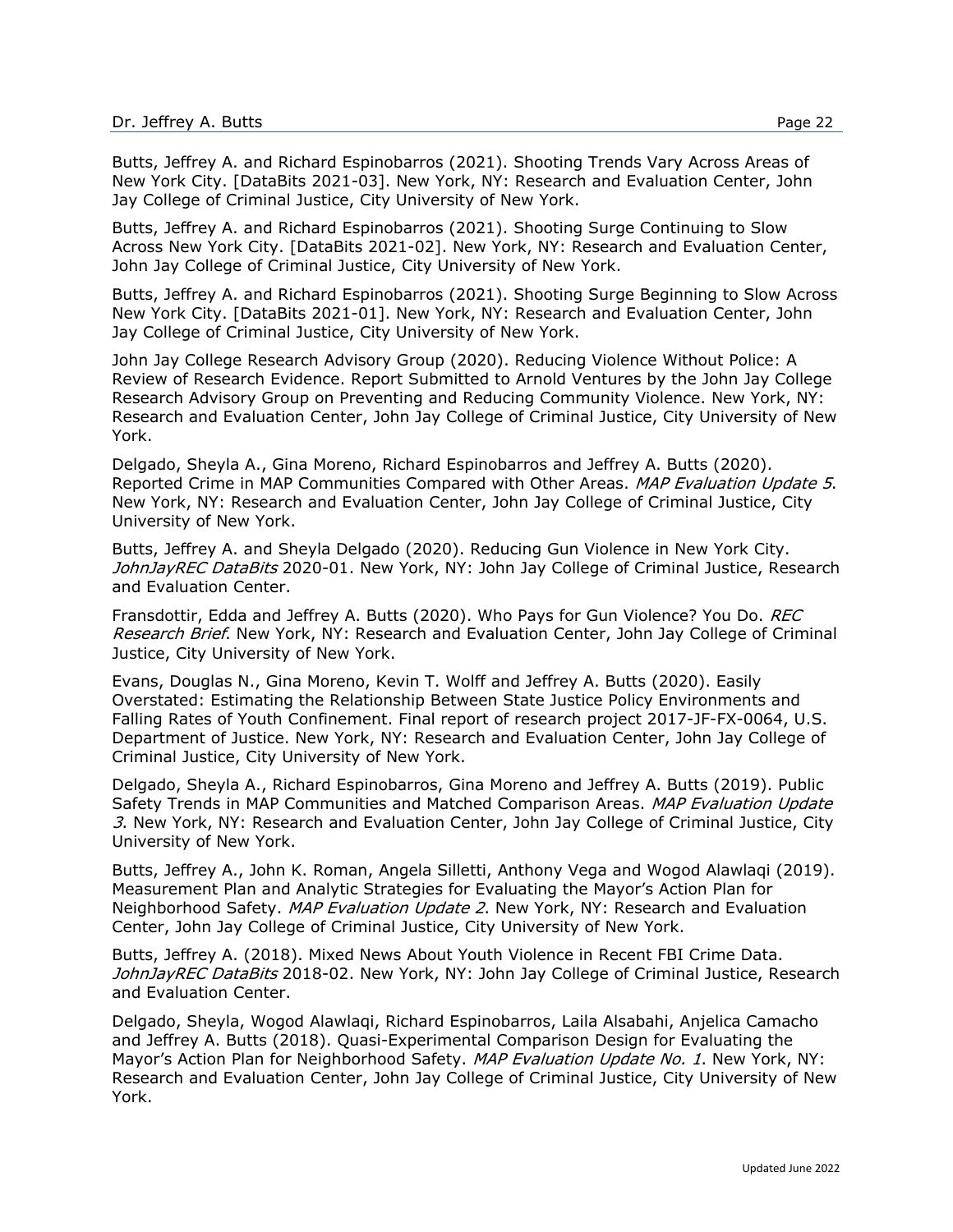Butts, Jeffrey A. and Vincent Schiraldi (2018). Recidivism Reconsidered: Preserving the Community Justice Mission of Community Corrections. Cambridge, MA: Program in Criminal Justice Policy and Management, John F. Kennedy School of Government, Harvard University.

Butts, Jeffrey A., Emily Pelletier and Lila Kazemian (2018). Positive Outcomes: Strategies for Assessing the Progress of Youth Involved in the Justice System. New York, NY: Research and Evaluation Center, John Jay College of Criminal Justice, City University of New York.

Butts, Jeffrey A. (2018). Gun Violence is not an "Inner City" Problem. JohnJayREC DataBits 2018-01. New York, NY: John Jay College of Criminal Justice, Research and Evaluation Center.

Butts, Jeffrey A. and Sheyla A. Delgado (2017). Repairing Trust: Young Men in Neighborhoods with Cure Violence Programs Report Growing Confidence in Police JohnJayREC Research Brief 2017-01. New York, NY: John Jay College of Criminal Justice, Research and Evaluation Center.

Delgado, Sheyla A., Laila Alsabahi, Kevin Wolff, Nicole Alexander, Patricia Cobar and Jeffrey A. Butts (2017). The Effects of Cure Violence in the South Bronx and East New York, Brooklyn. In Denormalizing Violence: A Series of Reports from the John Jay College Evaluation of Cure Violence Programs in New York City. New York, NY: Research and Evaluation Center, John Jay College of Criminal Justice, City University of New York.

Butts, Jeffrey A. (2017). Juveniles Lead Adults in Declining Rate of Drug Crime. *JohnJayREC* DataBits 2017-02. New York, NY: John Jay College of Criminal Justice, Research and Evaluation Center.

Delgado, Sheyla, Laila Alsabahi and Jeffrey A. Butts (2017). Young Men in Neighborhoods with Cure Violence Programs Adopt Attitudes Less Supportive of Violence. JohnJayREC DataBits 2017-01. New York, NY: John Jay College of Criminal Justice, Research and Evaluation Center.

Evans, Douglas, Megan O'Toole and Jeffrey A. Butts (2017). Savings Rate: How Wraparound Advocacy May Reduce the Consequences and Costs of State Commitment for Justice-Involved Youth. New York, NY: Research and Evaluation Center, John Jay College of Criminal Justice, City University of New York.

Butts, Jeffrey A. and Alana M. Henninger (2017). Local Measures: The Need for Neighborhood-Level Data in Youth Violence Prevention Initiatives. New York, NY: Research and Evaluation Center, John Jay College of Criminal Justice, City University of New York.

Tomberg, Kathleen A. and Jeffrey A. Butts (2016). Street by Street: Cross-Site Evaluation of the OJJDP Community-Based Violence Prevention Demonstration Program. New York, NY: Research and Evaluation Center, John Jay College of Criminal Justice, City University of New York.

Tomberg, Kathleen and Jeffrey A. Butts (2016). Durable Collaborations: The National Forum on Youth Violence Prevention. New York, NY: Research and Evaluation Center, John Jay College of Criminal Justice.

Butts, Jeffrey A. (2016). Racial Disparities Persist in Juvenile Court Placements. JohnJayREC DataBits 2016-02. New York, NY: John Jay College of Criminal Justice, Research and Evaluation Center.

Butts, Jeffrey A. (2016). Total Youth Arrests for Violent Crime Still Falling Nationwide. JohnJayREC DataBits 2016-01. New York, NY: John Jay College of Criminal Justice, Research and Evaluation Center.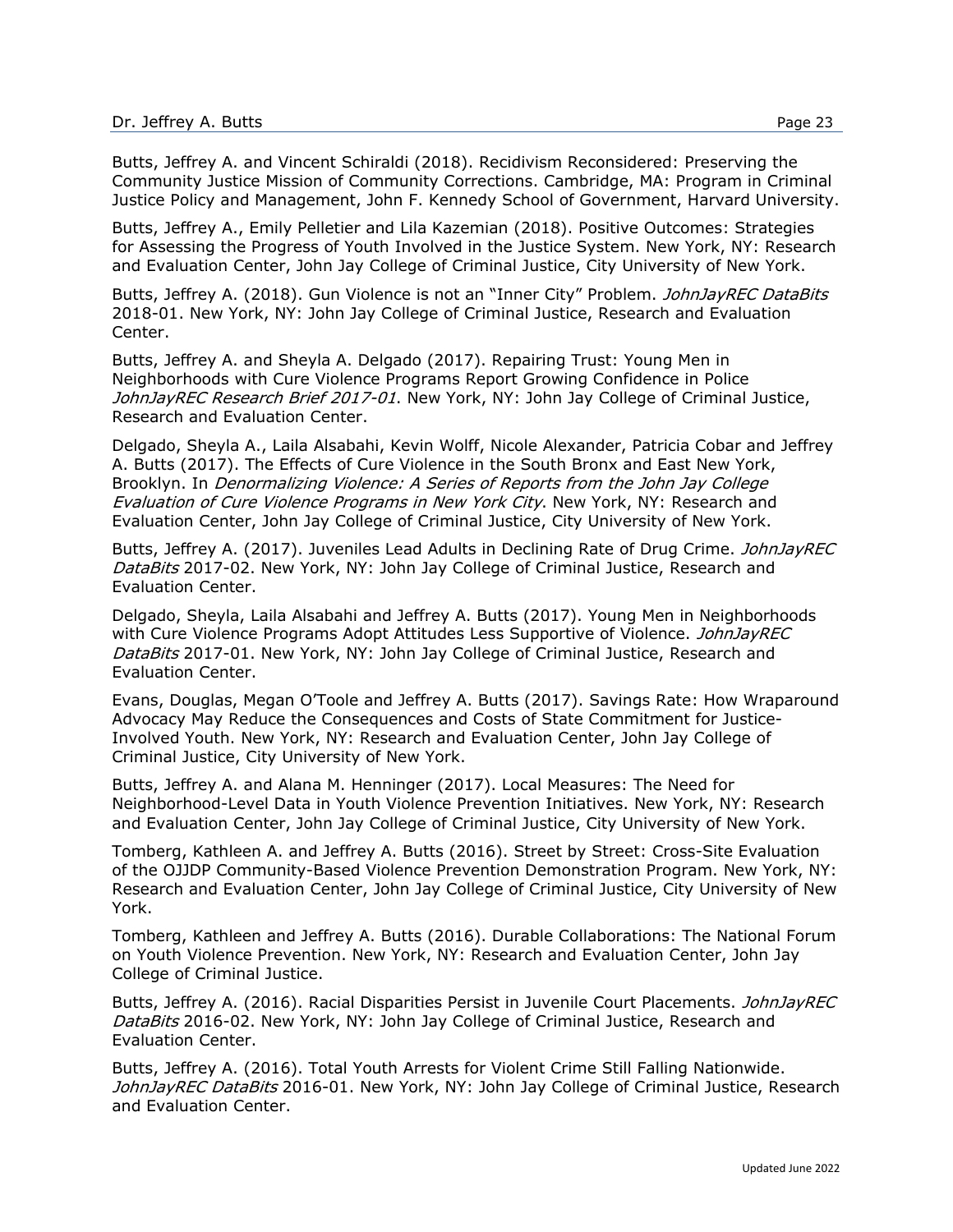Butts, Jeffrey A., Kathleen Tomberg, Jennifer Peirce, Douglas N. Evans and Angela Irvine (2016). Reclaiming Futures and Organizing Justice for Drug-Using Youth. New York, NY: Research and Evaluation Center, John Jay College of Criminal Justice.

Blount-Hill, Kwan-Lamar and Jeffrey A. Butts (2015). Respondent-Driven Sampling: Evaluating the Effects of the Cure Violence Model with Neighborhood Surveys. New York, NY: John Jay College of Criminal Justice, Research and Evaluation Center.

Delgado, Sheyla A., Kwan-Lamar Blount-Hill, Marissa Mandala and Jeffrey A. Butts (2015). Perceptions of Violence: Surveying Young Males in New York City. New York, NY: John Jay College of Criminal Justice, Research and Evaluation Center.

Butts, Jeffrey A., Laura Negredo and Evan Elkin (2015). Staying Connected: Keeping Justice-Involved Youth "Close to Home" in New York City. New York, NY: John Jay College of Criminal Justice, Research and Evaluation Center.

Butts, Jeffrey A. (2015). Racial Disparities in Juvenile Drug Arrests. JohnJayREC DataBits 2015-01. New York, NY: John Jay College of Criminal Justice, Research and Evaluation Center.

Butts, Jeffrey A. (2015). New York's "Close to Home" Initiative – Did it Work? [Research Brief 2015-03]. New York, NY: Research and Evaluation Center, John Jay College of Criminal Justice.

Butts, Jeffrey A. (2015). New York's "Close to Home" Initiative — Lessons Learned. [Research Brief 2015-02]. New York, NY: Research and Evaluation Center, John Jay College of Criminal Justice.

Butts, Jeffrey A., Kevin T. Wolff, Evan Misshula and Sheyla Delgado (2015). Effectiveness of the Cure Violence Model in New York City. [Research Brief 2015-01]. New York, NY: John Jay College of Criminal Justice, Research and Evaluation Center.

Butts, Jeffrey A. (2014). Strengthening Youth Justice Practices with Developmental Knowledge and Principles. Consultant Briefing Paper, Prepared for the Annie E. Casey Foundation. Baltimore, MD.

Butts, Jeffrey A. (2014). Violent Youth Arrests Continue to Fall Nationwide. Research and Evaluation Data Bits [2014-02]. New York, NY: Research and Evaluation Center, John Jay College of Criminal Justice, City University of New York.

Butts, Jeffrey A. (2014). Out-of-Home Placements Falling Among Younger Juveniles. Research and Evaluation Data Bits [2014-01]. New York, NY: Research and Evaluation Center, John Jay College of Criminal Justice, City University of New York.

Butts, Jeffrey with Lindsay Bostwick and Jeremy Porter (2014). Denormalizing Violence: Evaluation Framework for a Public Health Model of Violence Prevention. New York, NY: Research and Evaluation Center, John Jay College of Criminal Justice, City University of New York.

Butts, Jeffrey A. and John K. Roman (2014). Line Drawing: Raising the Minimum Age of Criminal Court Jurisdiction in New York. New York, NY: Research and Evaluation Center, John Jay College of Criminal Justice, City University of New York.

Butts, Jeffrey A. (2013). Crime drop II – young people are leading the newest violent crime decline. Research and Evaluation Data Bits [2013-02]. New York, NY: Research and Evaluation Center, John Jay College of Criminal Justice, City University of New York.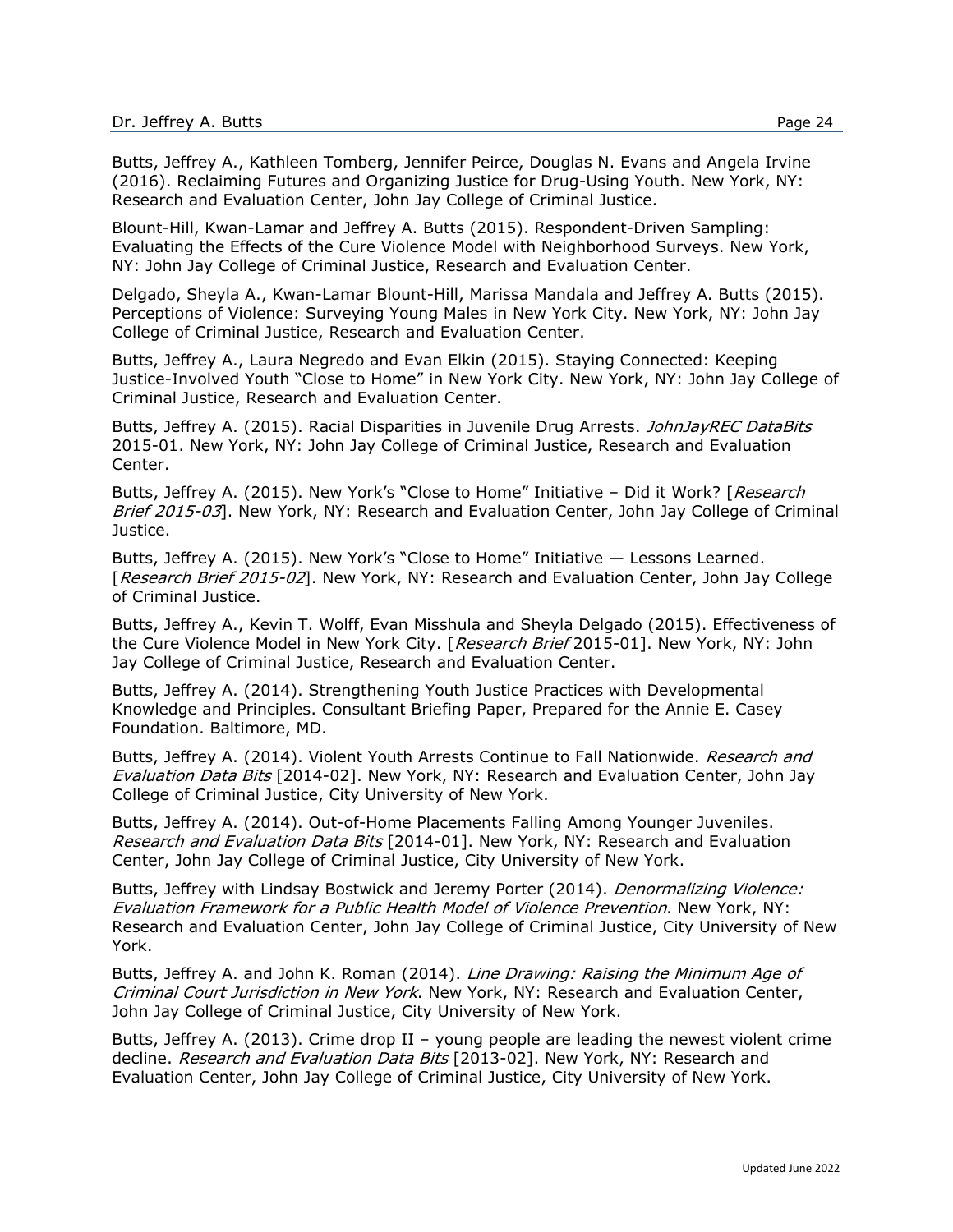Butts, Jeffrey A. (2013). Is the decline in juvenile incarceration due to reform or falling crime rates? Research and Evaluation Data Bits [2013-01]. New York, NY: Research and Evaluation Center, John Jay College of Criminal Justice, City University of New York.

Butts, Jeffrey A. (2013). Violent Youth Crime in U.S. Falls to New 32-Year Low. Research and Evaluation Data Bits [2013-04]. New York, NY: Research and Evaluation Center, John Jay College of Criminal Justice, City University of New York.

Butts, Jeffrey A., Caterina Roman and Kathleen A. Tomberg (2012). Teaming up for Safer Cities. A Report from the Implementation Assessment of the National Forum on Youth Violence Prevention. New York, NY: Research and Evaluation Center, John Jay College of Criminal Justice, City University of New York.

Butts, Jeffrey A. (2012). Violent youth crime plummets to a 30-year low. Research and Evaluation Data Bits [2012-11]. New York, NY: Research and Evaluation Center, John Jay College of Criminal Justice, City University of New York.

Butts, Jeffrey A. (2012). What's the evidence for evidence-based practice? Research and Evaluation Data Bits [2012-10]. New York, NY: Research and Evaluation Center, John Jay College of Criminal Justice, City University of New York.

Butts, Jeffrey A. (2012). Increasing drug arrests after 1980 had disproportionate effect on women. Research and Evaluation Data Bits [2012-09]. New York, NY: Research and Evaluation Center, John Jay College of Criminal Justice, City University of New York.

Butts, Jeffrey A., Kathleen Tomberg, Douglas Evans, Rhoda Ramdeen, Caterina Roman and Caitlin Taylor (2012). *Interim Report 1: National Forum on Youth Violence Prevention*. New York, NY: Research and Evaluation Center, John Jay College of Criminal Justice, City University of New York.

Butts, Jeffrey A. (2012). Transfer of juveniles to criminal court is not correlated with falling youth violence. Research and Evaluation Data Bits [2012-05]. New York, NY: Research and Evaluation Center, John Jay College of Criminal Justice, City University of New York.

Butts, Jeffrey A. (2012). School crime has declined sharply since the 1990s. Research and Evaluation Data Bits [2012-04]. New York, NY: Research and Evaluation Center, John Jay College of Criminal Justice, City University of New York.

Butts, Jeffrey A. (2012). Recent increases in drug arrests were for possession, not sales. Research and Evaluation Data Bits [2012-02]. New York, NY: Research and Evaluation Center, John Jay College of Criminal Justice, City University of New York.

Butts, Jeffrey A. (2012). As serious juvenile crime declined, police made more arrests for less serious offenses. Research and Evaluation Data Bits [2012-01]. New York, NY: Research and Evaluation Center, John Jay College of Criminal Justice, City University of New York.

Butts, Jeffrey A. and Douglas N. Evans (2011). Resolution, reinvestment, and realignment: Three strategies for changing juvenile justice. New York, NY: Research and Evaluation Center, John Jay College of Criminal Justice, City University of New York.

Roman, John and Jeffrey A. Butts (2011). The Bond Market and Public Safety. Washington, DC: Urban Institute.

Butts, Jeffrey A. (2011). Process evaluation of the Chicago Juvenile Intervention and Support Center. New York, NY: John Jay College of Criminal Justice, Research and Evaluation Center.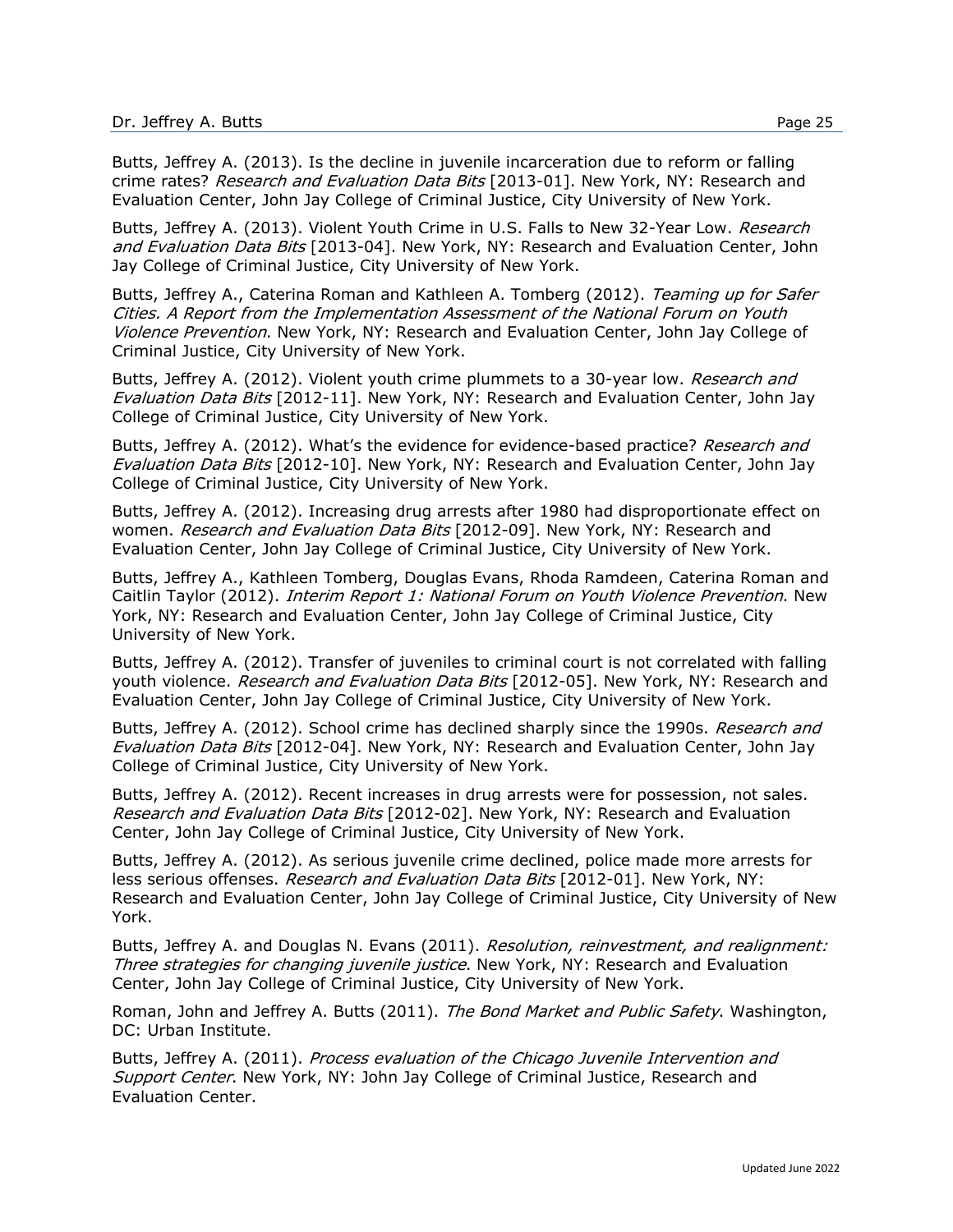Butts, Jeffrey A., Gordon Bazemore and Aundra Saa Meroe (2010). Positive youth justice: Framing justice interventions using the concepts of positive youth development. Washington, DC: Coalition for Juvenile Justice.

Roman, John K., Aaron Sundquist, Jeffrey A. Butts and Aaron Chalfin (2010). Cost-benefit analysis of Reclaiming Futures. Portland, OR: Reclaiming Futures, Portland State University.

Butts, Jeffrey A., Gretchen Ruth Cusick and Benjamin Adams (2009). *Delays in youth* justice. Project report submitted to the National Institute of Justice (NIJ). Chicago, IL: Chapin Hall at the University of Chicago.

Butts, Jeffrey A., John K. Roman and Elissa Gitlow (Editors) (2009). Organizing for outcomes: Measuring the effects of Reclaiming Futures in four communities. Portland, OR: Reclaiming Futures, Portland State University.

Butts, Jeffrey A. (2008). Violent crime in 100 U.S. cities. Chicago, IL: Chapin Hall Center for Children at the University of Chicago.

Barton, William H. and Jeffrey A. Butts (2008). Building on strength: Positive youth development in juvenile justice programs. Chicago: Chapin Hall Center for Children at the University of Chicago.

Butts, Jeffrey and Howard Snyder (2008). Arresting children: Examining recent trends in preteen crime. Chicago: Chapin Hall Center for Children at the University of Chicago.

Butts, Jeffrey A. (2008). "A sensible model for juvenile justice." YTFG Briefing Paper #3. Chicago, IL: Youth Transitions Funders Group.

Yahner, Jennifer and Jeffrey A. Butts (2007). Agency Relations: Social Network Dynamics and the RWJF Reclaiming Futures Initiative. A Reclaiming Futures National Evaluation Report. Portland, OR: Reclaiming Futures National Program Office, Portland State University.

Butts, Jeffrey A. and John Roman (2007). Changing systems: Outcomes from the RWJF Reclaiming Futures initiative on juvenile justice and substance abuse. A Reclaiming Futures National Evaluation Report. Portland, OR: Reclaiming Futures National Program Office, Portland State University.

Butts, Jeffrey and Howard Snyder (2006). "Too soon to tell: Deciphering recent trends in youth violence." Issue Brief. Chicago: Chapin Hall Center for Children at the University of Chicago.

Butts, Jeffrey, Susan Mayer and Gretchen Ruth (2005). "Focusing juvenile justice on positive youth development." Issue Brief. Chicago: Chapin Hall Center for Children at the University of Chicago.

Roman, John, Jeffrey A. Butts and Alison S. Rebeck (2004). The evolution of drug treatment courts. Final project report submitted to the National Institute of Justice, U.S. Department of Justice. Washington, DC: The Urban Institute.

Butts, Jeffrey A., Janine M. Zweig and Cynthia Mamalian (2004). *Focusing juvenile drug* courts on at-risk adolescents. Final project report submitted to the National Institute of Justice, U.S. Department of Justice. Washington, DC: The Urban Institute.

Rossman, Shelli B., Jeffrey A. Butts, John Roman, Christine DeStefano and Ruth White (2004). The day-to-day work of juvenile drug courts. Final project report submitted to the National Institute of Justice, U.S. Department of Justice. Washington, DC: The Urban Institute.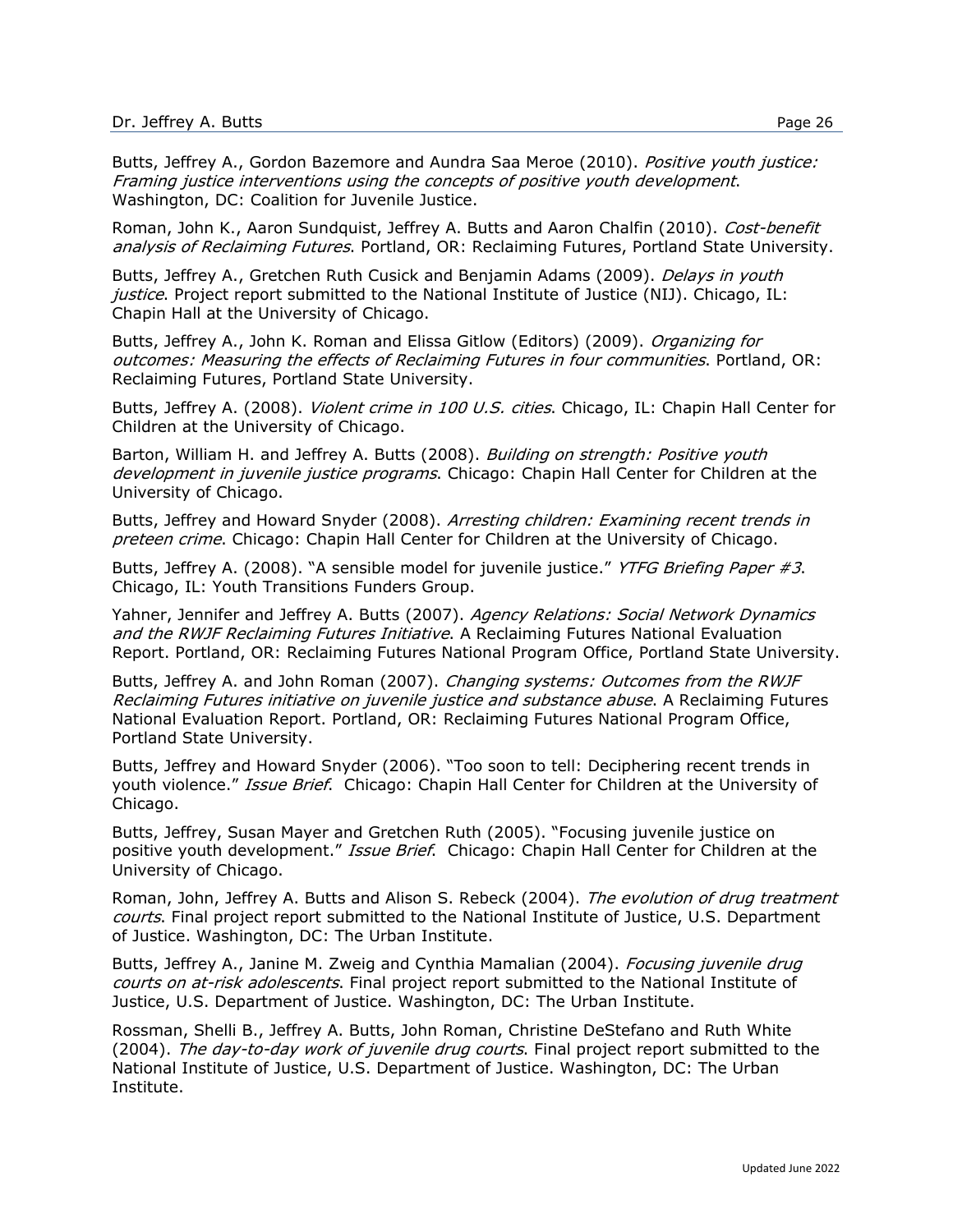Butts, Jeffrey A., John Roman, Shelli B. Rossman and Adele V. Harrell (2004). A conceptual framework for juvenile drug court evaluations. Final project report submitted to the National Institute of Justice, U.S. Department of Justice. Washington, DC: The Urban Institute.

Butts, Jeffrey A. (2003). Juvenile crime in Washington, D.C., Washington, DC: The Urban Institute.

Steinhart, David and Jeffrey A. Butts (2002). Youth corrections in California. Washington, DC: The Urban Institute.

Butts, Jeffrey A. and Jeremy Travis (2002). The rise and fall of American youth violence: 1980 --2000. Washington, DC: The Urban Institute.

Butts, Jeffrey A. et al. (2002). *Youth, guns, and the juvenile justice system*. Washington, DC: The Urban Institute.

Butts, Jeffrey A., Janeen Buck and Mark Coggeshall (2002). The impact of teen court on young offenders. Washington, DC: The Urban Institute.

Butts, Jeffrey A. and William Adams (2001). Anticipating space needs in juvenile detention and correctional facilities (OJJDP Juvenile Justice Bulletin). Washington, DC: Office of Juvenile Justice and Delinquency Prevention, US Department of Justice.

Butts, Jeffrey A. and Janeen Buck (2000). Teen courts: A focus on research (OJJDP Juvenile Justice Bulletin). Washington, DC: Office of Juvenile Justice and Delinquency Prevention, US Department of Justice.

Butts, Jeffrey A. (2000). Youth crime drop. Washington, DC: The Urban Institute.

Butts, Jeffrey A., Dean Hoffman and Janeen Buck (1999). Teen courts in the United States: A profile of current programs (*OJJDP Fact Sheet #118*). Washington, DC: Office of Juvenile Justice and Delinquency Prevention, US Department of Justice.

Butts, Jeffrey A. and Adele V. Harrell (1998). Delinquents or criminals: Policy options for young offenders. Crime Policy Report. Washington, DC: The Urban Institute.

Butts, Jeffrey A. and Howard N. Snyder (1997). The youngest delinquents: Offenders under age 15 (*OJJDP Juvenile Justice Bulletin*). Washington, DC: Office of Juvenile Justice and Delinquency Prevention, US Department of Justice.

Butts, Jeffrey A. (1997). Drug offense cases in juvenile court, 1985-1994 (OJJDP Fact Sheet  $#53$ ). Washington, DC: Office of Juvenile Justice and Delinguency Prevention, US Department of Justice.

Butts, Jeffrey A. (1997). Delays in juvenile court processing of delinguency cases (OJJDP Fact Sheet #60). Washington, DC: Office of Juvenile Justice and Delinguency Prevention, US Department of Justice.

Butts, Jeffrey A. (1997). Delinguency cases waived to criminal court, 1985-1994 (OJJDP *Fact Sheet*  $#52$ ). Washington, DC: Office of Juvenile Justice and Delinguency Prevention, US Department of Justice.

Butts, Jeffrey A. (1997). Juvenile court processing of delinguency cases, 1985-1994 (OJJDP Fact Sheet #57). Washington, DC: Office of Juvenile Justice and Delinguency Prevention, US Department of Justice.

Butts, Jeffrey A. (1997). The National Juvenile Court Data Archive: Collecting data since 1927 (OJJDP Fact Sheet #66). Washington, DC: Office of Juvenile Justice and Delinquency Prevention, US Department of Justice.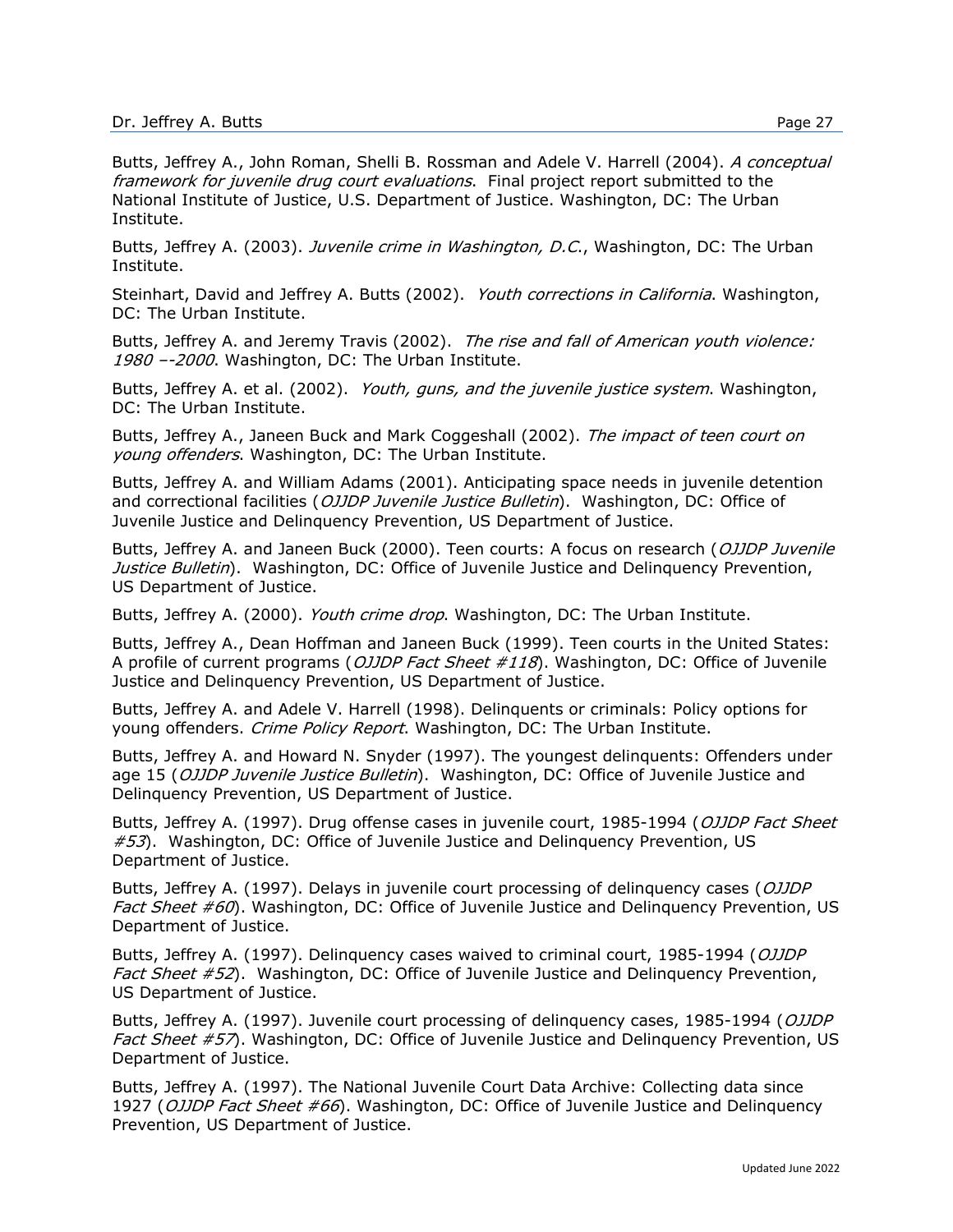Butts, Jeffrey A. (1996). Offenders in juvenile court, 1993 (OJJDP Juvenile Justice Bulletin). Washington, DC: Office of Juvenile Justice and Delinquency Prevention, US Department of Justice.

Butts, Jeffrey A. (1996). Offenders in juvenile court, 1994 (OJJDP Juvenile Justice Bulletin). Washington, DC: Office of Juvenile Justice and Delinquency Prevention, US Department of Justice.

Butts, Jeffrey A. (1996). Person offenses in juvenile court, 1985-1994 (OJJDP Fact Sheet  $#48$ ). Washington, DC: Office of Juvenile Justice and Delinguency Prevention, US Department of Justice.

Butts, Jeffrey A., Howard Snyder, Terrence Finnegan, et al. (1996). Juvenile Court Statistics 1994 (OJJDP Statistics Report). Washington, DC: Office of Juvenile Justice and Delinguency Prevention, US Department of Justice.

Butts, Jeffrey A., Howard Snyder, Terrence Finnegan, et al. (1996). Juvenile Court Statistics 1993 (OJJDP Statistics Report). Washington, DC: Office of Juvenile Justice and Delinquency Prevention, US Department of Justice.

Poe-Yamagata, Eileen and Jeffrey A. Butts (1996). Female Offenders in the Juvenile Justice System (OJJDP Research Report). Washington, DC: Office of Juvenile Justice and Delinquency Prevention, US Department of Justice.

Snyder, Howard and Melissa Sickmund, with sections by Jeffrey A. Butts (1995). Juvenile justice system structure and process. Chapter 4 in H. Snyder and M. Sickmund, Juvenile Offenders and Victims: A National Report. Washington, DC: Office of Juvenile Justice and Delinquency Prevention, US Department of Justice.

Snyder, Howard and Melissa Sickmund, with sections by Jeffrey A. Butts (1995). Juvenile courts and juvenile crime. Chapter 6 in H. Snyder and M. Sickmund, Juvenile Offenders and Victims: A National Report. Washington, DC: Office of Juvenile Justice and Delinguency Prevention, US Department of Justice.

Butts, Jeffrey A., Howard N. Snyder, Terrence Finnegan et al. (1995). Juvenile Court Statistics 1992. Washington, DC: Office of Juvenile Justice and Delinguency Prevention, US Department of Justice.

Butts, Jeffrey A. (1994). Delinquency cases in juvenile court, 1992 (OJJDP Fact Sheet #18). Washington, DC: Office of Juvenile Justice and Delinquency Prevention, US Department of Justice.

Butts, Jeffrey A. (1994). Offenders in juvenile court, 1991 (OJJDP Update on Statistics). Washington, DC: Office of Juvenile Justice and Delinquency Prevention, US Department of Justice.

Butts, Jeffrey A. (1994). Offenders in juvenile court, 1992 (OJJDP Update on Statistics). Washington, DC: Office of Juvenile Justice and Delinquency Prevention, US Department of Justice.

Butts, Jeffrey A. (1994). Person offense cases in juvenile court (OJJDP Fact Sheet  $\#10$ ). Washington, DC: Office of Juvenile Justice and Delinquency Prevention, US Department of Justice.

Butts, Jeffrey, Howard Snyder, Terrence Finnegan, et al. (1994). Juvenile Court Statistics 1991. Washington, DC: Office of Juvenile Justice and Delinguency Prevention, US Department of Justice.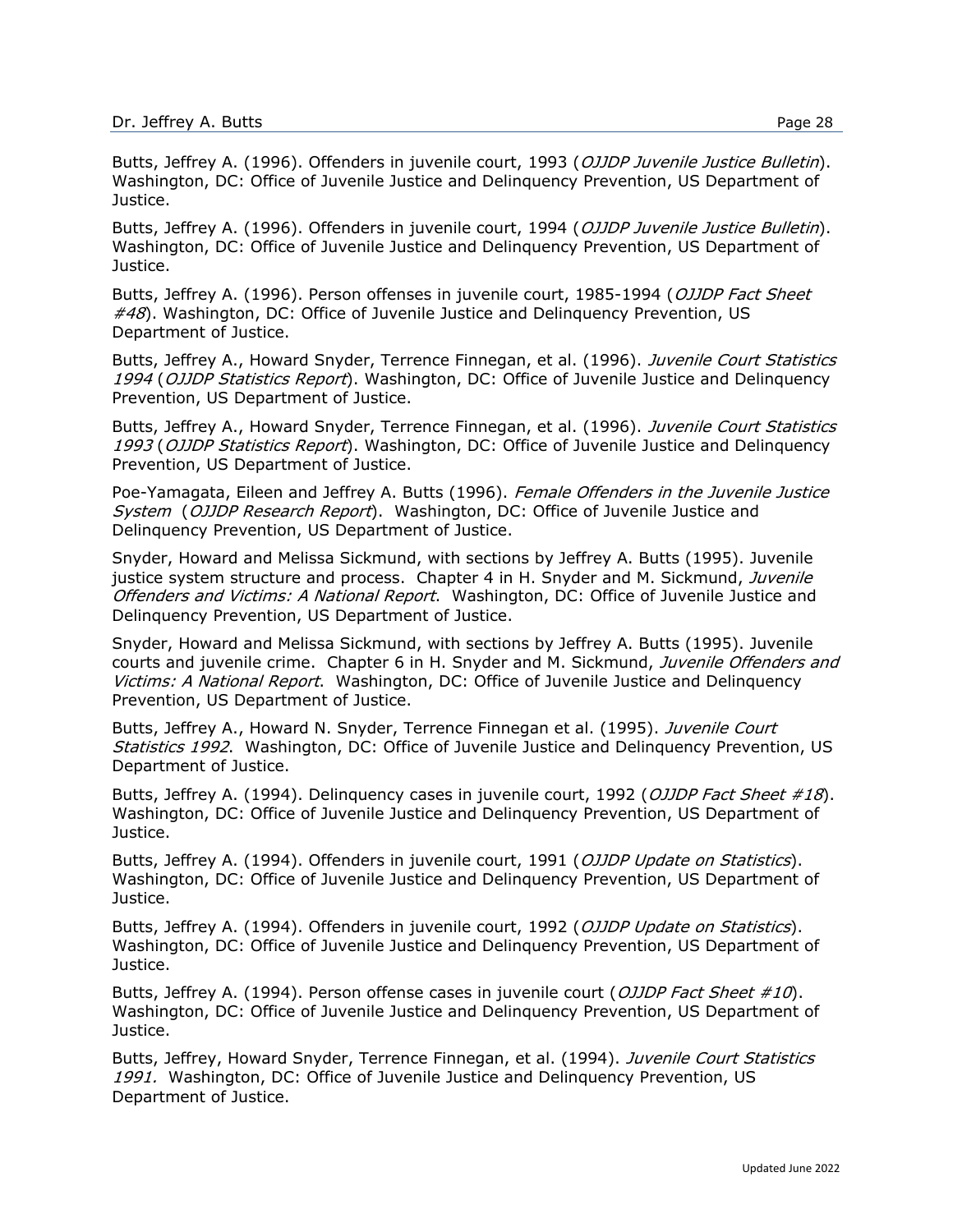Butts, Jeffrey A. and Darrel J. Connors-Beatty (1993). The juvenile court's response to violent offenders: 1985-1989 (OJJDP Update on Statistics). Washington, DC: Office of Juvenile Justice and Delinquency Prevention, US Department of Justice.

Butts, Jeffrey A. and Eileen Poe (1993). Offenders in juvenile court, 1990 (OJJDP Update on Statistics). Washington, DC: Office of Juvenile Justice and Delinquency Prevention, US Department of Justice.

Snyder, Howard N., Jeffrey A. Butts, Terrence Finnegan, et al. (1993). Juvenile Court Statistics 1990. Washington, DC: Office of Juvenile Justice and Delinguency Prevention, US Department of Justice.

Butts, Jeffrey A. and Richard Gable (1992). Juvenile Detention in Cook County and the Feasibility of Alternatives. Pittsburgh, PA: National Center for Juvenile Justice.

Butts, Jeffrey A. and Howard N. Snyder (1992). Restitution and juvenile recidivism (OJJDP Update on Statistics). Washington, DC: Office of Juvenile Justice and Delinguency Prevention, US Department of Justice.

Butts, Jeffrey A. and Melissa Sickmund (1992). Offenders in juvenile court, 1989 (OJJDP Update on Statistics). Washington, DC: Office of Juvenile Justice and Delinquency Prevention, US Department of Justice.

Barton, William H. and Jeffrey A. Butts (1989). The home field advantage: In-home programs for juvenile delinquents. In Programs for Serious and Violent Juvenile Offenders. Ann Arbor, MI: University of Michigan, Center for the Study of Youth Policy.

Butts, Jeffrey A. (1988). Youth corrections in Maryland: The dawning of a new era. In Youth Correction Reform: The Maryland and Florida Experience. Ann Arbor, MI: University of Michigan, Center for the Study of Youth Policy.

Sarri, Rosemary C., Jeffrey A. Butts, Polly Morrow, Carol Russell and Deborah Zinn (1987). Women in Michigan: A Statistical Portrait. Lansing, MI: The Michigan Women's Commission.

#### OTHER WRITTEN PRODUCTS

Butts, Jeffrey A. (2018). It's not about the art; it's about the artist. Minden, NV: Rite of Passage Magazine.

Butts, Jeffrey A. and Vincent Schiraldi (2018). The recidivism trap: Counting failure is no way to encourage success. Commentary. The Marshall Project. March 15, 2018.

Butts, Jeffrey A. (2016). Criminal justice and the young. Letter to the Editor. New York Times. May 11, 2016.

Butts, Jeffrey A. (2016). Data does (sic) not support state attorneys' argument. Op-Ed in the Tallahassee Democrat, January 21, 2016.

Butts, Jeffrey A. (2016).Prosecutorial power unrelated to drop in crime. Op-Ed in the Gainesville Sun, January 19, 2016.

Butts, Jeffrey A. and John Roman (2015). Adulthood doesn't happen overnight. Op-Ed in The Huffington Post, July 14, 2015.

Butts, Jeffrey A. (2014). *Positive youth justice: A model to support youth*. NCCD Blog. San Francisco, CA: National Council on Crime & Delinquency.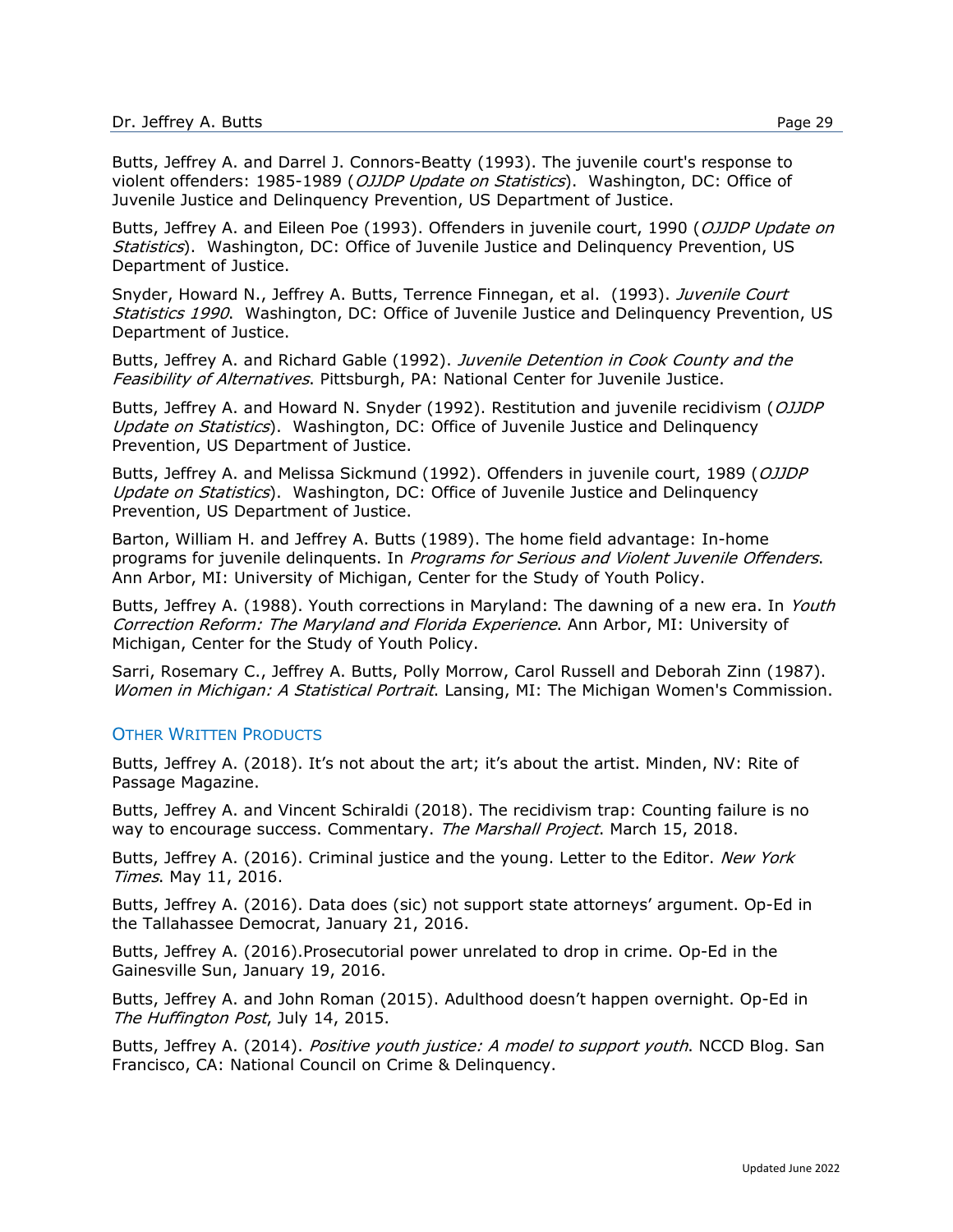Delgado, Sheyla and Laura Negredo, Popy Begum, Michelle Cubellis, Alana Henninger, Douglas Evans, Kathy Tomberg and Jeffrey Butts (2013). NYC-Cure First Year Assessment Report (web-based report). New York, NY: Research and Evaluation Center, John Jay College of Criminal Justice, City University of New York.

Butts, Jeffrey A. (2013). There is more than one 'system' in juvenile justice. Op-Ed in Juvenile Justice Information Exchange, April 24, 2013.

Butts, Jeffrey A. (2013). Interpreting the juvenile incarceration drop. Op-Ed in *Juvenile* Justice Information Exchange, March 20, 2013.

Butts, Jeffrey A. (2013). Are we too quick to claim credit for falling juvenile incarceration rates? Op-Ed in *Juvenile Justice Information Exchange*, March 7, 2013.

Butts, Jeffrey A. (2012). Transfers to adult court don't explain drop in youth crime. Op-Ed in the Orlando Sentinel, April 20, 2012.

Butts, Jeffrey A. and Jennifer Ortiz (2011). Teen courts - Do they work and why? New York State Bar Association Journal, 83(1): 18-21.

Butts, Jeffrey (2008-2010). Reclaiming Futures Everyday. Contributor to blog about adolescent substance abuse and the juvenile justice system. Reclaiming Futures National Program Office, Portland State University, Portland, Oregon. Entries: "Assessing program outcomes can be tricky" (January 2011); "Can drug policy really be evidence based?" (November 2009); "Use, abuse, dependence–Who decides?" (October 2009); "Changing behavior without treatment?" (July 2009); "Agnosticism and the search for EBP" (April 2009); "The enduring gateway myth" (January 2009); "Most effective juvenile justice policy? Practitioners say it's drug treatment" (December 2008); "Size of drug problem in juvenile justice depends on where you look" (November 2008).

Butts, Jeffrey A. (2008). "The next hundred years of Illinois juvenile justice." Guest essay in Illinois Kids Count 2008, pp. 41. Chicago: Voices for Illinois Children.

Butts, Jeffrey (2007). Violent Crime in American Cities: 1986-2006. Prepared for 2007 Congressional Crime Summit, sponsored by Rep. Bobby Scott (D-VA), U.S. House of Representatives. June 22, 2007. Washington, DC.

Butts, Jeffrey and Howard Snyder (2007). Where are juvenile crime trends headed? Juvenile and Family Justice Today, Spring 2007. Reno, NV: National Council of Juvenile & Family Court Judges.

Butts, Jeffrey (2007). Making communities safer: Youth violence and gang interventions that work. Testimony before the Committee on the Judiciary, Subcommittee on Crime, Terrorism, and Homeland Security, U.S. House of Representatives. February 15, 2007. Washington, DC.

Butts, Jeffrey. Youths system isn't broken. Op-Ed in the Oklahoman, February 14, 2005.

Butts, Jeffrey. Too many youths facing adult justice. Op-Ed in the *Baltimore Sun*, August 25, 2004.

Butts, Jeffrey. Juvenile justice- deadly distraction. Op-Ed in *San Francisco Chronicle*, January 12, 2003.

Butts, Jeffrey A. and Janeen Buck (2002). The sudden popularity of teen courts. *Judges'* Journal, 41(1): 29-33, 48.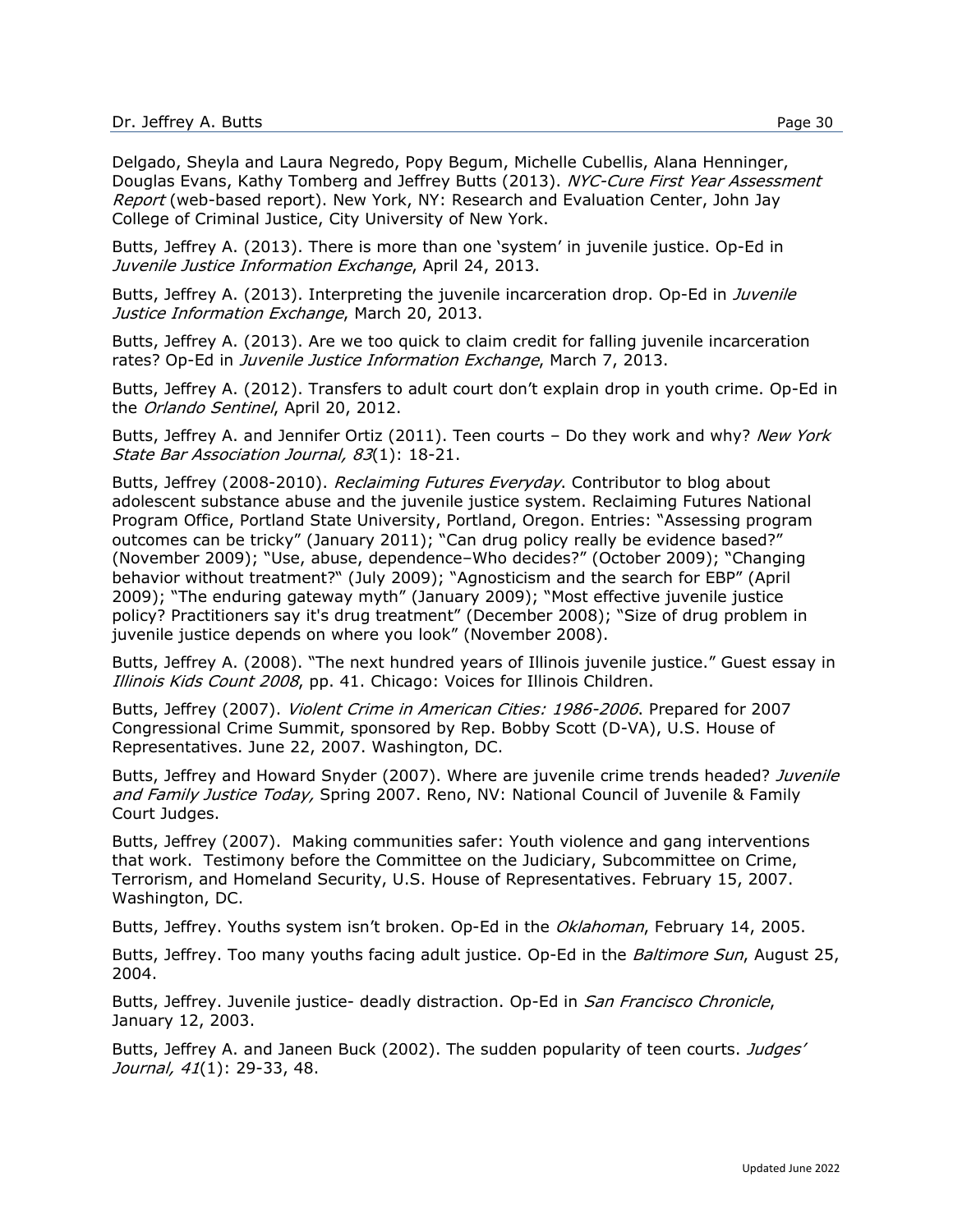Butts, Jeffrey. Encouraging findings from the OJJDP evaluation. In Session, 2(3): 1, 7, The Newsletter of the National Youth Court Center, American Probation and Parole Association, Summer 2002.

Butts, Jeffrey. Findings from the OJJDP evaluation of teen courts to be released at National Youth Court Conference. In Session, 2(2): 1, 6, newsletter of the National Youth Court Center, American Probation and Parole Association, Spring 2002.

Butts, Jeffrey. Can we do without "juvenile" justice? Criminal Justice Magazine, American Bar Association, Spring 2000.

Butts, Jeffrey. Feeding kids to the monster. "Viewpoint" Editorial in Youth Today, May, 1999.

Butts, Jeffrey and Adele Harrell. One-size-fits-all justice simply isn't fair. Op-Ed in *Christian* Science Monitor, December 1, 1998.

Butts, Jeffrey. Juvenile curfew law struck down in Washington, DC. Juvenile Justice Update, February/March 1997.

Schwartz, Ira and Jeffrey Butts (1990). Recent trends in youth corrections policy and implications for the 1990s. Child, Youth, and Family Services Quarterly 13(2), 5,15. American Psychological Association.

# PRESENTATIONS

#### 2021—

Inherently Unhealthy: The Limits of Justice Intervention for Youth Development and Community Wellbeing. Workshop session for the National Heart, Lung, and Blood Institute (NHLBI) and American Heart Association (AHA). February 2022.

How to Engage the Media: A Discussion for Aspiring Public Scholars. Publics Lab, Graduate Center, City University of New York. November 2021.

Youth Car Theft in CT: Trends and Steps to Improve Public Safety. University of Connecticut, Institute for Municipal and Regional Policy. December 2021.

#### 2016—2020

Achieving and evaluating positive youth outcomes. Webinar presented to Council of Juvenile Justice Administrators. December 2020.

Juvenile justice policy. Presentation at a conference of Center for the Study of Social Policy. November 2019. New Orleans, LA.

Juvenile diversion. Opening address in a symposium by the National Academies of Science-Engineering-Medicine. May 2019. Washington, DC.

Are outreach and violence interruption equally important: findings from the New York City Cure Violence Evaluation. November 2018. Presentation at the American Society of Criminology Annual Meeting, Atlanta, GA.

Building a strong portfolio of outcome measures. September 2018. Presentation to the California Probation, Parole & Correctional Association. San Diego, CA.

Strategies for reducing violence. February 2018. Panel Discussion at the My Brother's Keeper (MBK) conference sponsored by the Obama Foundation. Newark, NJ.

Summary of findings from the Evaluation of Cure Violence. October 2017. Denormalizing Violence conference. John Jay College of Criminal Justice. New York, NY.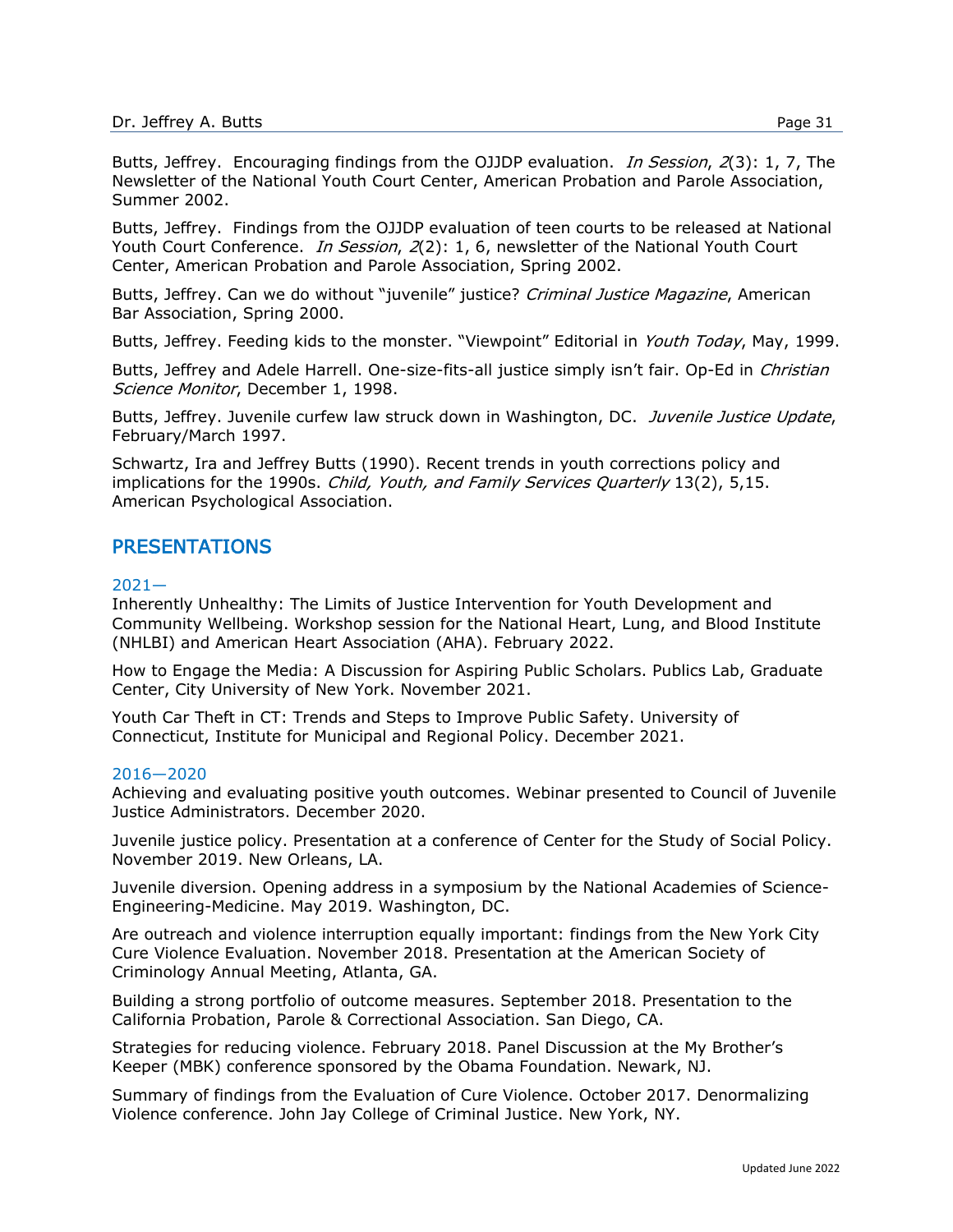Advances in youth justice policy reforms. September 2017. Presentation to state legislators. National Conference of State Legislatures. New York, NY.

Violence is a health issue. May 2017. Panel presentation at NYU medical conference on health issues. New York, NY.

Methods and findings of the Evaluation of Cure Violence. February 2017. Workshop presented at the Robert Wood Johnson Foundation. Princeton, NJ.

Developmentally appropriate youth justice practices. October 2016. Workshop presented the annual JDAI Conference, Annie E. Casey Foundation. Columbus, OH.

Evaluating Cure Violence in New York City. June 2016. Workshop with the National Academies of Science. New York, NY.

Testimony to the New York City Council re. "Requiring the Administration for Children's Services to Report on Programs and Services Provided to Youth in Placement and Detention Facilities. April 2016. (with Emily Pelletier).

#### 2011—2015

What works in youth justice? December 2015. Experts Roundtable on Alternatives to Incarceration for Justice-Involved Youth, National Governors Association. Washington, DC.

Recidivism, desistance and violence reduction models. November 2015. International Conference on Youth Justice, Government of Chile. Santiago de Chile.

Specialized courts. September 2015. Inter-Site Conference of the Juvenile Detention Alternatives Initiative, Annie E. Casey Foundation. Phoenix, AZ.

Research Developments. September 2015. New York State District Attorneys Association. New York, NY.

Positive Youth Justice. July 2015. National Youth Advocacy Summit. Coalition for Juvenile Justice. Washington, DC.

What policymakers don't get about young adult justice, evidence-based practices, and recidivism. Panel discussion sponsored by the New York City Mayor's Office of Criminal Justice. July 2015.

Youth development principles and the juvenile justice system. June 2015. National Conference for Reclaiming Futures. San Diego, CA.

Measurement challenges in the public health approach to reducing youth violence. May 2015. National Summit on Youth Violence Prevention. Washington, DC.

Positive youth justice. May 2015. New York State Joint Appellate Division Judicial Seminar. New York, NY.

Youth justice reform. Child Advocacy Program, Harvard Law School. April 2015. Cambridge, MA.

Did "Close to Home" work in New York City? April 2015. Panel discussion at the Center for New York City Affairs, New School. New York, NY.

Positive youth development in the youth justice system. April 2015. Training Session for an inter-agency development group sponsored by the Massachusetts Department of Youth Services.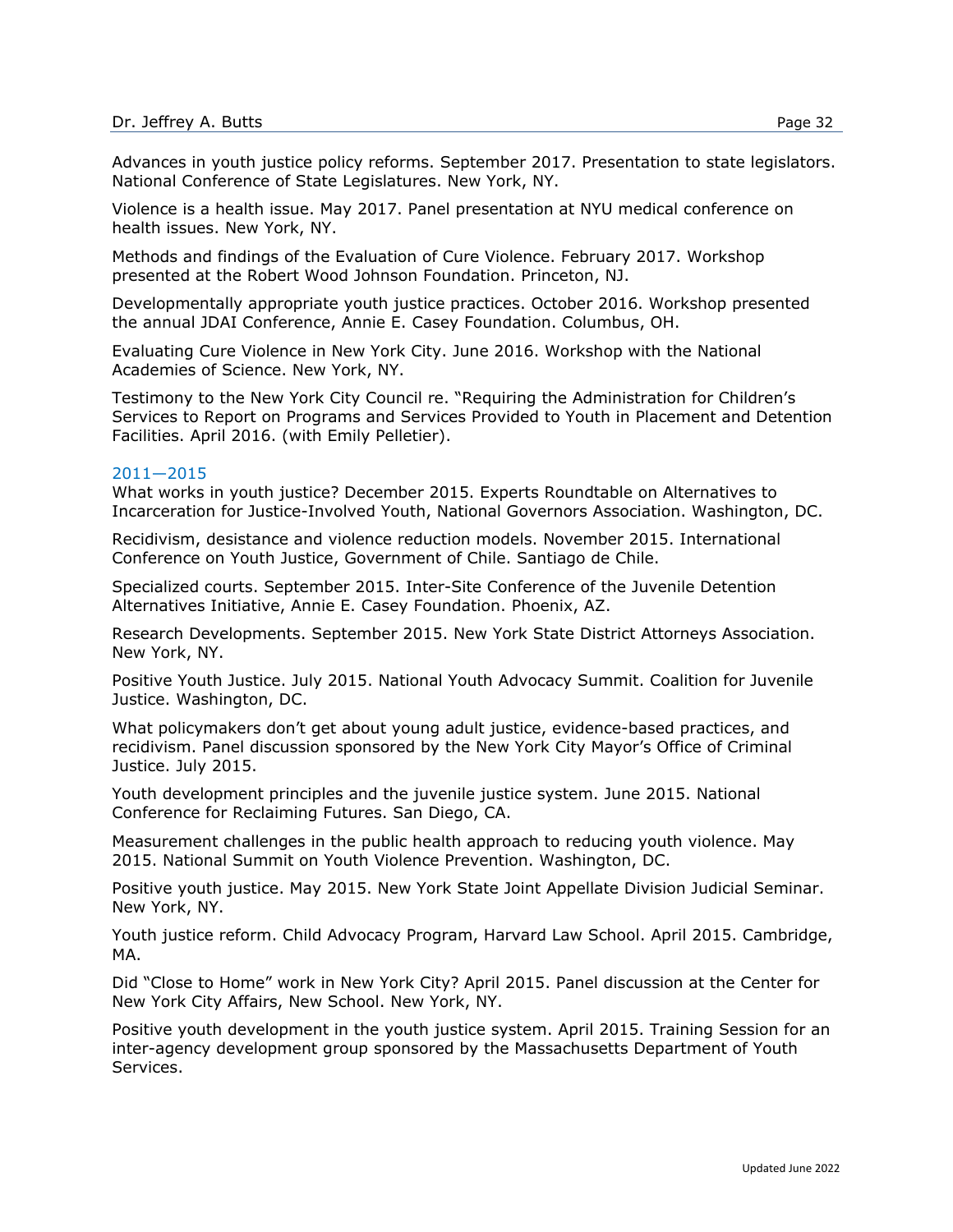Community-based alternatives to incarceration. September 2014. Panel Presentation to the National Governors Association Learning Lab on Improving Outcomes for Justice-Involved Youth. Avon, Connecticut.

Statement of Jeffrey A. Butts to the New York State Commission on Youth, Public Safety & Justice. August 2014. New York: NY.

Review of the National Forum on Youth Violence Prevention. February 2014. Presentation to the White House Domestic Policy Council, Interagency Youth Violence Prevention Steering Committee. Washington, DC.

Evaluating the Cure Violence model in New York City. February 2014. Johns Hopkins School of Public Health. Baltimore, MD.

Interventions that fit: The Positive Youth Justice Model. May 2013. Presented to the New York State DJJOY Positive Youth Development Symposium. Albany, NY.

Juvenile incarceration trends. April 2013. Webinar for the National Juvenile Justice Network. Washington, DC.

Findings from the Implementation Assessment of the National Forum on Youth Violence Prevention. Working Session. December 2012. Washington, DC.

Positive what? Reframing the goals of juvenile justice interventions. Presentation at the Annual meeting of the American Society of Criminology. November 2012. Chicago, IL.

What's the evidence for evidence-based practice and policy? Pinkerton Fellowship Initiative Workshop, John Jay College of Criminal Justice. September 27, 2012. New York, NY.

Keynote, Evidence-based programs for court-involved youth. Children's Aid Society Evidence-Based Practices Forum. August 2012. New York, NY.

Keynote, Applying youth development principles in youth justice. Statewide Youth Development Summit. July 2012. Bangor, ME.

Keynote, The Positive Youth Justice Model. Sierra Health Foundation. June 2012. Sacramento, CA.

What the surveys say: Status report on the forum assessment. National Summit on Youth Violence Prevention. April 2012. Washington, DC.

The Positive Youth Justice model. Annual Conference of Citizens for Juvenile Justice. March 2012. Boston, MA.

Police youth relations. Annual meeting of the American Criminal Justice Association. March 2012. New York, NY.

National trends in youth crime. Seventh Annual Harry Frank Guggenheim Symposium on Crime in America. John Jay College of Criminal Justice. December 2011. New York, NY.

Building the future juvenile justice system. Michigan Family Impact Seminar. December 2011. Lansing, MI.

Bridging the gap between research and practice. Thematic panel session. Annual meeting of the American Society of Criminology. November 2011. Washington, DC.

Innovation in juvenile justice. Heckscher Foundation for Children. November 2011. New York, NY.

Science and juvenile justice policy. Office of Juvenile Justice and Delinquency Prevention National Conference, pre-conference research meeting. October 2011. Washington, DC.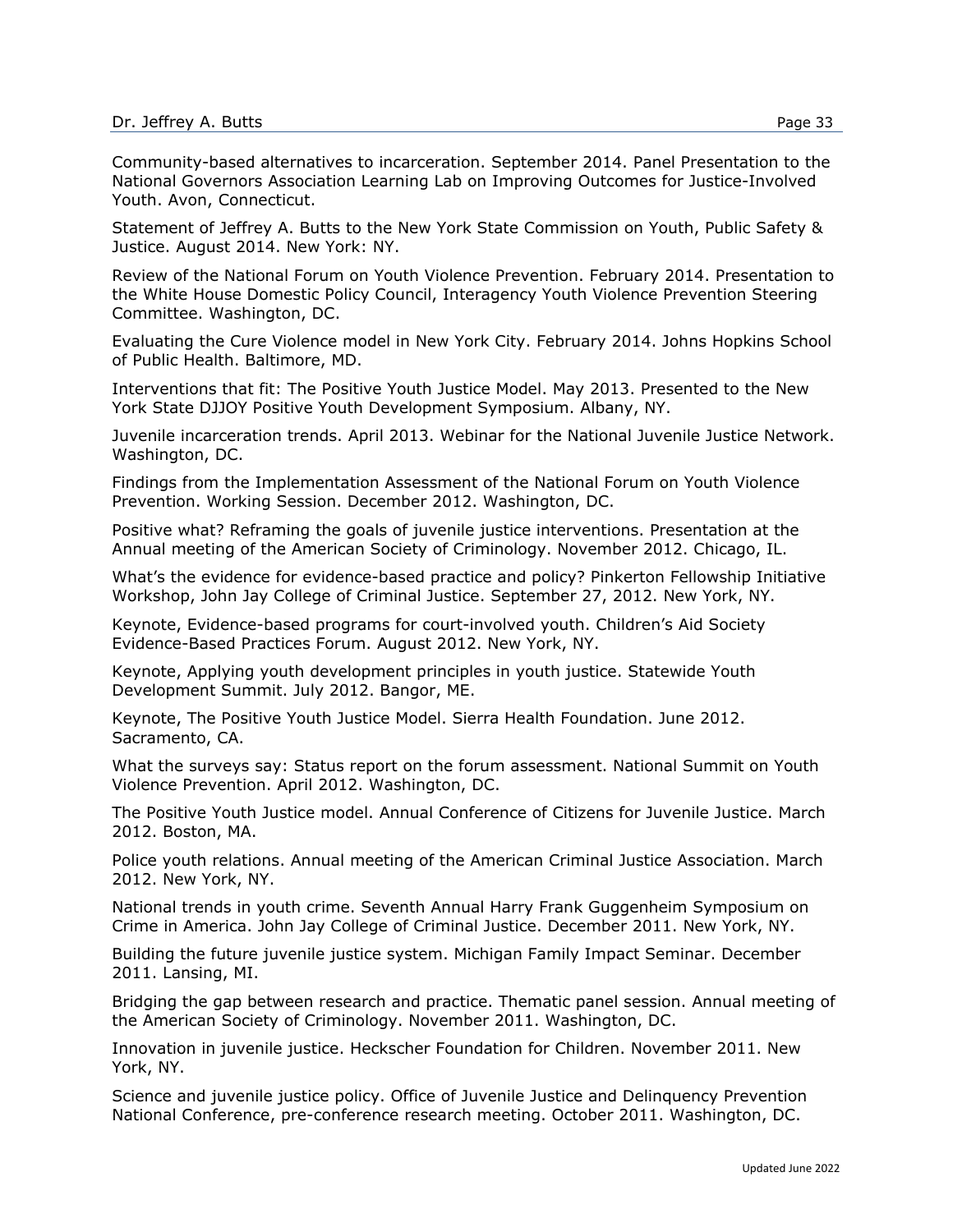The Positive Youth Justice Model. Arizona Supreme Court. October 2011. Phoenix, AZ.

Juvenile justice and behavioral health: An awkward partnership. Coalition for Juvenile Justice (CJJ) Northeast Region Conference. September 2011. Manchester, NH.

The Positive Youth Justice Model. Annual Conference of the Oregon Juvenile Department Directors Association. September 2011. Canyonville, OR.

Mentoring in the juvenile justice system. Portland State University Summer Symposium on Mentoring Research. July 2011. Portland, OR.

The Positive Youth Justice Model. Minnesota Coalition for Juvenile Justice. July 2011. Minneapolis, MN.

Can juvenile justice be based on positive youth development? Youth Development Forum, Edward J. Bloustein School of Planning and Public Policy, Rutgers University. May 2011. New Brunswick, NJ.

Assessing the National Forum on Youth Violence Prevention. National Summit on Youth Violence Prevention. April 2011. Washington, DC.

Process Evaluation of the Chicago Juvenile Intervention and Support Center. New York State Division of Criminal Justice Services. April 2011. Syracuse, NY.

Realigning juvenile justice. Georgetown University Center for Juvenile Justice Reform. March 2011. Washington, DC.

Juvenile reentry in the context of adolescent brain development. National Second Chance Conference. February 2011. Washington, DC.

Realignment – evidence from other jurisdictions. New York State Council of Probation Administrators. February 2011. Albany, NY.

#### 2006—2010

Juvenile crime rates 1980-2009. Keynote speaker at the Missouri Juvenile Justice Association's Fall 2010 Educational Conference. October 2010. Lake of the Ozarks, MO.

Positive youth justice. Presentation to the National Juvenile Justice Network, 8<sup>th</sup> Annual Forum. July 2010. New Orleans, LA.

Positive youth development: From theory to practice. Presentation to the Working Together to Strengthen Our Communities conference at Hofstra University. April 2010. Hempstead, NY.

Positive youth justice: Framing justice interventions using the concepts of positive youth development. Plenary presentation, annual conference, Coalition for Juvenile Justice. April 2010. Washington, DC.

Positive youth development: Theory and practice. Presentation to Maine Rising: Juvenile Justice Summit. December 2009. Augusta, ME.

The use and misuse of crime statistics. Thematic panel session. Annual meeting of the American Society of Criminology. November 2009. Philadelphia, PA.

Positive youth development: Using protective factors to buffer risk. Presentation to the Fall training conference of the Virginia Juvenile Justice Association. November 2009. Hampton, VA.

Youth development as a framework for public safety and youth justice. Presentation to the statewide juvenile justice training conference. September 2009. Concord, NH.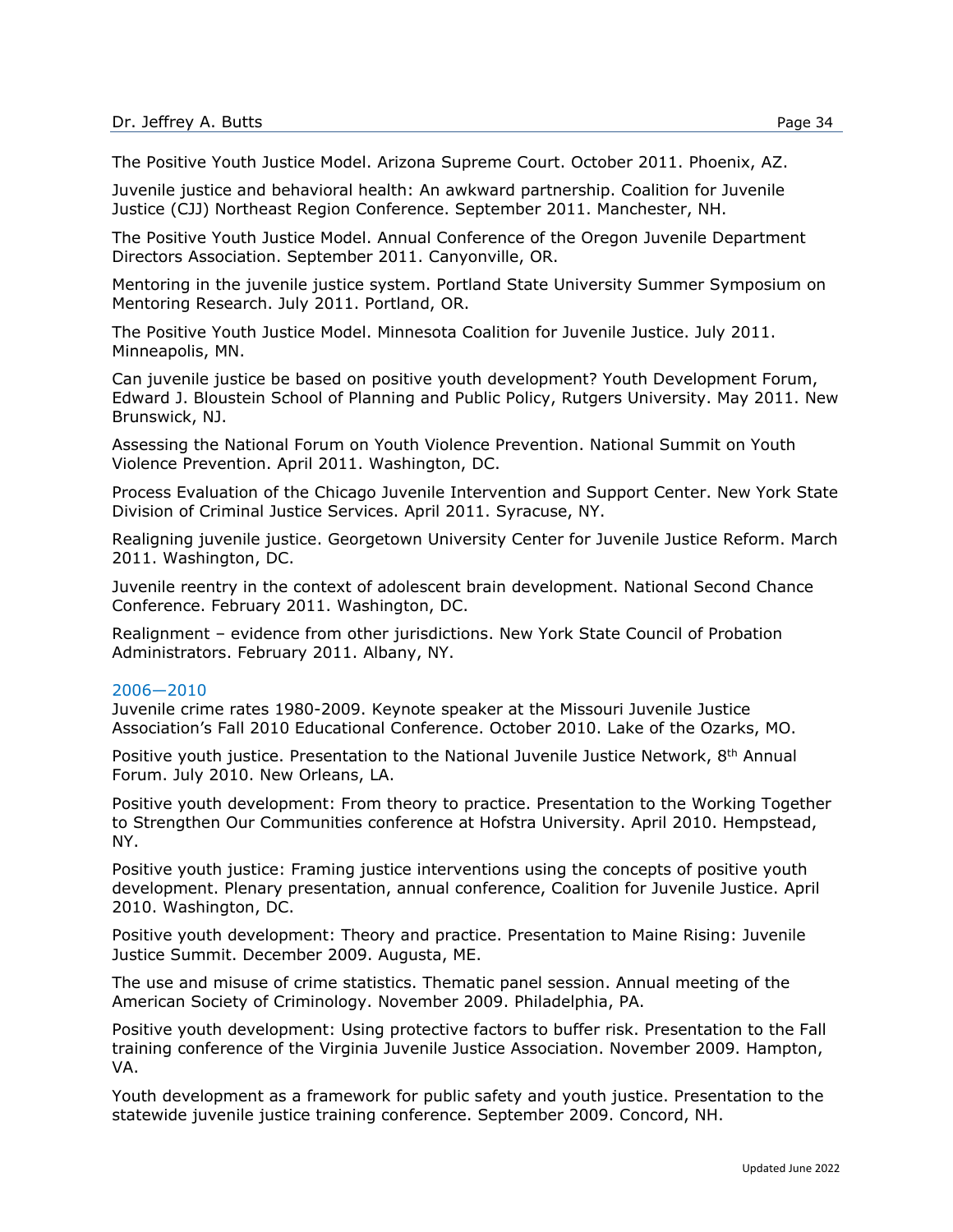Supporting families in crisis. Presentation to the annual conference of the Council of State Governments Midwest Region. August 2009. Orland Park, KS.

Using youth development principles to improve juvenile justice outcomes. Presentation to the summer meeting of the Council of Juvenile Correctional Administrators. August 2009. Nashville, TN.

(Over)reacting to trends in violent crime. Presentation to the annual all-site conference of the Juvenile Detention Alternatives Initiative, Annie E. Casey Foundation. August 2009. Washington, D.C.

Infusing positive youth development into juvenile justice policy and practice. Presentation to the annual all-site conference of the Juvenile Detention Alternatives Initiative, Annie E. Casey Foundation. August 2009. Washington, D.C.

System reform. Invited address to the Juvenile Justice Research Symposium, John Jay College of Criminal Justice. June 2009. New York, New York.

Infusing positive youth development into juvenile justice policy and practice. Presentation to the Annual Conference of the Coalition for Juvenile Justice. May 2009. Arlington, Virginia.

Balancing justice and treatment. Presented to the National Forum on Drug Treatment and Youth in Conflict with the Law, Department of Justice, Canada. March 2009. Ottawa, Ontario.

Current policy issues and critical data needs in juvenile justice. Presentation to the 2009 Data Summit, Chapin Hall at the University of Chicago. March 2009. Chicago, Illinois.

Reclaiming our youth in the criminal justice system. Presented to the Annual Stakeholders Meeting of Lutheran Child and Family Services of Illinois. January 2009. Chicago, Illinois.

Balancing justice and treatment: Some lessons from the RWJF Reclaiming Futures initiative. Presented to the National TASC conference. September 2008. Chicago, Illinois.

Using youth development concepts to build comprehensive juvenile correctional interventions. Presented to the summer business meeting of the Council of Juvenile Correctional Administrators (CJCA). August 2008. New Orleans, Louisiana.

Adolescent development and juvenile justice programs. Keynote presentation to the family meeting of Voices for Ohio's Children. August 2008. Columbus, Ohio.

Decreasing reliance on institutions. Presented to the annual forum of the National Juvenile Justice Network. June 2008. Northwestern Law School, Chicago, Illinois.

Why is juvenile justice reform so difficult to achieve? Presented to the annual meeting of the Illinois Academy of Criminology. April 2008. Chicago, Illinois.

The next hundred years of juvenile justice. Panel discussion during the Kids Count 2008 Symposium, Voices for Illinois Children. March 2008. Chicago, Illinois.

Understanding racial and ethnic disparity in child welfare and juvenile justice (with Bridgette Lery). Part of the Symposium, "The Overrepresentation of Children of Color in America's Juvenile Justice and Child Welfare System, sponsored by the Georgetown University Center for Juvenile Justice Reform and Chapin Hall Center for Children at the University of Chicago. March 2008. Washington, DC.

Youth development as a public safety goal. The Charles Shireman Memorial Lecture. Portland State University School of Social Work. February 2008. Portland, Oregon.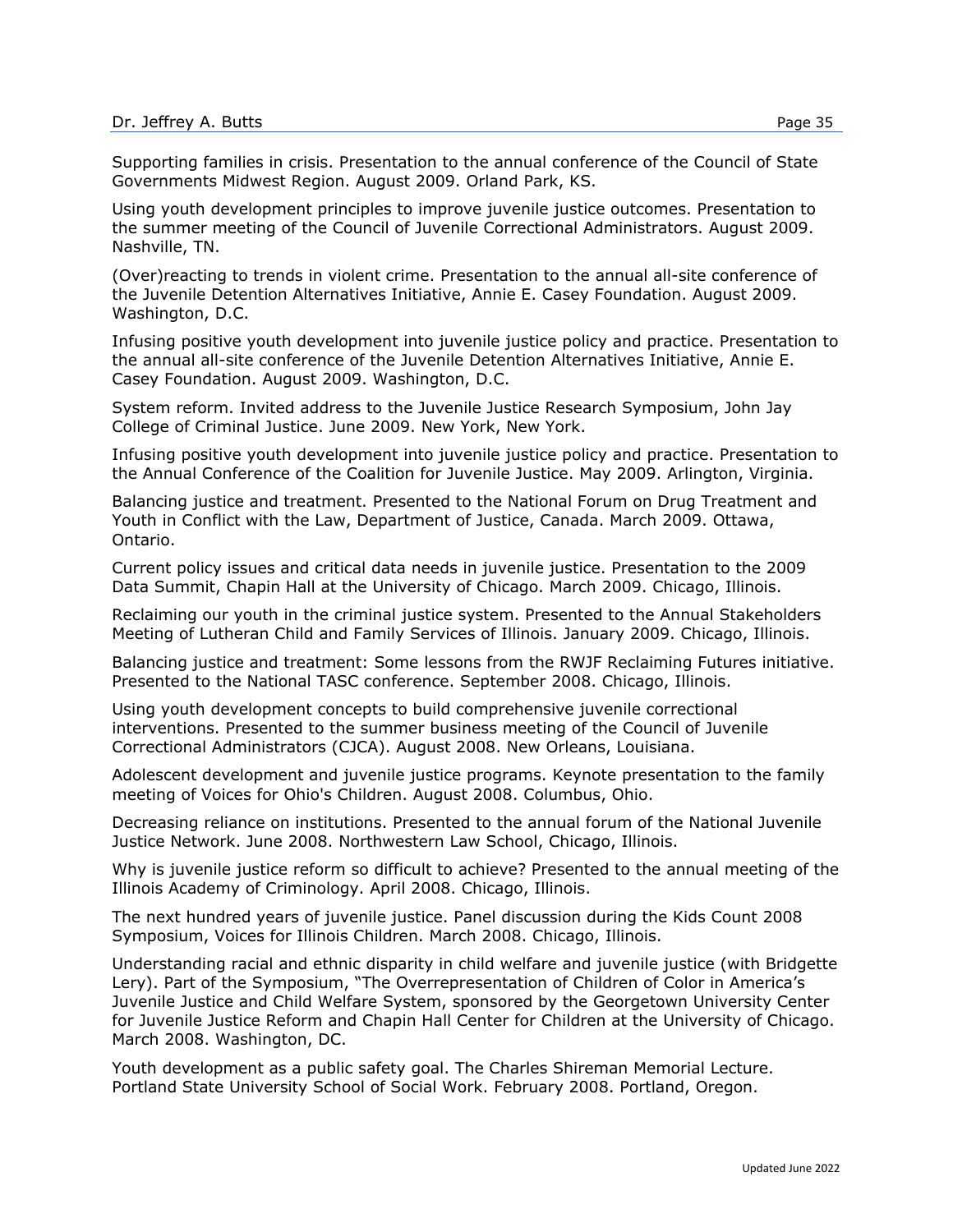Adolescent development and juvenile justice programs. Presented to the Missouri Juvenile Justice Association. Fall Educational Conference. November 2007. Columbia, Missouri.

Incorporating positive youth development into juvenile justice (with William Barton). American Society of Criminology. November 2007, Atlanta, Georgia.

Adolescent development and juvenile justice intervention. Presented to the Illinois Collaborative Juvenile Justice Conference. November 2007. Springfield, Illinois.

Accessing data from the OJJDP National Disproportionate Minority Contact (DMC) databook. Presented to the Illinois Collaborative Juvenile Justice Conference. November 2007. Springfield, Illinois.

Adolescent development and juvenile justice intervention. Presented to the statewide conference sponsored by the New Hampshire Department of Health and Human Services, Division of Juvenile Justice Services. October 2007. Concord, New Hampshire.

Juvenile arrests 1976-2006. Presented at the juvenile justice conference sponsored by the Office of the Governor: Children and Youth Coordinating Council. September 2007. Marietta, Georgia.

Violent crime in American cities: 1986-2006. Congressional Crime Summit sponsored by Rep. Bobby Scott (D-VA), U.S. House of Representatives. June 2007. Washington, DC.

Measuring changes in Reclaiming Futures communities: National evaluation results. Annual Conference of the Coalition for Juvenile Justice. June 2007. Washington, DC.

The youth development approach to juvenile justice. Presented to juvenile justice officials in Massachusetts, March 2007. Boston, Massachusetts.

Youth development for juvenile justice reform. Academy of Criminal Justice Sciences. March 2007. Seattle, Washington.

System changes in Reclaiming Futures communities: 2003-2006. Presentation to the national project meeting of Reclaiming Futures communities. February 2007. Honolulu, Hawaii.

Personal statement and testimony. Committee on the Judiciary, Subcommittee on Crime, Terrorism, and Homeland Security, U.S. House of Representatives, 100th Congress. Part of the hearing: Making Communities Safer: Youth Violence and Gang Interventions that Work. February 2007. Washington, D.C.

Is there anybody out there? Preparing social research with an audience in mind. Presentation to a seminar sponsored by "research in practice" [http://www.rip.org.uk/] and hosted by the Nuffield Foundation of England. November 2006. London, England.

Is there a new youth crime wave? Evidence and action. Part of the policy series, "Thursday's Child," Chapin Hall Center for Children and the Urban Institute. November 2006. Washington, DC.

Improving juvenile justice with positive youth development. Presentation to the 14th Annual Conference, Wisconsin Department of Health and Family Services and American Indians Against Abuse. November 2006. Green Bay, Wisconsin.

Data collection strategies for teen courts. Presentation to the "Illinois Youth Court Summit" of the Illinois Attorney General. November 2006. Decatur, Illinois.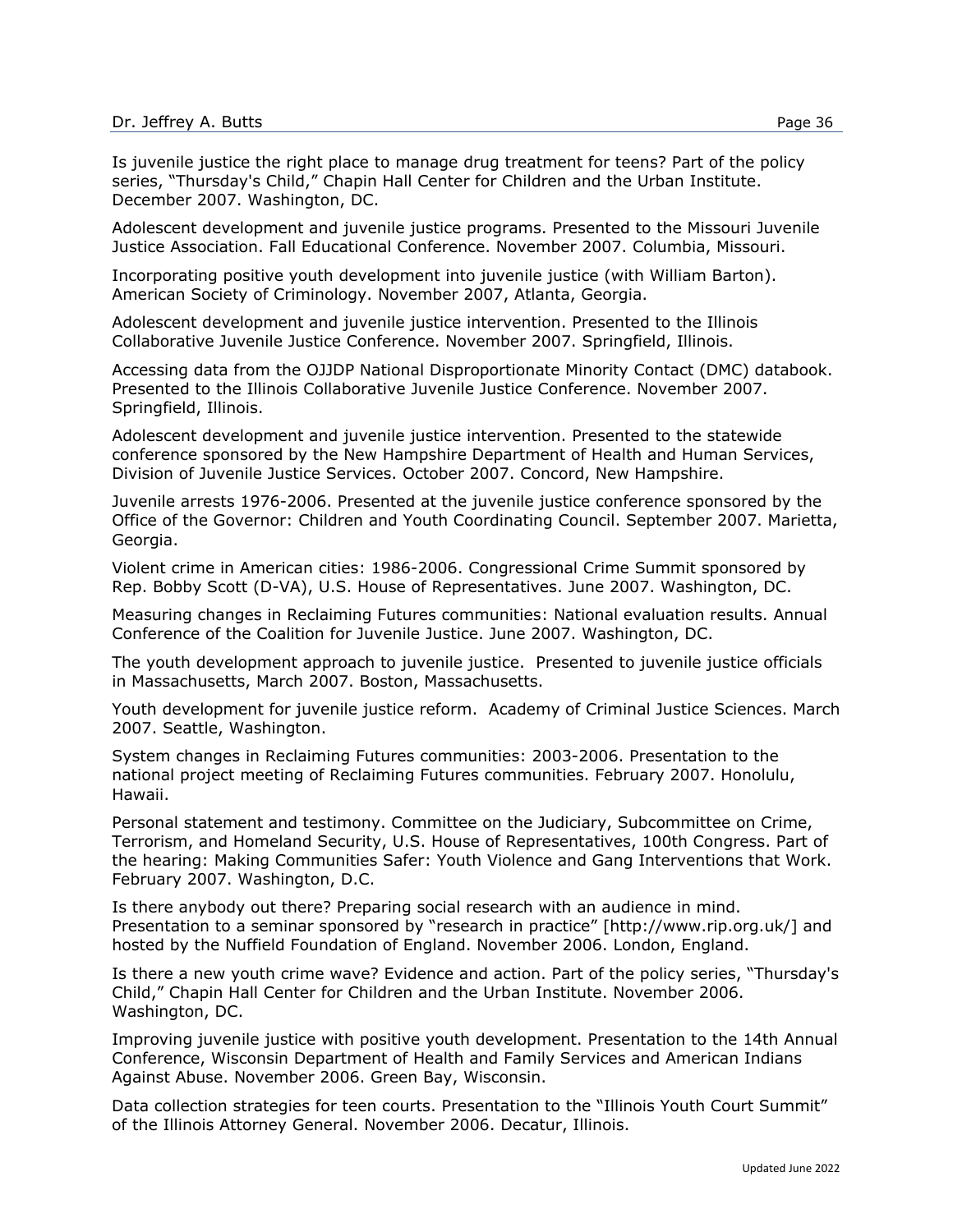Youth involved in the criminal justice system. Panel presentation at the Chapin Hall conference, "Adolescence and the Transition to Adulthood: Rethinking the Safety Net for Vulnerable Young Adults." October 2006. Chicago, Illinois.

Using developmental evidence and youth assets to design juvenile justice systems: Can it be done? Presentation to the Annual Conference of the Coalition for Juvenile Justice. May 2006. Bethesda, Maryland.

Opening comments. "Promoting Health and Human Rights of Youth in the Juvenile Justice System." A conference sponsored by Physicians for Human Rights. April 2006. Yale University Law School. New Haven, Connecticut.

Treatment as punishment: What every drug treatment provider should know about juvenile justice. Presentation at the 2006 Joint Meeting on Adolescent Treatment Effectiveness, sponsored by the U.S. Department of Health and Human Services. March 2006. Baltimore, Maryland.

New models of juvenile justice. Legislative briefing. Connecticut State Legislature. February 2006. Hartford, Connecticut.

Prosecuting juveniles in adult court. Inter-American Commission on Human Rights, the National Juvenile Defender Center, and the Georgetown University Law Center Juvenile Justice Clinic. January 2006. Washington, DC.

Can positive youth development improve juvenile justice? Part of the policy series, "Thursday's Child," Chapin Hall Center for Children and the Urban Institute. January 2006. Washington, DC.

Juvenile justice system reform: A developmental tool, part of a web-assisted audio conference, "Strengthening Youth Policy in the States." National Conference of State Legislatures. January 2006. Denver, Colorado.

Knowledge dissemination and utilization from a practitioner perspective. For the symposium: "Addressing the Community Youth Gang Problem in the U.S." School of Social Service Administration, University of Chicago. January 2006. Chicago, Illinois.

Opening remarks, Illinois Youth Court Summit. Sponsored by the Office of the Illinois Attorney General. January 2006. Gurnee, Illinois.

Reclaiming the futures of youth in the juvenile justice system. First national conference, Coordinating Council on Juvenile Justice and Delinquency Prevention, U.S. Department of Justice. January 2006. Washington, DC.

#### 2001—2005

Kids in a jam: Why are African-Americans and Latinos overrepresented in the juvenile justice system and what can lawyers do about it? Annual program of the Illinois State Bar Association. December 2005. Chicago, Illinois.

Evaluating youth court programs. Youth Court Professional Development Institute, National Youth Court Center. December 2005. Chicago, Illinois.

Practical approaches to evaluation design. Training session for the management staff of the Cook County Juvenile Court. November 2005. Chicago, Illinois.

Youth development in the juvenile justice system. Breakfast briefing by the Chapin Hall Center for Children at the University of Chicago. October 2005. Chicago, Illinois.

Disproportion minority contact. Luncheon plenary before the Delaware Family Court Juvenile Justice Conference. September 2005. Dover, Delaware.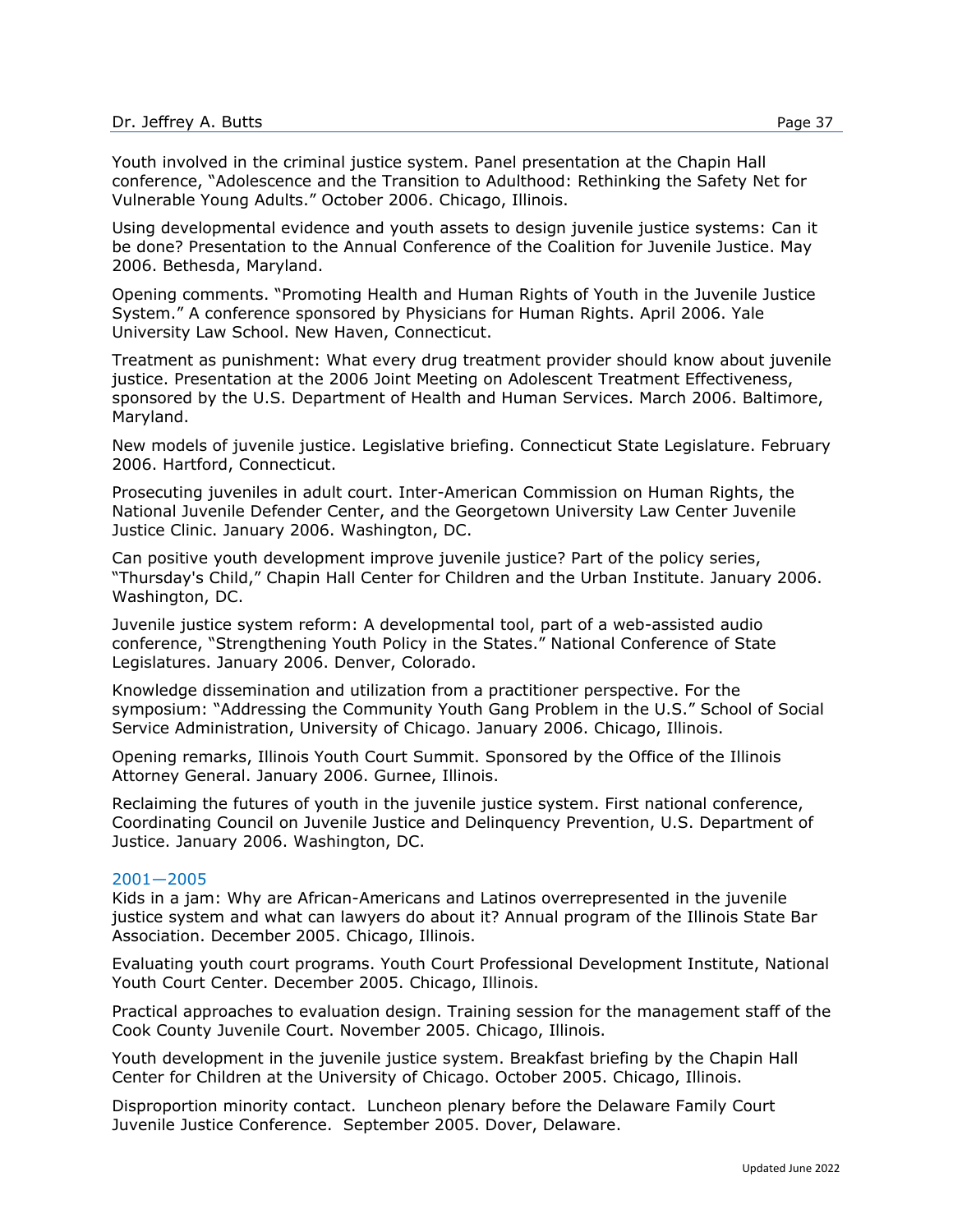Local evaluation/national evaluation: Combining the two for best results. Robert Wood Johnson Foundation, Annual Foundation Program Meeting. November 2004. Washington, DC.

Improving evaluation outcomes in research on juvenile drug courts (with John Roman). Center for Substance Abuse Treatment (CSAT) drug court grantee conference. June 2004. Washington, DC.

Methods for detecting and measuring disproportionate minority contact in the juvenile justice system. Governor's Office of Crime Control. State of Maryland. March 2004. Baltimore County, Maryland.

A profile of juvenile offenders. Symposium on juvenile justice for print and broadcast journalists, sponsored by the Casey Foundation Journalism Center on Children and Families. Northwestern University School of Journalism. October 2003. Evanston, Illinois.

Internet-based forecasting methods for juvenile justice agencies (with Daniel P. Mears). Annual Conference, Bureau of Justice Statistics (BJS) and the Justice Research and Statistics Association (JRSA), October 2003. San Francisco, California.

Proposed methods for measuring disproportionate minority contact. Office of Juvenile Justice and Delinquency Prevention, Eastern Regional Training. August 2003. Jersey City, New Jersey.

Proposed methods for measuring disproportionate minority contact. Office of Juvenile Justice and Delinquency Prevention, Southern Regional Training. August 2003. Atlanta, Georgia.

A conceptual framework for evaluating juvenile drug courts. Annual Research and Evaluation Conference, Office of Justice Programs, U.S. Department of Justice, July 2003, Washington, DC.

Issues in juvenile detention and corrections. Symposium for western region journalists, Casey Journalism Center, University of Maryland, June 2003, Denver, Colorado.

The limits of crime data for predicting confinement space. Jerry M. Stakeholders Meeting, convened by the Office of the Deputy Mayor for Children and Youth, and the Presiding Judge of the D.C. Superior Court Family Division, December 2002, Washington, DC.

Conceptual frameworks for evaluating juvenile drug courts. American Society of Criminology. November 2002, Chicago, Illinois.

Trying youth as adults – An overview of the issue. Coalition for Juvenile Justice, Fall Training Conference and Board of Directors' Meeting. November 2002. Miami Beach, Florida.

Evaluating youth courts (with Janeen Buck). One-day training session sponsored by the American Probation and Parole Association, National Youth Court Center. October 2002. Indianapolis, Indiana.

Teen court as an alternative for young offenders. National Center for Juvenile Justice, Juvenile Court Data Archive Contributors' Workshop. June 2002. Savannah, Georgia.

Forecasting the need for juvenile justice programs and facilities. National Center for Juvenile Justice, Juvenile Court Data Archive Contributors' Workshop. June 2002. Savannah, Georgia.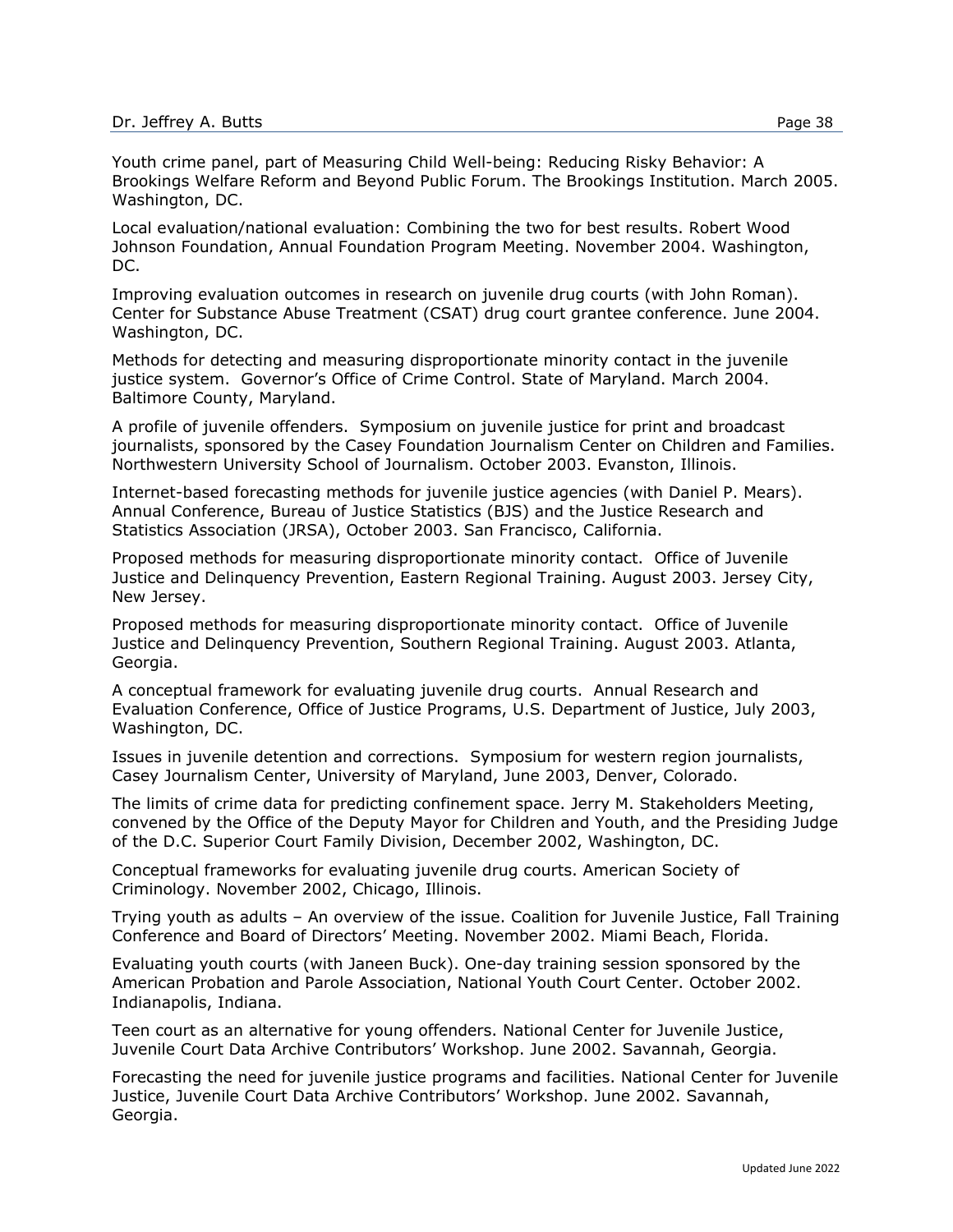Effects of teen court: Results of the OJJDP evaluation (with Janeen Buck and Mark Coggeshall). National Youth Court Conference. April 2002, Arlington, Virginia.

Youth court: Models and impact (with Janeen Buck and Mark Coggeshall). American Youth Policy Forum, U.S. House of Representatives. December 2001, Washington, DC.

Teen court outcomes with young offenders (with Janeen Buck and Mark Coggeshall). American Society of Criminology. November 2001, Atlanta, Georgia.

Intervention: Building evidence-based juvenile justice systems. Maryland Governor's Office of Crime Control and Prevention, Youth Strategies Consolidated Grant and Technical Assistance Training, October 2001, Towson, Maryland.

Intervention: Building evidence-based juvenile justice systems. Maryland Governor's Office of Crime Control and Prevention, Youth Strategies Consolidated Grant and Technical Assistance Training, October 2001, Towson, Maryland.

Assessing the impact of juvenile justice reform in the 1990s. Council of State Governments, Eastern Regional Conference, August 2001, Bartlett Village, New Hampshire

An internet-based approach to forecasting juvenile corrections bed-space. Best Practices Committee, Council of Juvenile Correctional Administrators, August 2001, Philadelphia, Pennsylvania.

A researcher's perspective on innovation. U.S.-U.K. exchange on juvenile justice innovations. Invitational meeting sponsored by the Rockefeller Foundation and hosted by the Center for Court Innovation. July 2001, New York, New York.

OJJDP Evaluation of Teen Courts. Annual Research and Evaluation Conference, Office of Justice Programs, U.S. Department of Justice, July 2001, Washington, DC.

Policy implications of youth violence. Annual Conference of the Georgia Council of Juvenile Court Judges, Georgia Institute of Continuing Judicial Education. May 2001, St. Simons Island, Georgia.

#### 1996—2000

Evaluating youth courts. National Conference on Juvenile Justice, Office of Juvenile Justice and Delinquency Prevention, U.S. Department of Justice. December 2000, Washington, DC.

Forecasting methods in state juvenile corrections agencies. American Society of Criminology. November 2000, San Francisco, California.

The impact of criminal court transfer laws. Annual conference of the Wisconsin State Public Defenders Association, October 2000, Milwaukee, Wisconsin.

Assessing space needs in juvenile corrections. Annual conference of the Wisconsin Division of Juvenile Corrections (dinner speaker), October 2000, Appleton, Wisconsin.

Recent developments in juvenile justice policy. Symposium for journalists in residence at the University of Maryland's Journalism Fellows program, September 2000, College Park, Maryland.

Dismantling the juvenile-criminal border: Implications of current policies (Plenary). Annual Research and Evaluation Conference, Office of Justice Programs, U.S. Dept. of Justice, July 2000, Washington, DC.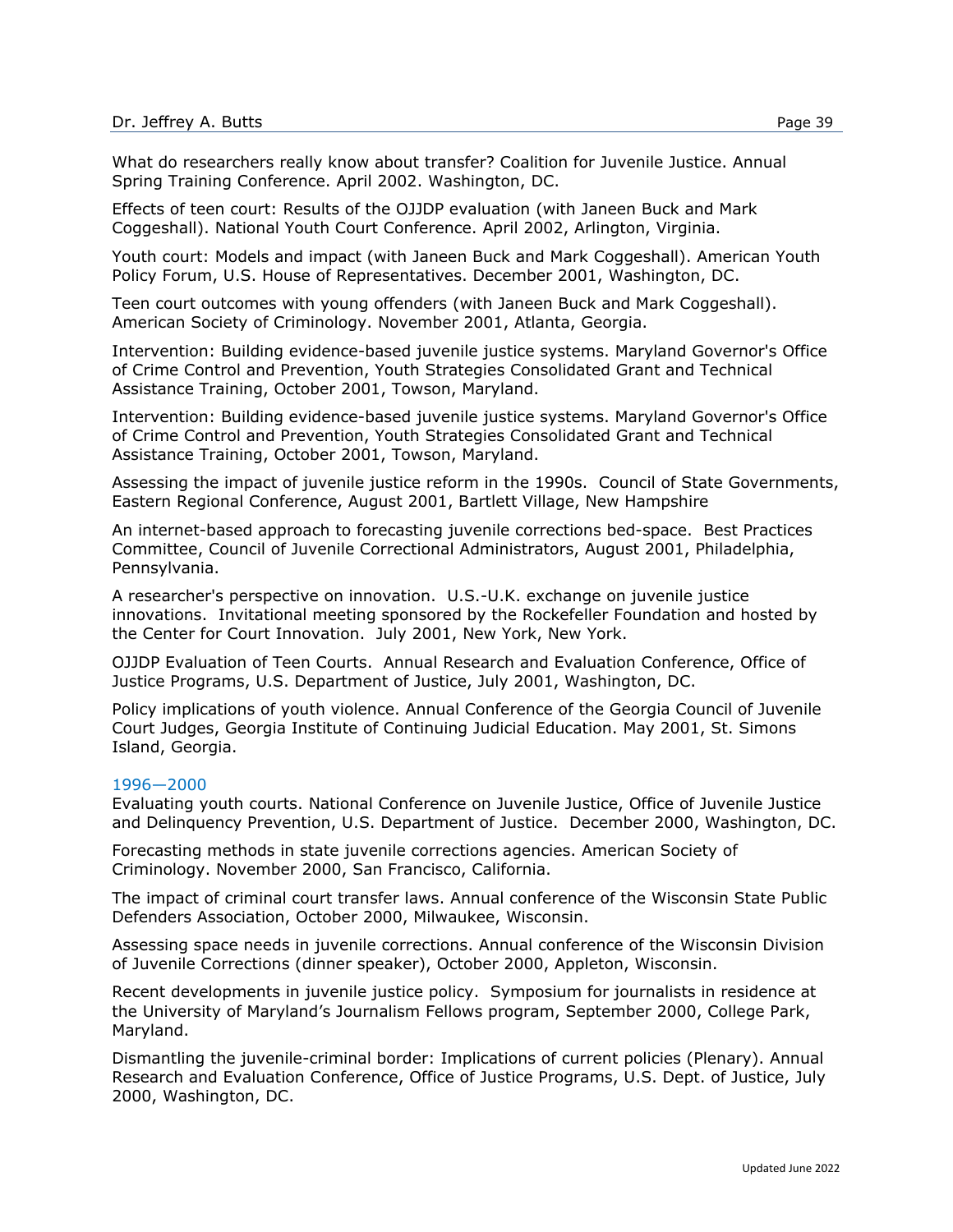Teen courts in the United States (with Janeen Buck). American Society of Criminology. November 1999, Toronto, Canada.

Issues in caseflow management for delinquency cases. Utah Administrative Office of the Courts, Juvenile Court Caseflow Management Workshop. October 1999, Midway, Utah.

Investigating juvenile corrections and detention capacity in the States. American Bar Association, Juvenile Justice Committee. June 1999, Washington, DC.

History and future of the juvenile court. Centennial Celebration of the Juvenile Court, a symposium sponsored by the Institute on Child and Family Policy, Mercyhurst College. June 1999, Erie, Pennsylvania.

Youth violence: Perception vs. reality. Urban Institute, Board of Trustees. May 1999, Washington, DC.

Assessing space needs for juvenile detention and corrections. National Conference on Juvenile Justice, Office of Juvenile Justice and Delinquency Prevention, U.S. Department of Justice. December 1998, Washington, DC.

Can we abolish the juvenile court? Lecture presented to a class in juvenile law at the University of Baltimore, School of Law. December 1998. Baltimore, Maryland

The proliferation of teen courts (co-authored with Simon Singer). American Society of Criminology. November 1998, Washington, DC.

Design issues in evaluating teen courts. Training workshop offered by the American Probation and Parole Association. November 1998. Cincinnati, Ohio.

The real juvenile court has already been abolished. Conference on The Juvenile Justice Counter-Reformation: Children and Adolescents as Adult Criminals, co-sponsored by the Quinnipiac School of Law, the Juvenile Justice Center of the American Bar Association, and the Juvenile Law Center. September 1998, New Haven, Connecticut.

Estimating the need for juvenile correctional resources in the states. Annual Conference on Criminal Justice Research and Evaluation, Office of Justice Programs, U.S. Department of Justice. July 1998, Washington, DC.

Speedy trial in juvenile court. Annual Conference on Criminal Justice Research and Evaluation, National Institute of Justice, U.S. Department of Justice. 1997. Washington, DC.

Management information systems: How to make data work for you. National College of Juvenile and Family Law. June 1997, Reno, Nevada.

Waiting for justice: Speedy trial issues in the juvenile court. 24th National Conference on Juvenile Justice, National District Attorneys Association and the National Council of Juvenile and Family Court Judges, co-sponsors. March 1997, Reno, Nevada.

Juvenile justice data: Where to find it and how to use it. National Conference on Juvenile Justice, Office of Juvenile Justice and Delinquency Prevention. December 1996, Baltimore, Maryland.

Length of stay reduction strategies (Moderator). National Conference on Juvenile Detention, Annie E. Casey Foundation. December 1996. Baltimore, Maryland.

Juvenile justice data sources. American Society of Criminology. Nov. 1996. Chicago, IL.